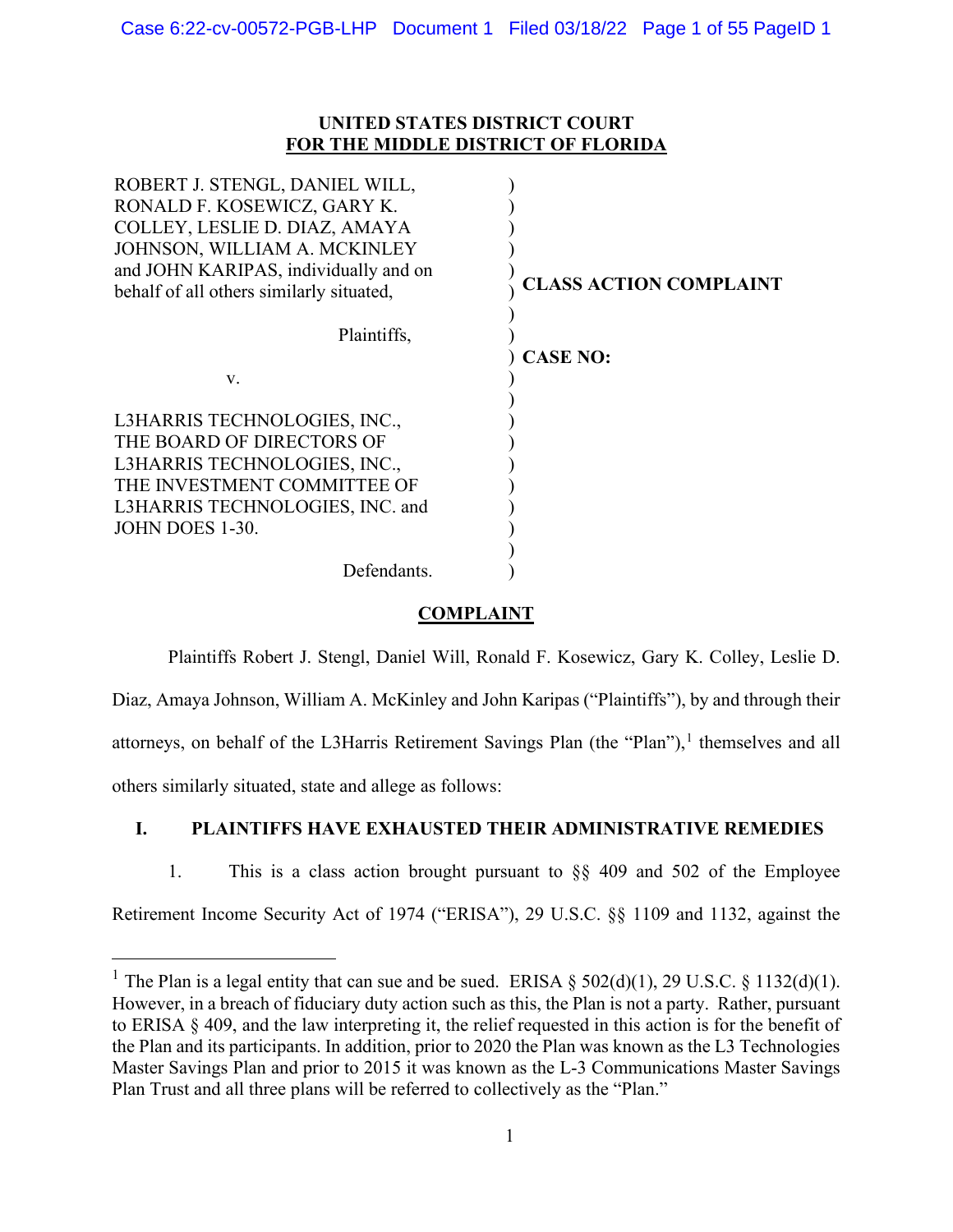Plan's fiduciaries, which include L3Harris Technologies, Inc.<sup>[2](#page-1-0)</sup> ("L3Harris" or the "Company"), the Board of Directors of L[3](#page-1-1)Harris Technologies, Inc.,<sup>3</sup> ("Board") and the Investment Committee of L3Harris Technologies, Inc. and its members during the Class Period<sup>[4](#page-1-2)</sup> ("Committee") for breaches of their fiduciary duties.

2. Prior to initiating this action, Plaintiffs exhausted their administrative remedies.

*See Lanfear v. Home Depot, Inc.*, 536 F.3d 1217, 1223-25 (11th Cir. 2008).

3. Defendant L3Harris provides the following procedure in order to file claims for

benefits:

If any Participant, distributee or other person believes he or she is entitled to benefits in an amount greater than those which he or she is receiving or has received, he or she (or his or her duly authorized representative) may file a claim with the Administrative Committee. Such a claim shall be in writing and state the nature of the claim, the facts supporting the claim, the amount claimed and the address of the claimant. The Administrative Committee shall review the claim and, unless special circumstances require an extension of time, within 90 days after receipt of the claim give written or electronic notice to the claimant of its decision with respect to the claim. If special circumstances require an extension of time, the claimant shall be so advised in writing or by electronic means within the initial 90- day period and in no event shall such an extension exceed 90 days. The extension notice shall indicate the special circumstances requiring an extension of time and the date by which the Administrative Committee expects

<span id="page-1-0"></span><sup>&</sup>lt;sup>2</sup> Pursuant to a 2018 Plan of Merger, L3Harris Technologies, Inc. became the surviving corporation to L3 Technologies, Inc. In 2015, L3 Technologies, Inc. was known as the L-3 Communications Corporation. All three corporations will be referred to collectively as "L3Harris" or the "Company."

<span id="page-1-1"></span><sup>&</sup>lt;sup>3</sup> Pursuant to a 2018 Plan of Merger, the Board of Directors of L3Harris Technologies, Inc. became the surviving board of directors of the Board of Directors of L3 Technologies, Inc. In 2015, the Board of Directors of L3 Technologies, Inc. was known as the Board of Directors of L-3 Communications Corporation. All three boards will be referred to collectively as the "Board."

<span id="page-1-2"></span> $4$  Class Period is defined below as November 23, 2015 through the date of judgment. Pursuant to a 2018 Plan of Merger, the Investment Committee of L3Harris Technologies, Inc. became the surviving committee to the Investment Committee of L3 Technologies, Inc. or similar name. In 2015, the Investment Committee of L3 Technologies, Inc. was known as the Investment Committee of L-3 Communications Corporation or a similar name. All three Committees will be referred to collectively as the "Committee."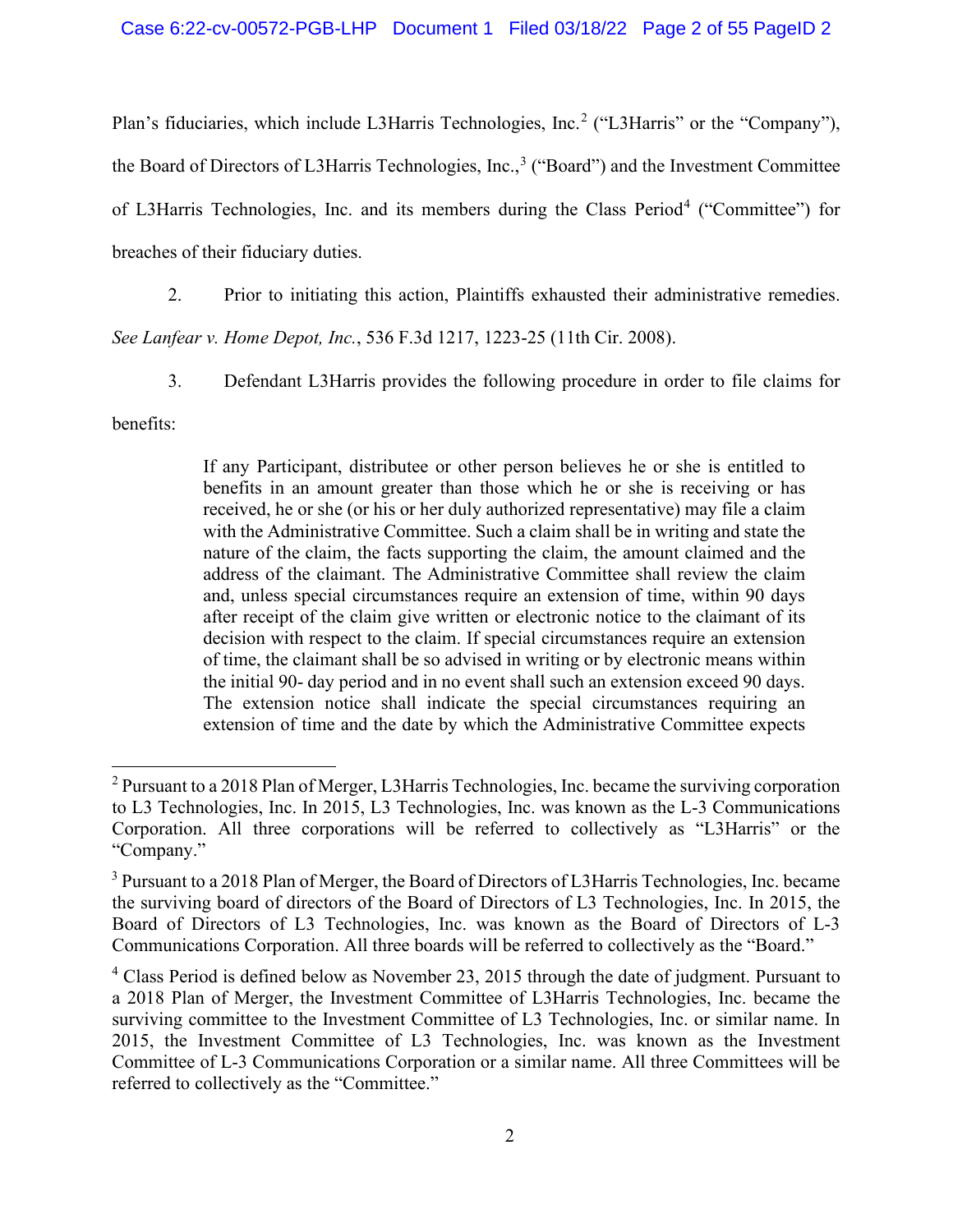to render a decision. The notice of the decision of the Administrative Committee with respect to the claim shall be written in a manner calculated to be understood by the claimant and, if the claim is wholly or partially denied, shall set forth the specific reasons for the denial, specific references to the pertinent Plan provisions on which the denial is based, a description of any additional material or information necessary for the claimant to perfect the claim and an explanation of why such material or information is necessary, and an explanation of the claim review procedure under the Plan and the time limits applicable to such procedure (including a statement of the claimant's right to bring a civil action under section 502(a) of ERISA following the final denial of a claim).

The L3Harris Retirement Savings Plan as Amended and Restated Effective January 1, 2021. ("Plan Doc.") at 85.

4. On November 22, 2021, Plaintiffs sent an Administrative Demand to the Plan Administrator

via FedEx Priority Overnight. *See* Exhibit A (administrative demand without exhibits).

5. The Administrative Demand detailed Plaintiffs' claims and enclosed a copy of a Complaint

identical to the instant one in all material aspects.

6. On November 23, 2021, Plaintiffs received confirmation that the Administrative Demand was delivered on that day at 11:21 a.m. and signed for by B. Vargo. *See* Exhibit B.

7. In response, by email dated March 3, 2022, Counsel for the Defendants confirmed that Plaintiffs can now be considered to have exhausted all administrative remedies.

### **II. INTRODUCTION**

8. To safeguard Plan participants and beneficiaries, ERISA imposes strict fiduciary duties of loyalty and prudence upon employers and other plan fiduciaries. Fiduciaries must act "solely in the interest of the participants and beneficiaries," 29 U.S.C.  $\S$  1104(a)(1)(A), with the "care, skill, prudence, and diligence" that would be expected in managing a plan of similar scope. 29 U.S.C. § 1104(a)(1)(B). These twin fiduciary duties are "the highest known to the law." *ITPE Pension Fund v. Hall*, 334 F.3d 1011, 1013 (11th Cir. 2003); *Pledger v. Reliance Trust Co.*, 240 F. Supp. 3d 1314, 1321 (N.D. Ga. 2017).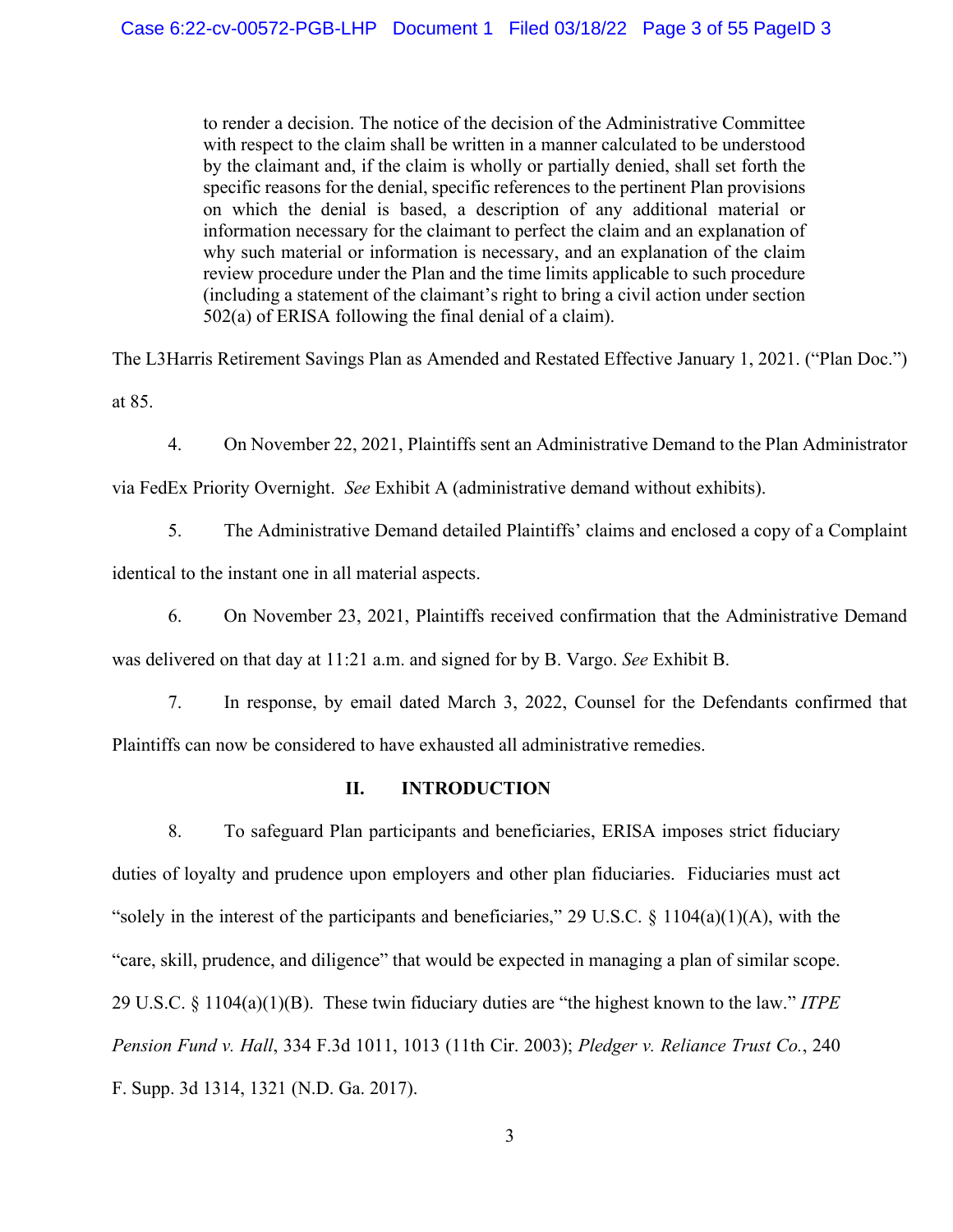#### Case 6:22-cv-00572-PGB-LHP Document 1 Filed 03/18/22 Page 4 of 55 PageID 4

9. The Department of Labor has explicitly stated that employers are held to a "high standard of care and diligence" and must, among other duties, both "establish a prudent process for selecting investment options and service providers" and "monitor investment options and service providers once selected to see that they continue to be appropriate choices." *See,* "*A Look at 401(k) Plan Fees*," *supra*, at n.3; *see also Tibble v. Edison Int'l*, 135 S. Ct. 1823, 1823 (2015) (*Tibble I*) (reaffirming the ongoing fiduciary duty to monitor a plan's investment options).

10. Under 29 U.S.C. § 1104(a)(1), a plan fiduciary must give substantial consideration to the cost of investment options. "Wasting beneficiaries' money is imprudent. In devising and implementing strategies for the investment and management of trust assets, trustees are obligated to minimize costs." Uniform Prudent Investor Act (the "UPIA"), § 7.

11. "The Restatement … instructs that 'cost-conscious management is fundamental to prudence in the investment function,' and should be applied 'not only in making investments but also in monitoring and reviewing investments.'" *Tibble v. Edison Int'l*, 843 F.3d 1187, 1197-98 (9th Cir. 2016) (*en banc*) (quoting Restatement (Third) of Trusts, § 90, cmt. b) ("*Tibble II*"). [5](#page-3-0)

12. Additional fees of only 0.18% or 0.4% can have a large effect on a participant's investment results over time because "[b]eneficiaries subject to higher fees … lose not only money spent on higher fees, but also lost investment opportunity; that is, the money that the portion of their investment spent on unnecessary fees would have earned over time." *Tibble II*, 843 F.3d at 1198 ("It is beyond dispute that the higher the fees charged to a beneficiary, the more the beneficiary's investment shrinks.").

<span id="page-3-0"></span><sup>5</sup> *See also* U.S. Dep't of Labor, *A Look at 401(k) Plan Fees*, (Aug. 2013), at 2, available at https://www.dol.gov/sites/dolgov/files/ebsa/about-ebsa/our-activities/resource- center/publications/a-lookat-401k-plan-fees.pdf (last visited February 21, 2020) ("You should be aware that your employer also has a specific obligation to consider the fees and expenses paid by your plan.").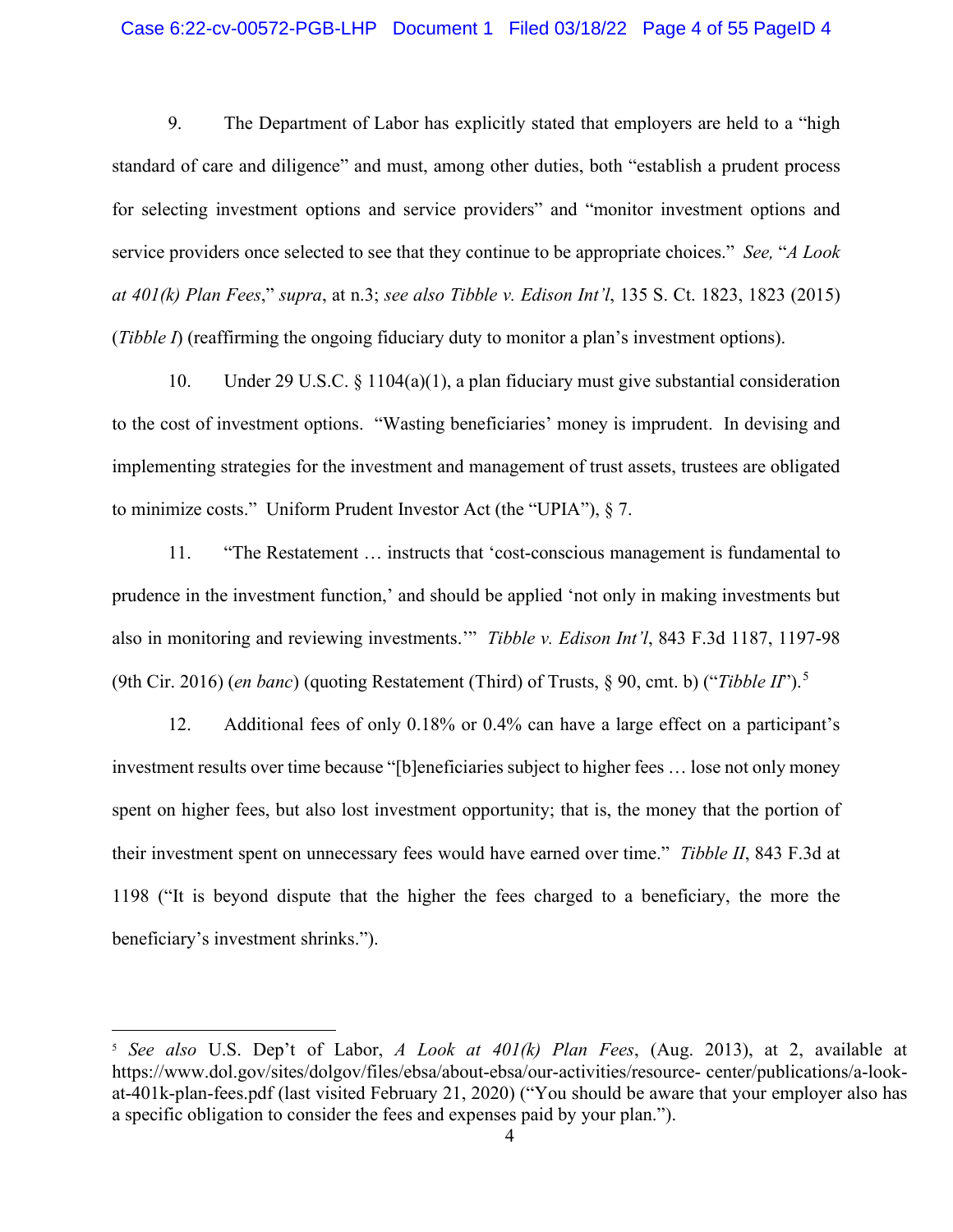#### Case 6:22-cv-00572-PGB-LHP Document 1 Filed 03/18/22 Page 5 of 55 PageID 5

13. The Supreme Court recently reiterated that interpreting "ERISA's duty of prudence in light of the common law of trusts" a fiduciary "has a continuing duty of some kind to monitor investments and remove imprudent ones" and a plaintiff may allege that a fiduciary breached the duty of prudence by failing to properly monitor investments and remove imprudent ones. *Hughes v. Northwestern Univ.*, 2022 WL 19935, at \*3 (2022).

14. Because cost-conscious management is fundamental to prudence in the investment function, the concept applies to a fiduciary's obligation to continuously monitor all fees incurred by plan participants, including a plan's recordkeeping and administration fees.

15. Prudent and impartial plan sponsors thus should be monitoring both the performance and cost of the investments selected for their defined contribution plans, as well as investigating alternatives in the marketplace to ensure that well-performing, low cost investment options are being made available to plan participants.

16. At all times during the Class Period (November 23, 2015 through the date of judgment) the Plan had at least \$4.5 billion dollars in assets under management. At the end of 2019, the Plan had over \$13.5 billion dollars in assets under management that were/are entrusted to the care of the Plan's fiduciaries. The December 31, 2019 Report of Independent Auditor of the L3 Harris Retirement Savings Plan ("2019 Auditor Report") at 2.

17. The Plan's assets under management qualifies it as a jumbo plan in the defined contribution plan marketplace, and among the largest plans in the United States. As a jumbo plan, the Plan had substantial bargaining power regarding the fees and expenses that were charged against participants' investments. Defendants, however, did not try to reduce the Plan's expenses or exercise appropriate judgment to scrutinize each investment option that was offered in the Plan to ensure it was prudent.

5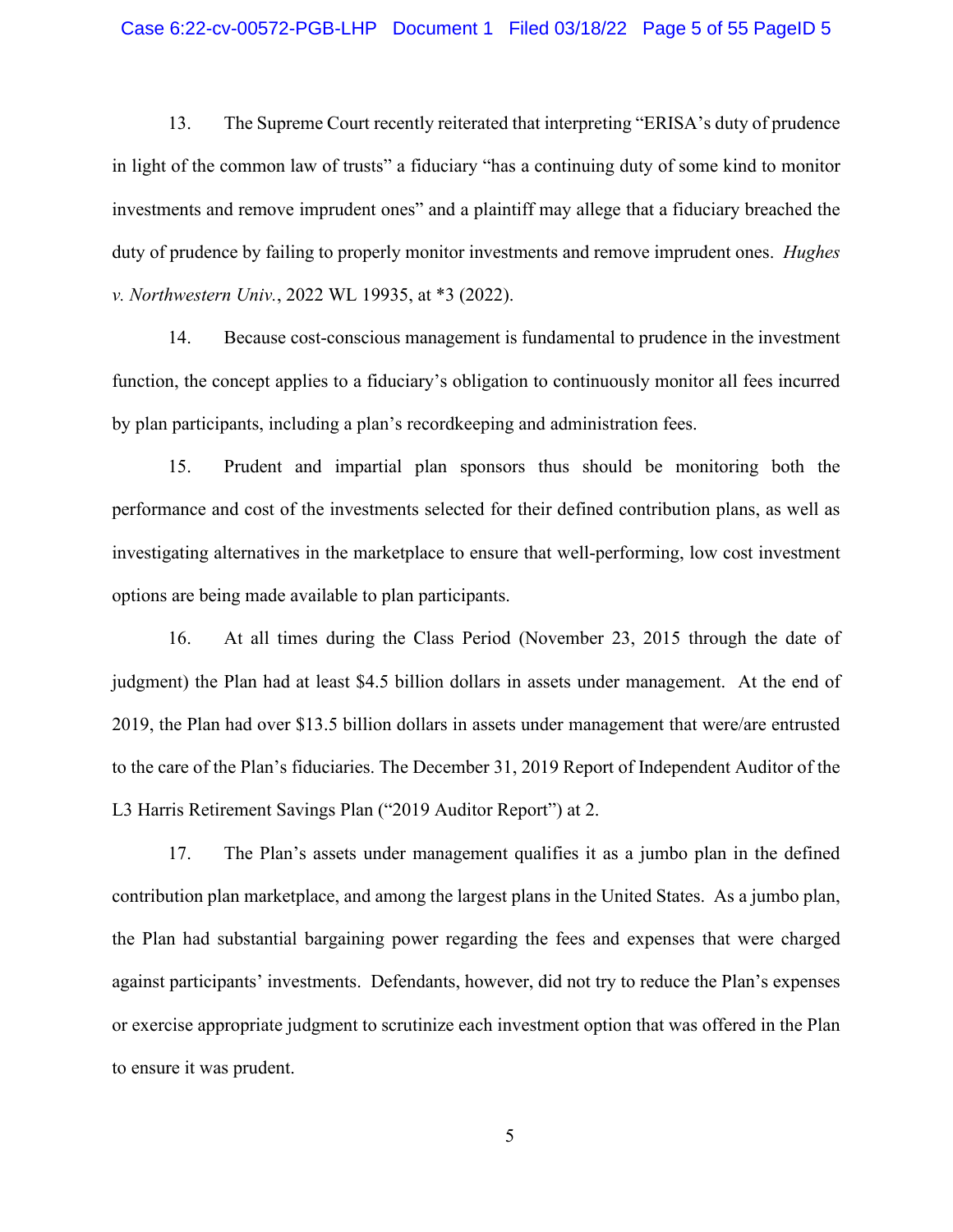#### Case 6:22-cv-00572-PGB-LHP Document 1 Filed 03/18/22 Page 6 of 55 PageID 6

18. Plaintiffs allege that during the putative Class Period, Defendants, as "fiduciaries" of the Plan as that term is defined under ERISA Section 3(21)(A), 29 U.S.C. § 1002(21)(A), breached the duties they owed to the Plan, to Plaintiffs, and to the other participants of the Plan by, *inter alia*, (1) failing to objectively and adequately review the Plan's investment portfolio with due care to ensure that each investment option was prudent, in terms of cost; (2) maintaining certain funds in the Plan despite the availability of identical or materially similar investment options with lower costs and/or better performance histories; and (3) failing to control the Plan's administrative and recordkeeping costs.

19. Because "the institutional share classes are otherwise *identical* to the Investor share classes, but with lower fees, a prudent fiduciary would know immediately that a switch is necessary. Thus, the 'manner that is reasonable and appropriate to the particular investment action, and strategies involved…in this case would mandate a prudent fiduciary – who indisputably has knowledge of institutional share classes and that such share classes provide identical investments at lower costs – to switch share classes immediately." *Tibble, et al. v. Edison Int. et al.*, No. 07- 5359, 2017 WL 3523737, at \* 13 (C.D. Cal. Aug. 16, 2017).

20. Defendants' mismanagement of the Plan, to the detriment of participants and beneficiaries, constitutes a breach of the fiduciary duties of prudence and loyalty, in violation of 29 U.S.C. § 1104. Their actions were contrary to the actions of a reasonable fiduciary and cost the Plan and its participants millions of dollars.

21. Based on this conduct, Plaintiffs assert claims against Defendants for breach of the fiduciary duty of prudence (Count One) and failure to monitor fiduciaries (Count Two).

#### **III. JURISDICTION AND VENUE**

22. This Court has subject matter jurisdiction over this action pursuant to 28 U.S.C. § 1331 because it is a civil action arising under the laws of the United States, and pursuant to 29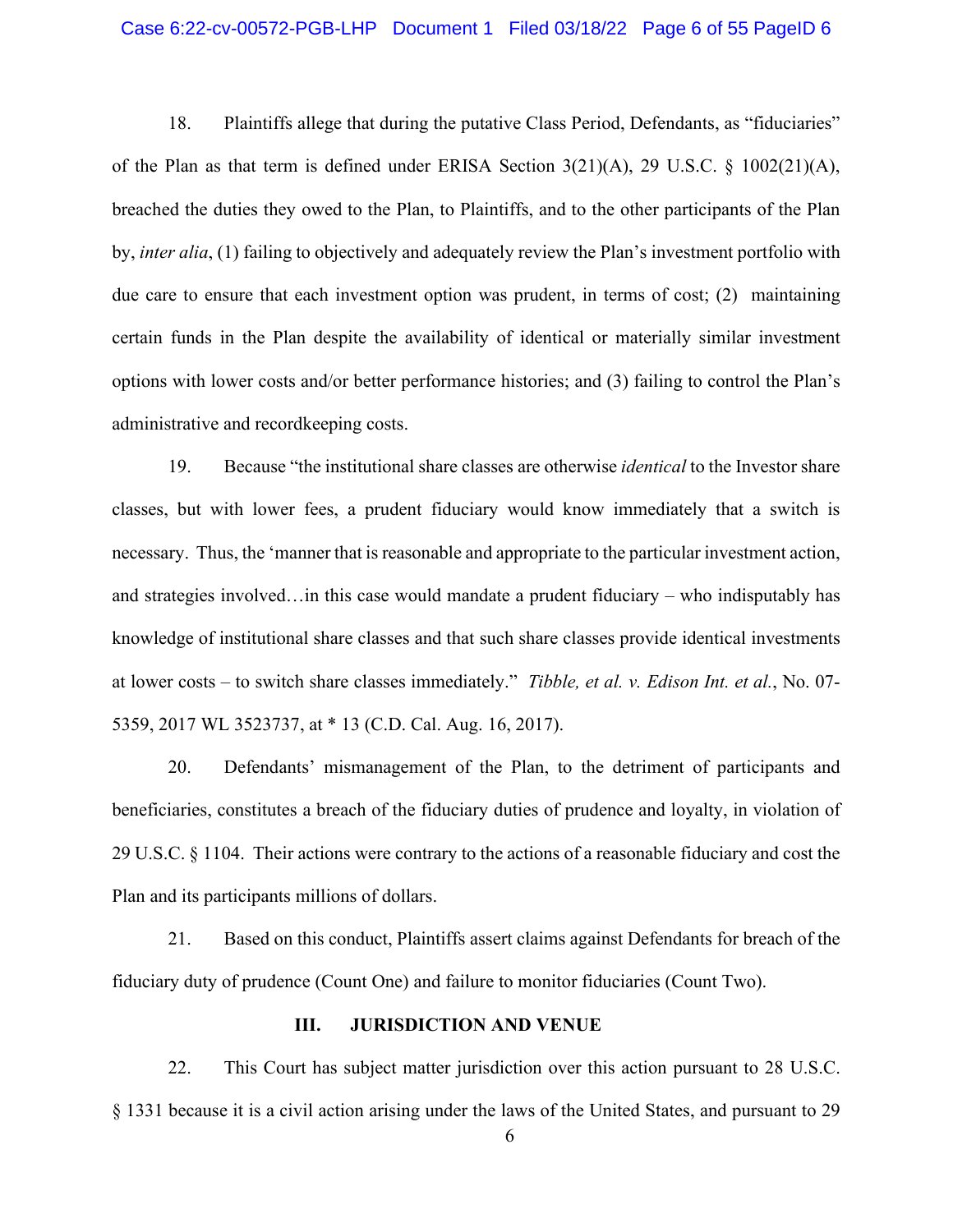#### Case 6:22-cv-00572-PGB-LHP Document 1 Filed 03/18/22 Page 7 of 55 PageID 7

U.S.C. § 1332€(1), which provides for federal jurisdiction over actions brought under Title I of ERISA, 29 U.S.C. § 1001, *et seq*.

23. This Court has personal jurisdiction over Defendants because they are headquartered and transact business in this District, reside in this District, and/or have significant contacts with this District, and because ERISA provides for nationwide service of process.

24. Venue is proper in this District pursuant to ERISA Section  $502(e)(2)$ , 29 U.S.C. § 1132(e)(2), because some or all of the violations of ERISA occurred in this District and Defendants reside and may be found in this District. Venue is also proper in this District pursuant to 28 U.S.C. § 1391 because Defendants do business in this District and a substantial part of the events or omissions giving rise to the claims asserted herein occurred within this District.

#### **IV. PARTIES**

#### **Plaintiffs**

25. Plaintiff Robert J. Stengl ("Stengl") resides in Cascade, Colorado. During his employment, Plaintiff Stengl participated in the Plan, investing in the options offered by the Plan and which are the subject of this lawsuit, including the Fidelity Freedom 2020 K target date fund. In addition, Plaintiff Stengl was, among other things, subject to the excessive administration and recordkeeping costs alleged below.

26. Plaintiff Daniel Will ("Will") resides in West Chester, Pennsylvania. During his employment, Plaintiff Will participated in the Plan, investing in the options offered by the Plan and was, among other things, subject to the excessive administration and recordkeeping costs alleged below.

27. Plaintiff Ronald F. Kosewicz ("Kosewicz") resides in Little Rock, Arkansas. During his employment, Plaintiff Kosewicz participated in the Plan, investing in the options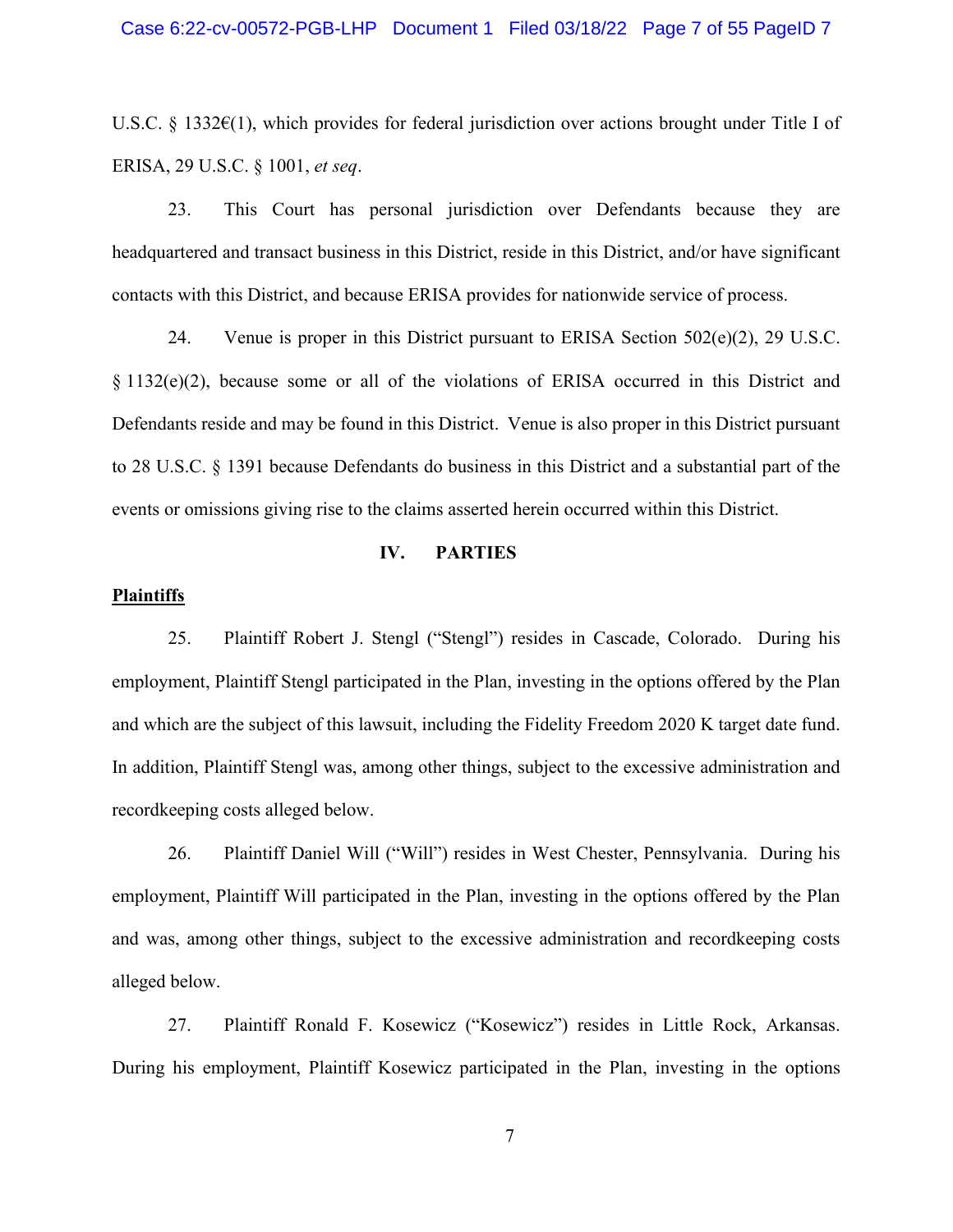#### Case 6:22-cv-00572-PGB-LHP Document 1 Filed 03/18/22 Page 8 of 55 PageID 8

offered by the Plan and was, among other things, subject to the excessive administration and recordkeeping costs alleged below.

28. Plaintiff Gary K. Colley ("Colley") resides in Harriman, Tennessee. During his employment, Plaintiff Colley participated in the Plan, investing in the options offered by the Plan and was, among other things, subject to the excessive administration and recordkeeping costs alleged below.

29. Plaintiff Leslie D. Diaz ("Diaz") resides in North Andover, Massachusetts. During her employment, Plaintiff Diaz participated in the Plan, investing in the options offered by the Plan and was, among other things, subject to the excessive administration and recordkeeping costs alleged below.

30. Plaintiff Amaya Johnson ("Johnson") resides in Reno, Nevada. During her employment, Plaintiff Johnson participated in the Plan, investing in the options offered by the Plan and which are the subject of this lawsuit, including the Fidelity Freedom K 2050 target date fund. In addition, Plaintiff Johnson was, among other things, subject to the excessive administration and recordkeeping costs alleged below.

31. Plaintiff William A. McKinley ("McKinley") resides in Roseville, California. During his employment, Plaintiff McKinley participated in the Plan, investing in the options offered by the Plan and was, among other things, subject to the excessive administration and recordkeeping costs alleged below.

32. Plaintiff John Karipas ("Karipas") resides in Commack, New York. During his employment, Plaintiff Karipas participated in the Plan, investing in the options offered by the Plan and was, among other things, subject to the excessive administration and recordkeeping costs alleged below.

8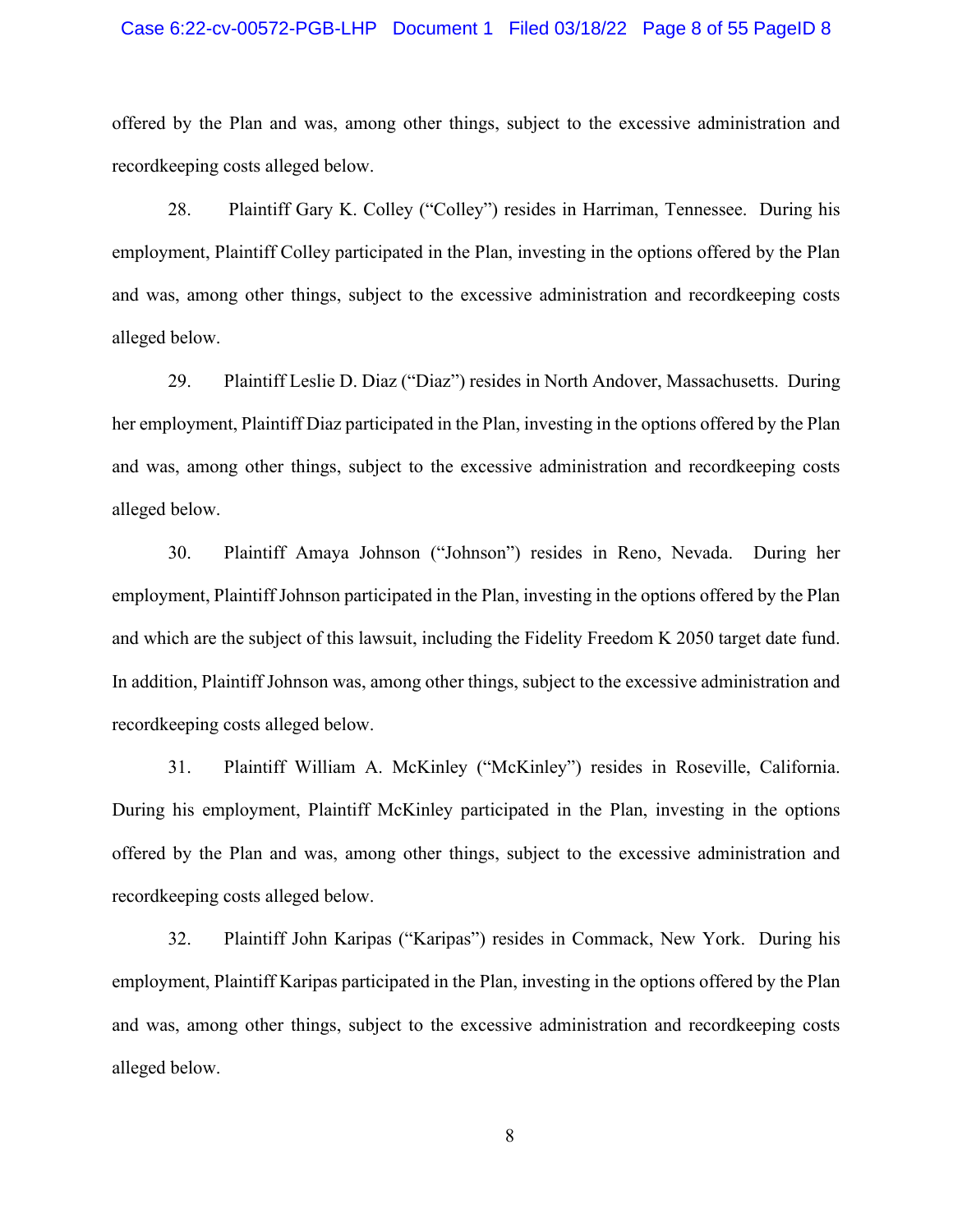#### Case 6:22-cv-00572-PGB-LHP Document 1 Filed 03/18/22 Page 9 of 55 PageID 9

33. Each Plaintiff has standing to bring this action on behalf of the Plan because each of them participated in the Plan and were injured by Defendants' unlawful conduct. Plaintiffs are entitled to receive benefits in the amount of the difference between the value of their accounts currently, or as of the time their accounts were distributed, and what their accounts are or would have been worth, but for Defendants' breaches of fiduciary duty as described herein.

34. Plaintiffs did not have knowledge of all material facts (including, among other things, the investment alternatives that are comparable to the investments offered within the Plan, comparisons of the costs and investment performance of Plan investments versus available alternatives within similarly-sized plans, total cost comparisons to similarly-sized plans, information regarding other available share classes) necessary to understand that Defendants breached their fiduciary duties and engaged in other unlawful conduct in violation of ERISA until shortly before this suit was filed.

#### **Defendants**

#### **Company Defendant**

35. L3Harris is the Plan sponsor and a named fiduciary. 2019 Form 5500 of the L3 Harris Retirement Savings Plan filed with the United States Department of Labor ("2019 Form 5500") at 1. Its corporate headquarters is located at 1025 West NASA Boulevard, Mail Stop C41I, Melbourne, Florida. L3Harris describes itself as "an agile global aerospace and defense technology innovator, delivering end-to-end solutions that meet customers' mission-critical needs. The company provides advanced defense and commercial technologies across air, land, sea, space and cyber domains. L3Harris has approximately \$18 billion in annual revenue and 48,000 employees, with customers in more than 100 countries." 2020 Annual Report of L3Harris Technologies, Inc. at ii., available at https://www.l3harris.com /sites/default/files /2021-03/ L3Harris\_2020\_ Annual Report.pdf (last accessed on November 4, 2021).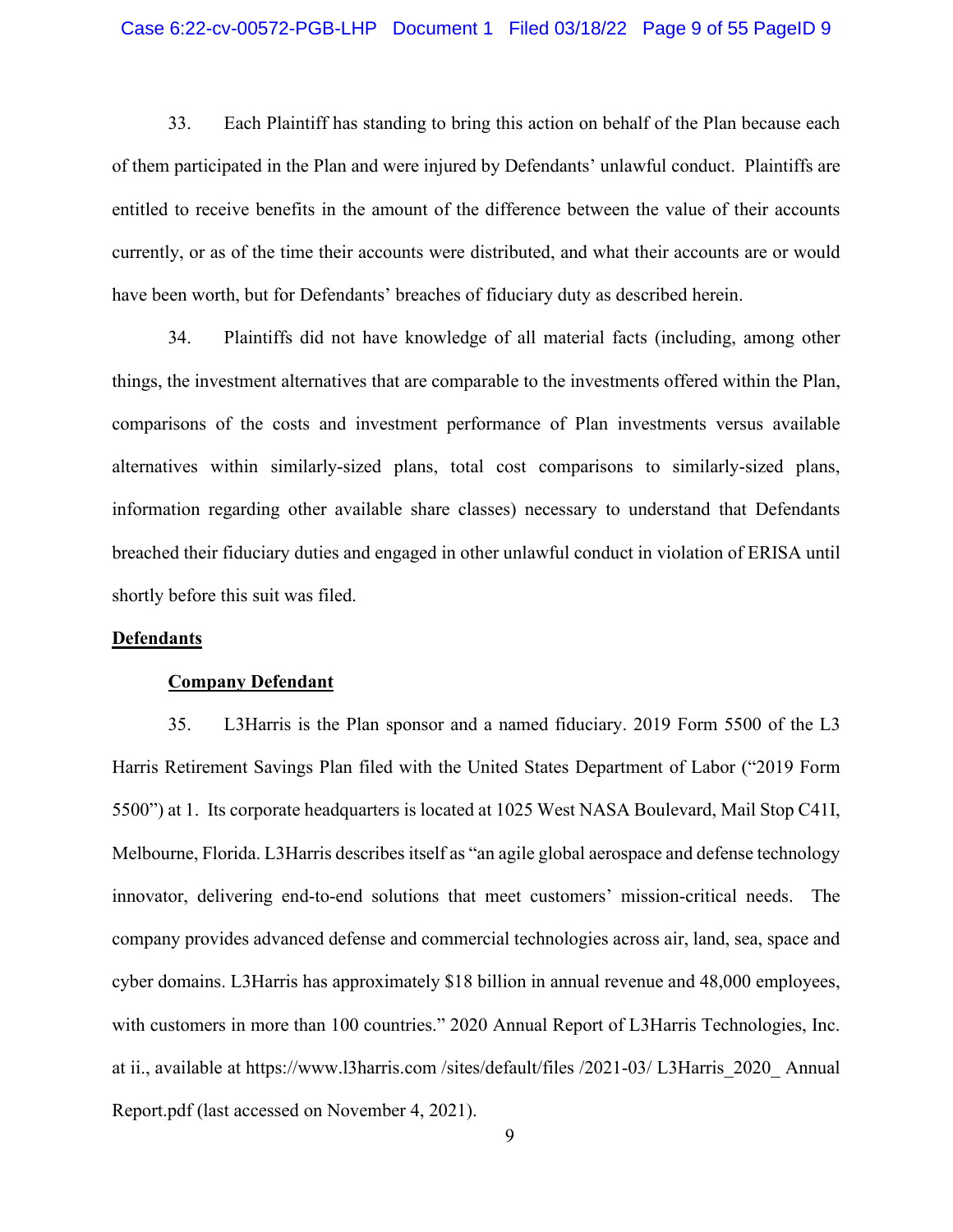#### Case 6:22-cv-00572-PGB-LHP Document 1 Filed 03/18/22 Page 10 of 55 PageID 10

36. L3Harris, appointed the Committee to, among other things, ensure that the investments available to Plan participants are appropriate, had no more expense than reasonable and performed well as compared to their peers. Under ERISA, fiduciaries with the power to appoint have the concomitant fiduciary duty to monitor and supervise their appointees. The Investment Policy Statement of L3 Harris Technologies Retirement Savings Plan Master Trust ("IPS") at 2. As will be discussed below, the Committee fell well short of these fiduciary goals. Under ERISA, fiduciaries with the power to appoint have the concomitant fiduciary duty to monitor and supervise their appointees.

37. Accordingly, L3Harris during the putative Class Period is/was a fiduciary of the Plan, within the meaning of ERISA Section  $3(21)(A)$ , 29 U.S.C. § 1002(21)(A) because it had a duty to monitor the actions of the Committee.

38. For the foregoing reasons, the Company is a fiduciary of the Plan, within the meaning of ERISA Section 3(21)(A), 29 U.S.C. § 1002(21)(A).

#### **Board Defendants**

39. L3Harris, acting through its Board of Directors, appointed the Committee to, among other things, ensure that the investments available to Plan participants are appropriate, had no more expense than reasonable and performed well as compared to their peers. Under ERISA, fiduciaries with the power to appoint have the concomitant fiduciary duty to monitor and supervise their appointees. IPS at 2. As will be discussed below, the Committee fell well short of these fiduciary goals. Under ERISA, fiduciaries with the power to appoint have the concomitant fiduciary duty to monitor and supervise their appointees.

40. Accordingly, the Board during the putative Class Period is/was a fiduciary of the Plan, within the meaning of ERISA Section 3(21)(A), 29 U.S.C. § 1002(21)(A) because it had a duty to monitor the actions of the Committee.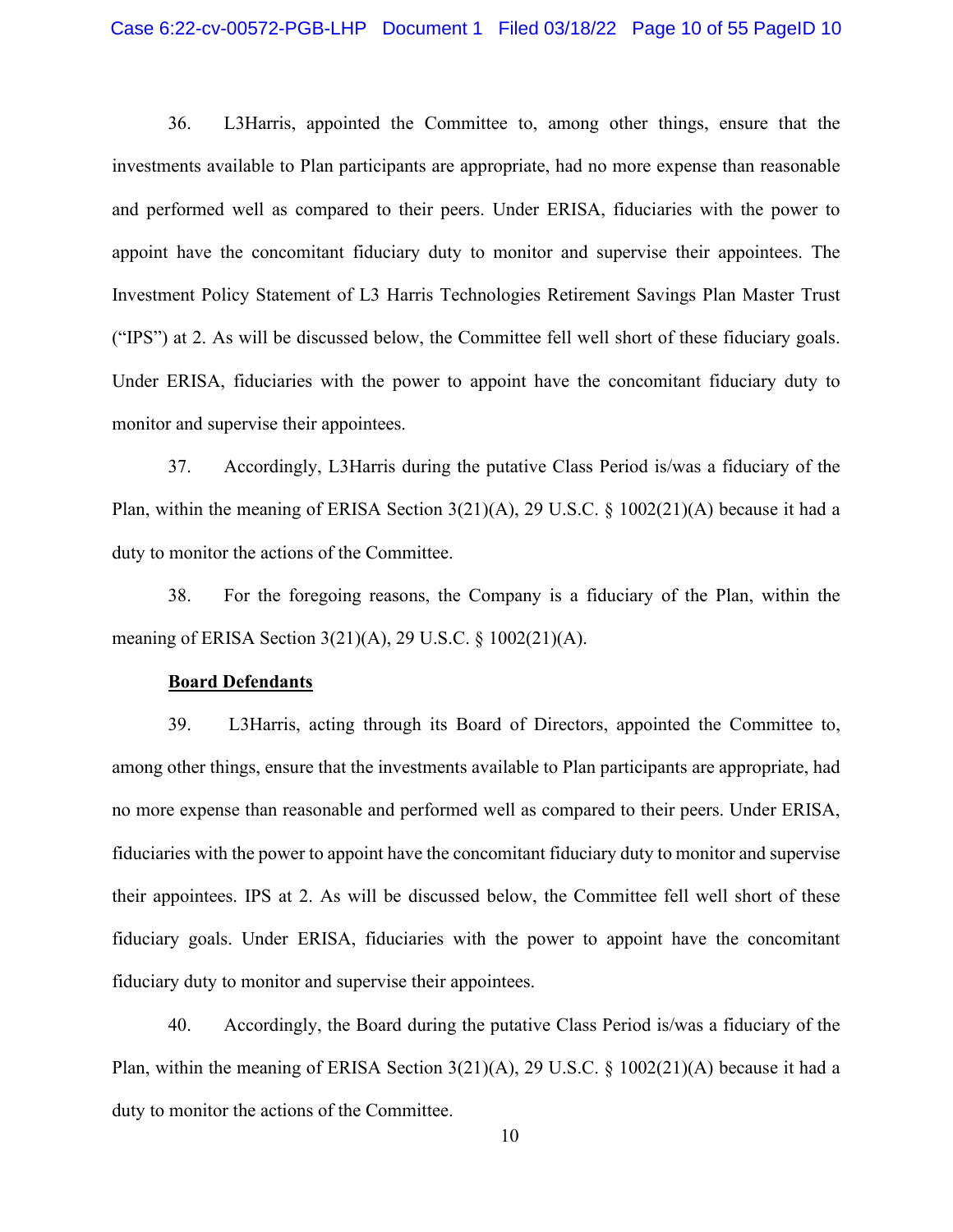41. For the foregoing reasons, the Board is a fiduciary of the Plan, within the meaning of ERISA Section 3(21)(A), 29 U.S.C. § 1002(21)(A).

42. The Board and members of the Board during the Class Period (referred to herein as John Does 1-10), are collectively referred to herein as the "Board Defendants."

### **Committee Defendants**

43. As discussed above, the Committee ensures that the investments available to Plan participants are appropriate, had no more expense than reasonable and performed well as compared to their peers. IPS at 2. However, as described in more detail below, the Committee failed to prudently carry out its fiduciary duties. As described in the IPS, the Committee has the responsibility to "[e]stablish, and modify, as appropriate, the investment policies for the Plan and the investment objectives and performance goals for the management of Plan investment options, and monitor the performance of investment options against performance criteria …" IPS at 3. In addition, the Committee must: "Select, evaluate, retain, terminate and approve the fees and other retention terms of investment consultants, or other legal, finance or other experts or advisors, including approving, entering into or amending the terms of the related service agreement …" *Id.*  Further, the Committee must "[e]stablish, suspend, terminate or modify separate investment options and allocate assets into appropriate options of the Plan …" *Id.* As will be discussed in detail below, the Committee fell well short of these fiduciary goals.

44. The Committee and each of its members were fiduciaries of the Plan during the Class Period, within the meaning of ERISA Section 3(21)(A), 29 U.S.C. § 1002(21)(A), because each exercised discretionary authority over management or disposition of Plan assets.

45. The Committee and members of the Committee during the Class Period (referred to herein as John Does 11-20), are collectively referred to herein as the "Committee Defendants."

#### **Additional John Doe Defendants**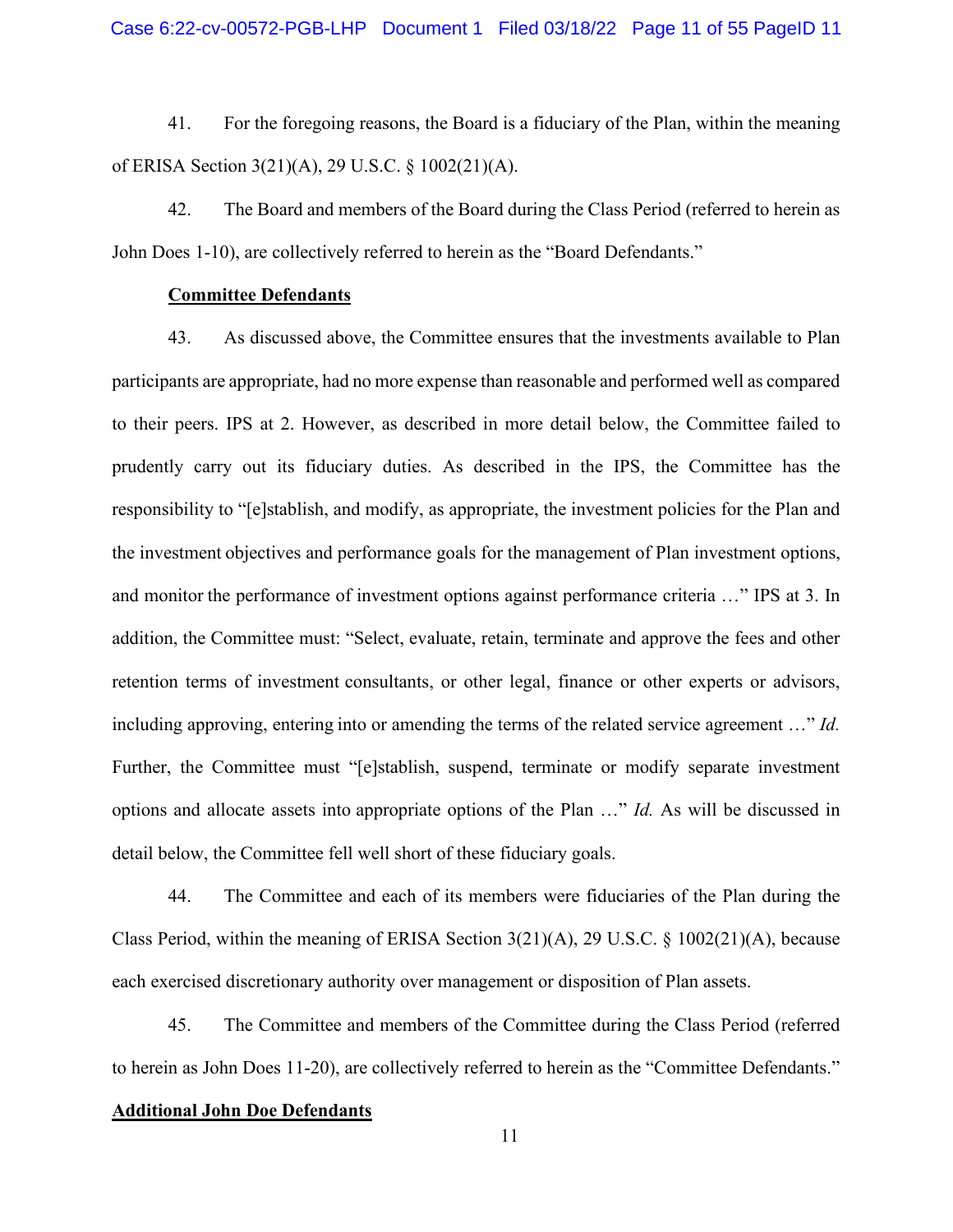46. To the extent that there are additional officers and employees of L3Harris who are/were fiduciaries of the Plan during the Class Period, or other individuals who were hired as investment managers for the Plan during the Class Period, the identities of whom are currently unknown to Plaintiffs, Plaintiffs reserve the right, once their identities are ascertained, to seek leave to join them to the instant action. Thus, without limitation, unknown "John Doe" Defendants 21-30 include, but are not limited to, L3Harris officers and employees who are/were fiduciaries of the Plan within the meaning of ERISA Section 3(21)(A), 29 U.S.C. § 1002(21)(A), during the Class Period.

### **V. THE PLAN**

47. As described in the 2019 report of the Independent Auditor: "[t]he Plan is a defined contribution plan with a 401(k) feature covering eligible employees of L3Harris Technologies, Inc. ('L3Harris') and certain of its subsidiaries …" 2019 Auditor Report at 4.

48. The Plan is a "defined contribution" or "individual account" plan within the meaning of ERISA Section 3(34), 29 U.S.C. § 1002(34), in that the Plan provides for individual accounts for each participant and for benefits based solely upon the amount contributed to those accounts, and any income, expense, gains and losses, and any forfeitures of accounts of the participants which may be allocated to such participant's account. The L3Harris Retirement Savings Plan as Amended and Restated Effective January 1, 2021. ("Plan Doc.") at 45. Consequently, retirement benefits provided by the Plan are based solely on the amounts allocated to each individual's account. *Id.*

#### *Eligibility*

49. In general, the Plan covers all "eligible employees of L3Harris Technologies, Inc. ('L3Harris') and certain of its subsidiaries…" 2019 Auditor Report at 4.

### *Contributions and Vesting*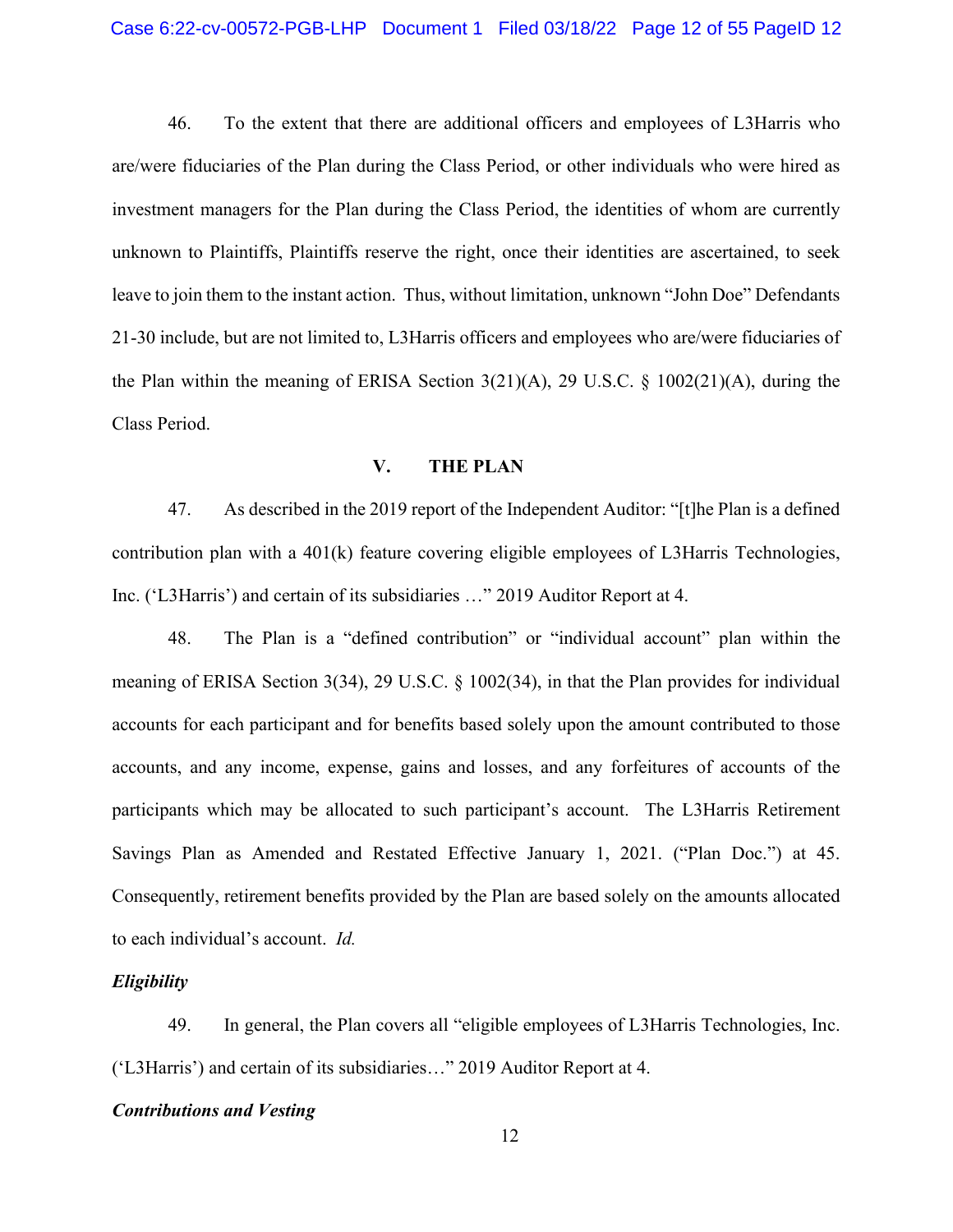#### Case 6:22-cv-00572-PGB-LHP Document 1 Filed 03/18/22 Page 13 of 55 PageID 13

50. There are several types of contributions that can be added to a participant's account, including, but not limited to, an employee salary deferral contribution, an employer matching contribution and employer nonelective contributions. *Id.* Participants can also roll over amounts from other qualified benefit or defined contribution plans. *Id*.

51. Employees may "contribute a percentage of eligible compensation, as defined in the Plan document and subject to Internal Revenue Code (the "Code") limitations, on a pre-tax and/or an after-tax basis." *Id.*

52. With regard to contributions made by L3Harris: "[f]or any eligible employee who has completed one year of service with the Company, the Company matches up to 100% of pretax and after-tax contributions subject to a limit of 6% … of eligible compensation." *Id.*

53. With regard to vesting of contributions made by L3Harris: "[u]pon retirement or other termination of employment, a participant may elect to receive either a lump-sum amount equal to all or a portion of the participant's vested account, or installments of his or her vested account over a future period." *Id*.

54. Like other companies that sponsor defined contribution plans for their employees, L3Harris enjoys both direct and indirect benefits by providing matching contributions to Plan participants. Employers are generally permitted to take tax deductions for their contributions to defined contribution plans at the time when the contributions are made. *See generally*  https:/www.irs.gov/retirement-plans/plan-sponsor/401k-plan-overview.

55. L3Harris also benefits in other ways from the Plan's matching program. It is wellknown that "[m]any employers match their employees' contributions to the 401(k) plan in order to help attract and retain talent at their company. By hiring and retaining employees with a highcaliber of talent, [a company] may save money on training and attrition costs associated with

13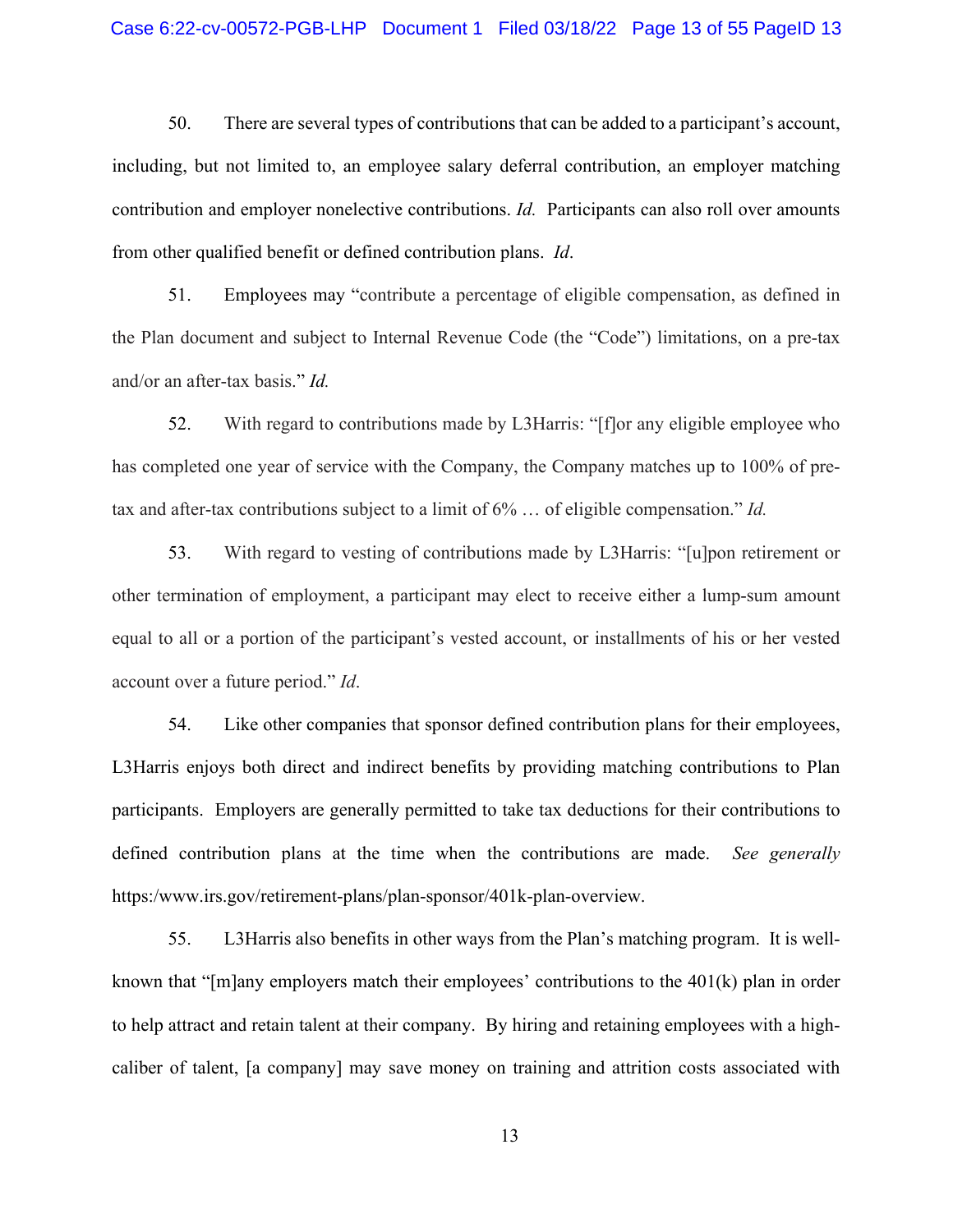#### Case 6:22-cv-00572-PGB-LHP Document 1 Filed 03/18/22 Page 14 of 55 PageID 14

unhappy or lower-performing workers." *See,* https://www.paychex.com/articles/employeebenefits/employer-matching-401k-benefits.

56. Given the size of the Plan, L3Harrislikely enjoyed a significant tax and cost savings from offering a match.

### *The Plan's Investments*

57. Several investments were available to Plan participants for investment each year during the putative Class Period. As discussed above, the Committee determines the appropriateness of the Plan's investment offerings and monitors investment performance.

58. The Plan's assets under management for all funds as of the end of 2019 was \$13,582,463,721. 2019 Auditor Report at 3. From 2015 to 2019 the Plan's assets under management ranged from more than \$4.5 billion dollars to \$13.5 billion dollars.

#### *Plan Expenses*

59. As detailed in the 2019 Auditor Report, "all reasonable charges and expenses incurred in connection with the administration of the Plan are paid by the Trustee from the assets of the trust." 2019 Auditor Report at 7.

### **VI. CLASS ACTION ALLEGATIONS**

60. Plaintiffs bring this action as a class action pursuant to Rule 23 of the Federal Rules of Civil Procedure on behalf of themselves and the following proposed class ("Class"):[6](#page-13-0)

> All persons, except Defendants and their immediate family members, who were participants in or beneficiaries of the Plan, at any time between November 23, 2015 through the date of judgment (the "Class Period").

<span id="page-13-0"></span><sup>&</sup>lt;sup>6</sup> Plaintiffs reserve the right to propose other or additional classes or subclasses in their motion for class certification or subsequent pleadings in this action.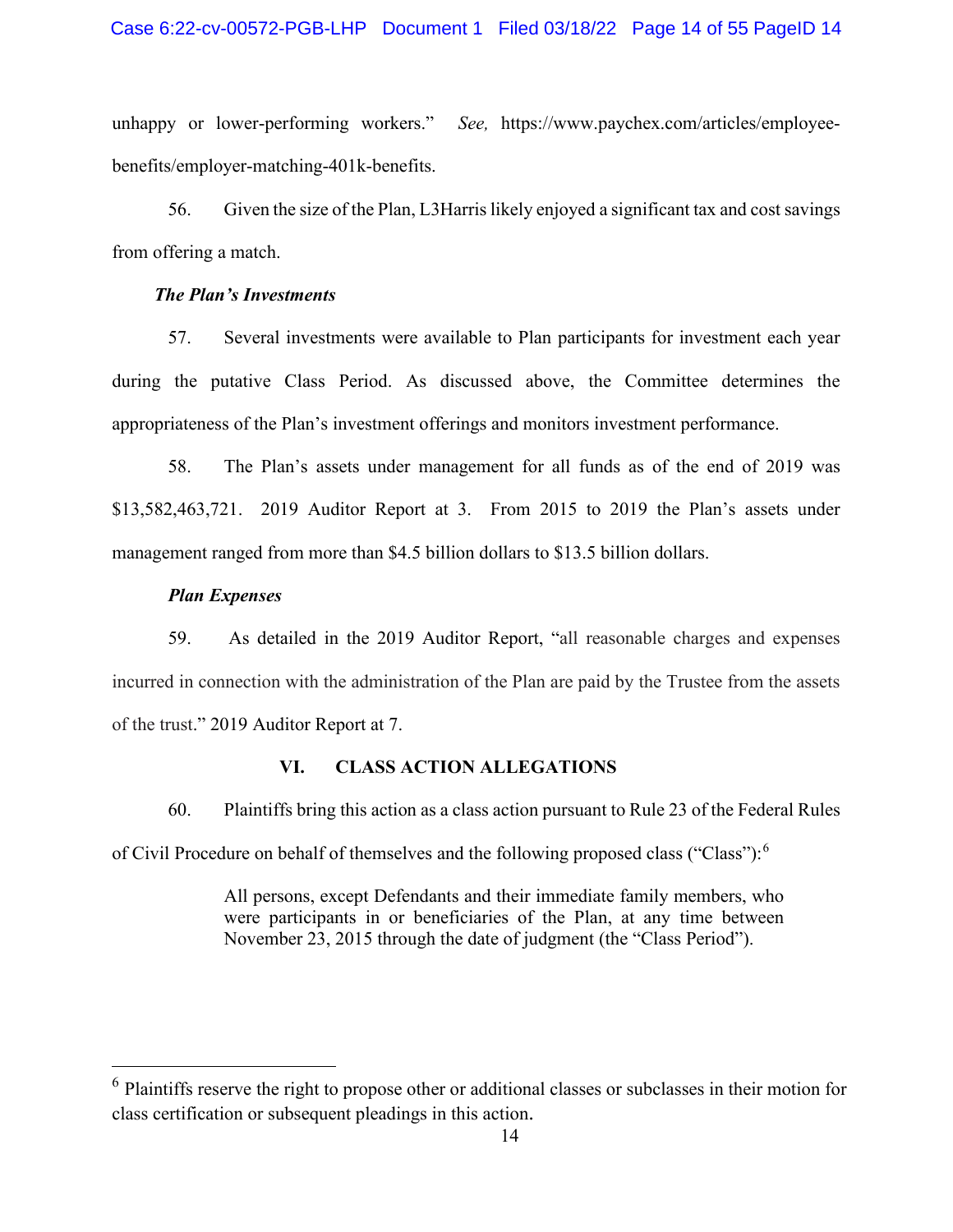#### Case 6:22-cv-00572-PGB-LHP Document 1 Filed 03/18/22 Page 15 of 55 PageID 15

61. The members of the Class are so numerous that joinder of all members is impractical. The 2019 Form 5500 filed with the Dept. of Labor lists 76,208 Plan "participants with account balances as of the end of the plan year." The 2019 Form 5500 filing of the L3 Harris Retirement Savings Plan filed with the United States Department of Labor ("2019 5500") at 2.

62. Plaintiffs' claims are typical of the claims of the members of the Class. Like other Class members, Plaintiffs participated in the Plan and have suffered injuries as a result of Defendants' mismanagement of the Plan. Defendants treated Plaintiffs consistently with other Class members and managed the Plan as a single entity. Plaintiffs' claims and the claims of all Class members arise out of the same conduct, policies, and practices of Defendants as alleged herein, and all members of the Class have been similarly affected by Defendants' wrongful conduct.

63. There are questions of law and fact common to the Class, and these questions predominate over questions affecting only individual Class members. Common legal and factual questions include, but are not limited to:

- A. Whether Defendants are/were fiduciaries of the Plan;
- B. Whether Defendants breached their fiduciary duties of loyalty and prudence by engaging in the conduct described herein;
- C. Whether the Company failed to adequately monitor the Committee and other fiduciaries to ensure the Plan was being managed in compliance with ERISA;
- D. The proper form of equitable and injunctive relief; and
- E. The proper measure of monetary relief.

64. Plaintiffs will fairly and adequately represent the Class and have retained counsel experienced and competent in the prosecution of ERISA class action litigation. Plaintiffs have no interests antagonistic to those of other members of the Class. Plaintiffs are committed to the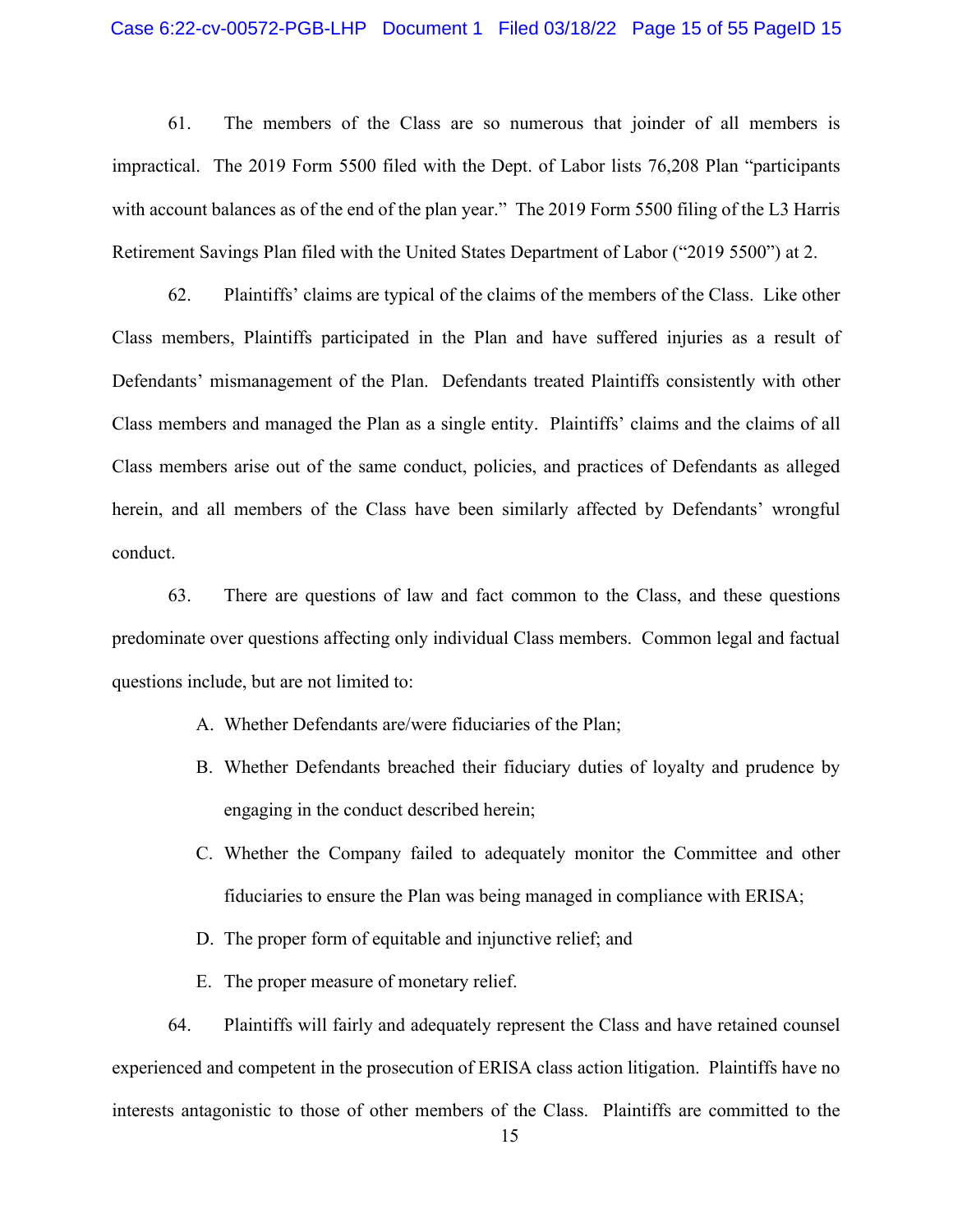#### Case 6:22-cv-00572-PGB-LHP Document 1 Filed 03/18/22 Page 16 of 55 PageID 16

vigorous prosecution of this action and anticipate no difficulty in the management of this litigation as a class action.

65. This action may be properly certified under Rule 23(b)(1). Class action status in this action is warranted under Rule  $23(b)(1)(A)$  because prosecution of separate actions by the members of the Class would create a risk of establishing incompatible standards of conduct for Defendants. Class action status is also warranted under Rule  $23(b)(1)(B)$  because prosecution of separate actions by the members of the Class would create a risk of adjudications with respect to individual members of the Class that, as a practical matter, would be dispositive of the interests of other members not parties to this action, or that would substantially impair or impede their ability to protect their interests.

66. In the alternative, certification under Rule  $23(b)(2)$  is warranted because the Defendants have acted or refused to act on grounds generally applicable to the Class, thereby making appropriate final injunctive, declaratory, or other appropriate equitable relief with respect to the Class as a whole.

#### **VII. THE PLAN'S FEES DURING THE CLASS PERIOD WERE UNREASONABLE**

67. As described in the "Parties" section above, Defendants were fiduciaries of the Plan.

68. ERISA "imposes a 'prudent person' standard by which to measure fiduciaries' investment decisions and disposition of assets." *Fifth Third Bancorp v. Dudenhoeffer*, 134 S. Ct. 2459, 2467 (2014) (quotation omitted). In addition to a duty to select prudent investments, under ERISA a fiduciary "has a continuing duty to monitor [plan] investments and remove imprudent ones" that exist "separate and apart from the [fiduciary's] duty to exercise prudence in selecting investments." *Tibble I*, 135 S. Ct. at 1828.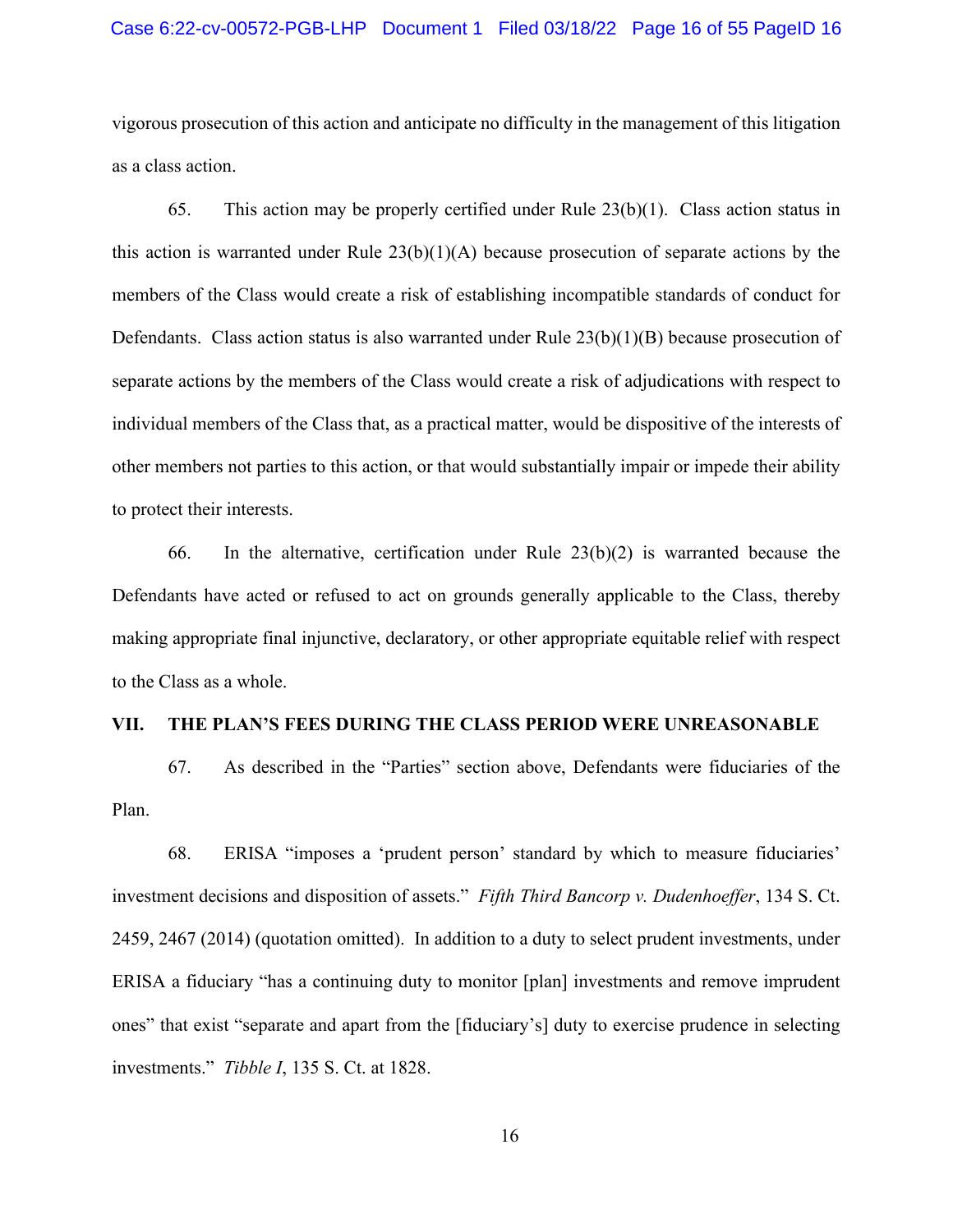#### Case 6:22-cv-00572-PGB-LHP Document 1 Filed 03/18/22 Page 17 of 55 PageID 17

69. Plaintiffs did not have and do not have actual knowledge of the specifics of Defendants' decision-making process with respect to the Plan, including Defendants' processes (and execution of such) for selecting, monitoring, and removing Plan investments or monitoring recordkeeping and administration costs, because this information is solely within the possession of Defendants prior to discovery. *See Braden v. Wal-mart Stores, Inc.*, 588 F.3d 585, 598 (8th Cir. 2009) ("If Plaintiffs cannot state a claim without pleading facts which tend systematically to be in the sole possession of defendants, the remedial scheme of [ERISA] will fail, and the crucial rights secured by ERISA will suffer.")

70. In fact, in an attempt to discover the details of the Plans' mismanagement, on February 25, 2021, the Plaintiffs wrote to L3Harris requesting, *inter alia*, meeting minutes of the Committee during the Class Period. By Letter dated March 17, 2021, L3Harris denied Plaintiffs' request for these meeting minutes.

71. Reviewing meeting minutes, when they exist, is the bare minimum needed to peek into a fiduciary's monitoring process. But in most cases even that is not sufficient. For, "[w]hile the absence of a deliberative process may be enough to demonstrate imprudence, the presence of a deliberative process does not … suffice in every case to demonstrate prudence. Deliberative processes can vary in quality or can be followed in bad faith. In assessing whether a fiduciary fulfilled her duty of prudence, we ask 'whether a fiduciary employed the *appropriate* methods to investigate and determine the merits of a particular investment,' not merely whether there were any methods whatsoever." *Sacerdote et al. v. New York Univ.*, 9 F.4<sup>th</sup> 95, 111 (2d Cir. 2021) (emphasis in original).

72. For purposes of this Complaint, Plaintiffs have drawn reasonable inferences regarding these processes based upon the numerous factors set forth below.

17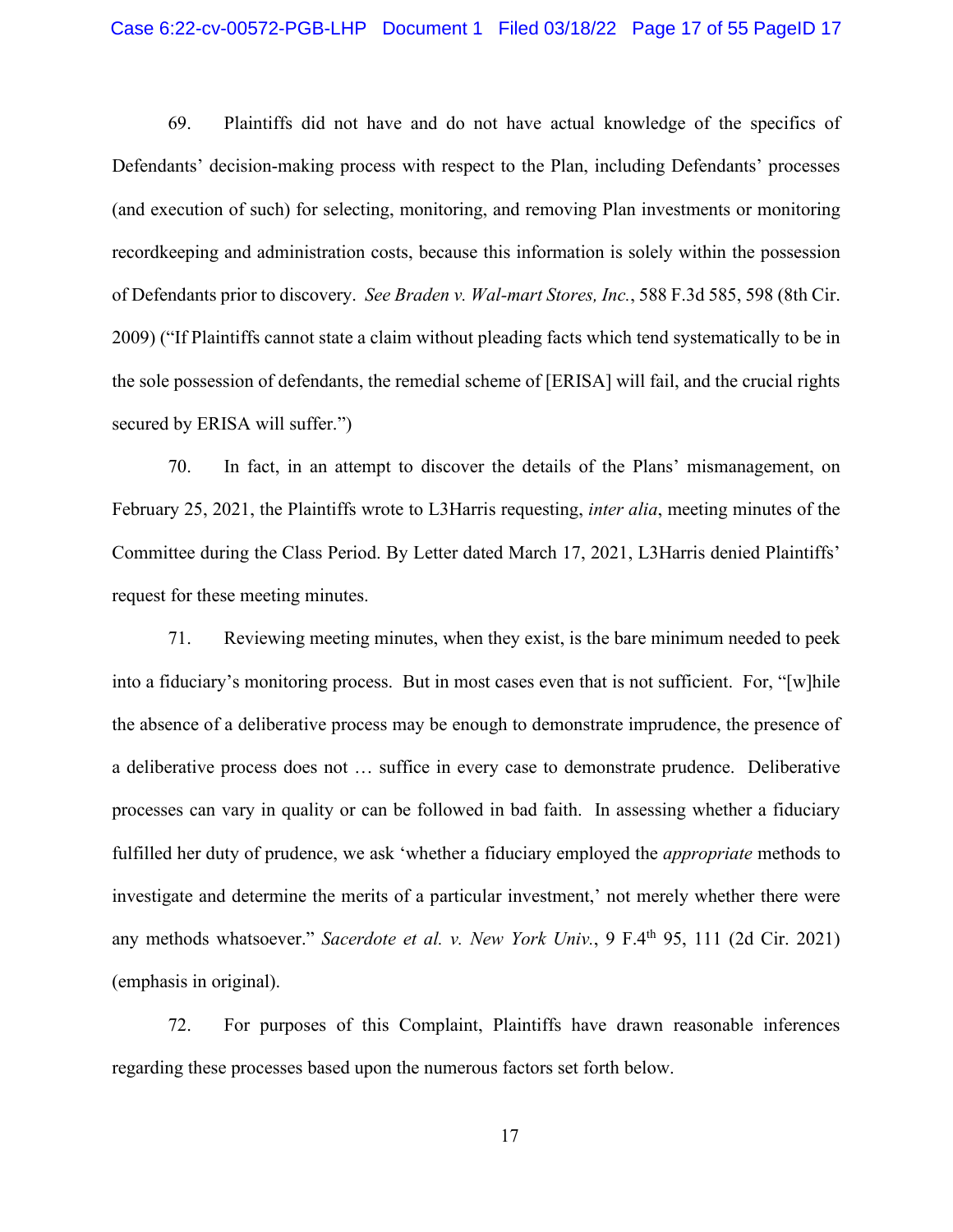73. Defendants' breaches of their fiduciary duties, relating to their overall decisionmaking, resulted in the selection (and maintenance) of several funds and high recordkeeping and administration fees throughout the Class Period that wasted the assets of the Plan and the assets of participants because of unnecessary costs.

### **A. The Totality of Circumstances Demonstrate that the Plan Fiduciaries Failed to Administer the Plan in a Prudent Manner**

## **(1) Many of the Plan's Funds Had Investment Management Fees In Excess of Fees for Funds in Similarly-Sized Plans**

74. One indication of the Plan's poor management was the fiduciaries' selection of expensive funds for the Plan. This is apparent when viewed through the lens of several benchmarks.

75. As a starting point, investment options have a fee for investment management and other services. With regard to investments like mutual funds, like any other investor, retirement plan participants pay for these costs via the fund's expense ratio. For example, an expense ratio of .75% means that the plan participant will pay \$7.50 annually for every \$1,000 in assets. However, the expense ratio also reduces the participant's return and the compounding effect of that return which reduces the likelihood that that plan participants will achieve their desired lifestyle in retirement. This is why it is prudent for a plan fiduciary to consider the effect that expense ratios have on investment returns because it is in the best interest of participants to do so.

76. Vanguard's white paper on investment management fees, "Vanguard's Principles for Investing Success," discusses the importance of minimizing costs. Importantly, "[m]arkets are unpredictable. Costs are forever." *Id.* at 17. Vanguard lays out four bullet points all investors must keep in mind: higher costs can significantly depress a portfolio's growth over long periods; costs create an inevitable gap between what the markets return and what investors actually earn – but keeping expenses down can help narrow that gap; lower-cost mutual funds have tended to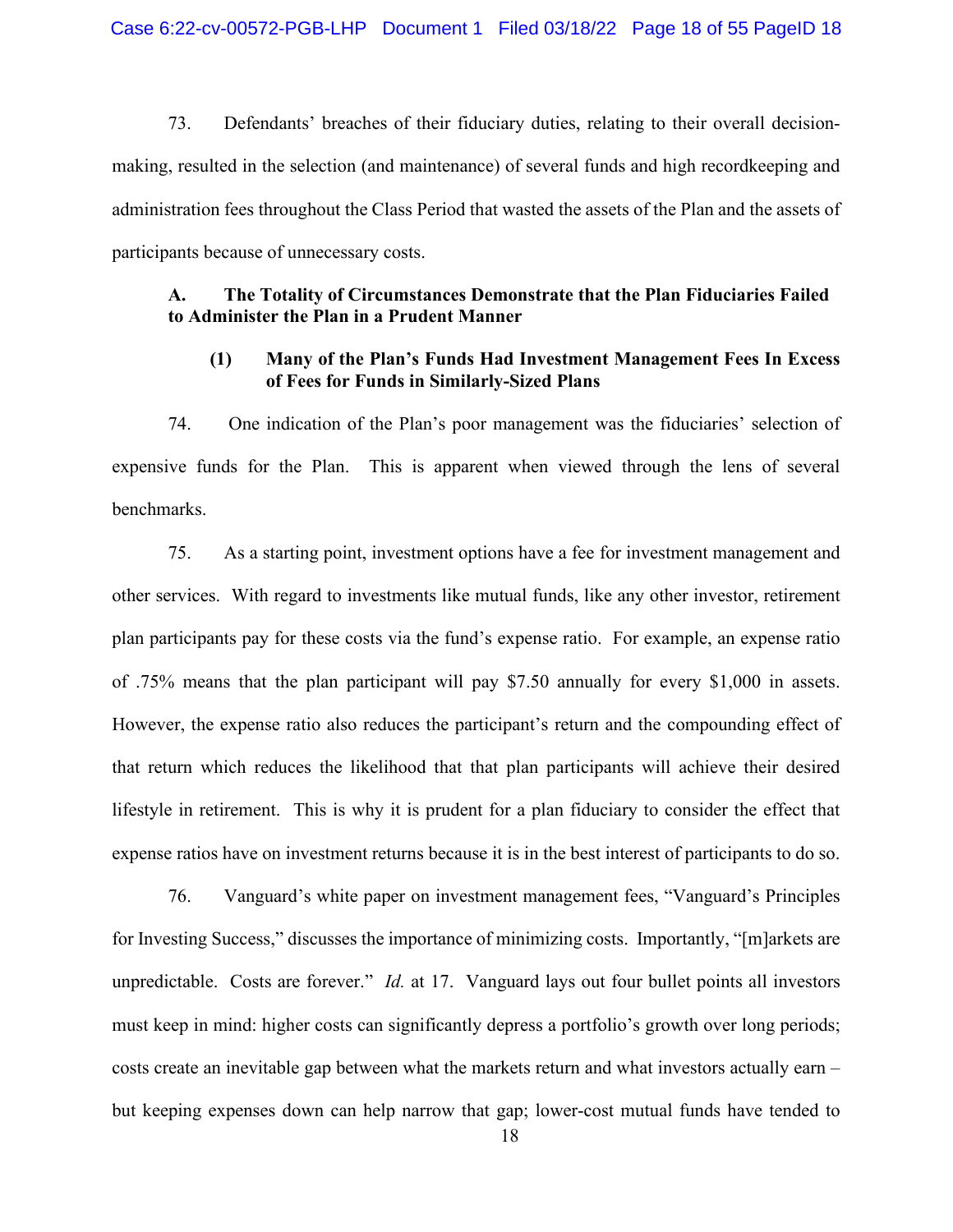### Case 6:22-cv-00572-PGB-LHP Document 1 Filed 03/18/22 Page 19 of 55 PageID 19

perform better than higher-cost funds over time; and indexed investments can be a useful tool for cost control. *Id.*

77. Taking one year of the Class Period as an example, in 2019, the expense ratios for several funds in the Plan were more expensive than comparable funds found in similarly sized plans (plans having over 1 billion dollars in assets). The majority of funds in the Plan had expense ratios well above the median and average expense ratios for similarly sized plans.

78. In some cases, expense ratios were up to *71%* (in the case of the Fidelity Balanced K) and a *60%* difference (in the case of the Fidelity Freedom 2060 K Fund) above the median expense ratios in the same category. The high cost of the Plan's funds is also evident when comparing the Plan's funds to the average fees of funds in similarly-sized plans. These excessively high expense ratios are detailed in the chart below:

| <b>ICI Median Chart</b> |                      |                         |                            |  |  |  |
|-------------------------|----------------------|-------------------------|----------------------------|--|--|--|
| <b>Current Fund</b>     | 2021<br>Exp<br>Ratio | <b>Investment Style</b> | ICI<br>Median <sup>7</sup> |  |  |  |
| Fid Fr 2015 K           | $0.50\%$             | Target-date             | 0.40%                      |  |  |  |
| Fid Fr 2020 K           | $0.54\%$             | Target-date             | 0.40%                      |  |  |  |
| Fid Fr 2025 K           | $0.57\%$             | Target-date             | 0.40%                      |  |  |  |
| Fid Fr 2030 K           | 0.61%                | Target-date             | 0.40%                      |  |  |  |
| Fid Fr 2035 K           | $0.64\%$             | Target-date             | 0.40%                      |  |  |  |
| Fid Fr 2040 K           | 0.64%                | Target-date             | 0.40%                      |  |  |  |
| Fid Fr 2045 K           | $0.64\%$             | Target-date             | 0.40%                      |  |  |  |
| Fid Fr 2050 K           | $0.64\%$             | Target-date             | 0.40%                      |  |  |  |
| Fid Fr 2055 K           | $0.64\%$             | Target-date             | 0.40%                      |  |  |  |
| Fid Fr 2060 K           | $0.64\%$             | Target-date             | 0.40%                      |  |  |  |
| Fid Magellan K          | $0.59\%$             | Domestic Equity         | 0.31%                      |  |  |  |
| T. Rowe SC Stk I        | $0.59\%$             | Domestic Equity         | 0.31%                      |  |  |  |
| Dodge & Cox Stock       | $0.59\%$             | Domestic Equity         | 0.31%                      |  |  |  |
| Am Growth Fd Am R6      | 0.59%                | Domestic Equity         | 0.31%                      |  |  |  |

<span id="page-18-0"></span><sup>7</sup> The BrightScope/ICI Defined Contribution Plan Profile: A Close Look at 401(k) Plans, 2018 available at https://www.ici.org/system/files/2021-07/21 ppr\_dcplan\_profile\_401k.pdf ("ICI Study") at 66.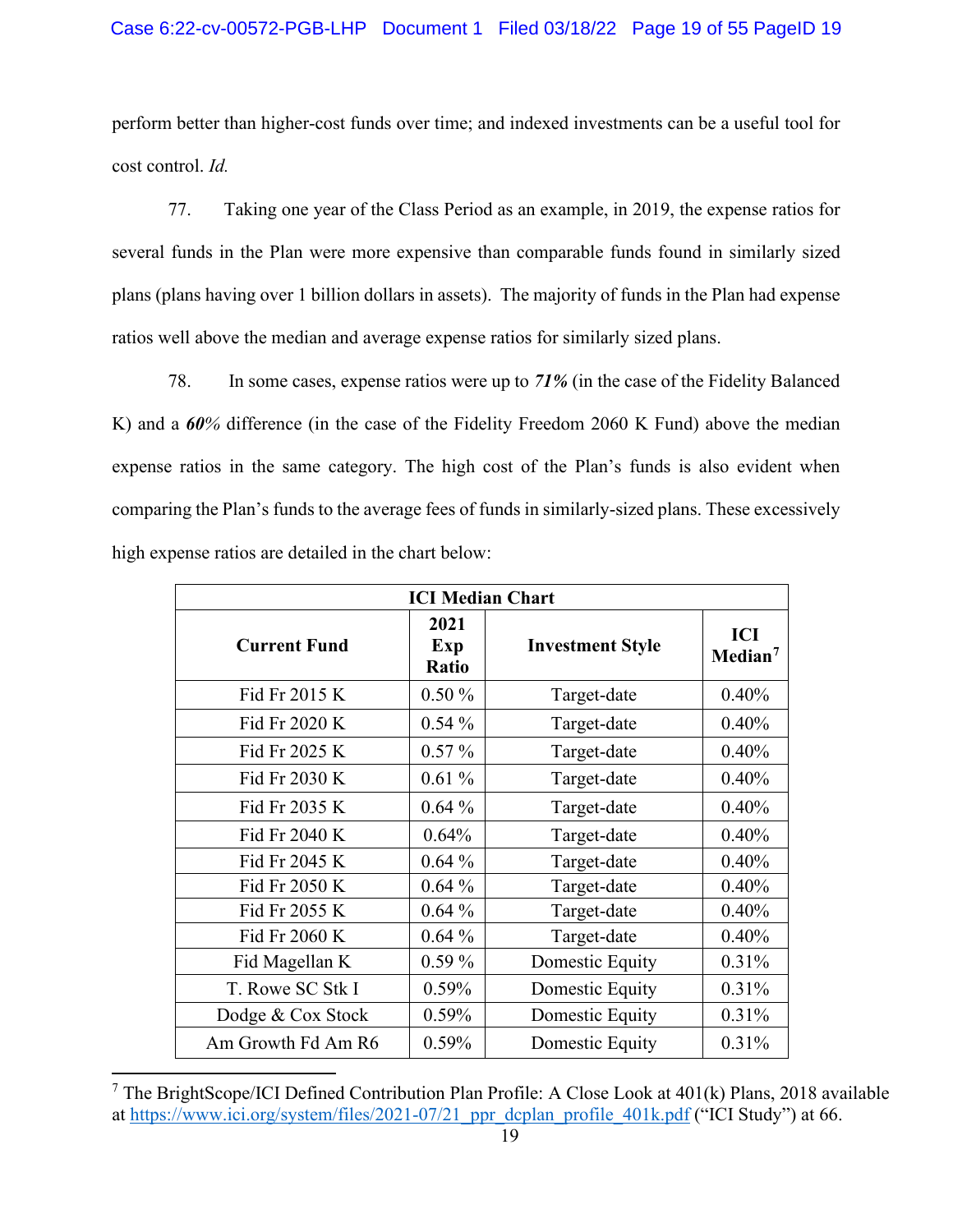| <b>ICI Median Chart</b> |                             |                             |                            |  |  |  |  |
|-------------------------|-----------------------------|-----------------------------|----------------------------|--|--|--|--|
| <b>Current Fund</b>     | 2021<br>Exp<br><b>Ratio</b> | <b>Investment Style</b>     | ICI<br>Median <sup>7</sup> |  |  |  |  |
| Fidelity Balanced K     | $0.59\%$                    | Non Target-date Balanced    | 0.17%                      |  |  |  |  |
| Fidelity Div Intl K     | $0.59\%$                    | <b>International Equity</b> | 0.49%                      |  |  |  |  |
| Fidelity Div Intl K6    | $0.59\%$                    | <b>International Equity</b> | 0.49%                      |  |  |  |  |
| Dodge & Cox Inc         | $0.59\%$                    | Domestic Bonds              | $0.37\%$                   |  |  |  |  |
| Fid Fr K Inc            | $0.42\%$                    | Target-date                 | 0.40%                      |  |  |  |  |
| Fid Fr 2005 K           | $0.44\%$                    | Target-date                 | 0.40%                      |  |  |  |  |
| Fid Fr 2010 K           | $0.47\%$                    | Target-date                 | 0.40%                      |  |  |  |  |

79. The high cost of the Plan's funds is even more stark when comparing the Plan's funds to the average fees of funds in similarly-sized plans:

| <b>ICI Average Chart</b> |                             |                             |                             |  |  |  |
|--------------------------|-----------------------------|-----------------------------|-----------------------------|--|--|--|
| <b>Current Fund</b>      | 2021<br>Exp<br><b>Ratio</b> | <b>Investment Style</b>     | ICI<br>Average <sup>8</sup> |  |  |  |
| Fid Fr 2015 K            | $0.50\%$                    | Target-date                 | 0.41%                       |  |  |  |
| Fid Fr 2020 K            | $0.54\%$                    | Target-date                 | 0.41%                       |  |  |  |
| Fid Fr 2025 K            | $0.57\%$                    | Target-date                 | 0.41%                       |  |  |  |
| Fid Fr 2030 K            | 0.61%                       | Target-date                 | 0.41%                       |  |  |  |
| Fid Fr 2035 K            | $0.64\%$                    | Target-date                 | 0.41%                       |  |  |  |
| Fid Fr 2040 K            | 0.64%                       | Target-date                 | 0.41%                       |  |  |  |
| Fid Fr 2045 K            | $0.64\%$                    | Target-date                 | 0.41%                       |  |  |  |
| Fid Fr 2050 K            | $0.64\%$                    | Target-date                 | 0.41%                       |  |  |  |
| Fid Fr 2055 K            | $0.64\%$                    | Target-date                 | 0.41%                       |  |  |  |
| Fid Fr 2060 K            | $0.64\%$                    | Target-date                 | 0.41%                       |  |  |  |
| Fid Magellan K           | $0.59\%$                    | Domestic Equity             | 0.37%                       |  |  |  |
| T. Rowe SC Stk I         | 0.59%                       | Domestic Equity             | 0.37%                       |  |  |  |
| Dodge & Cox Stock        | 0.59%                       | Domestic Equity             | 0.37%                       |  |  |  |
| Am Growth Fd Am R6       | 0.59%                       | Domestic Equity             | 0.37%                       |  |  |  |
| Fidelity Balanced K      | 0.59%                       | Non Target-date Balanced    | 0.30%                       |  |  |  |
| Fidelity Div Intl K      | 0.59%                       | <b>International Equity</b> | 0.47%                       |  |  |  |

<span id="page-19-0"></span><sup>8</sup> ICI Study at 59.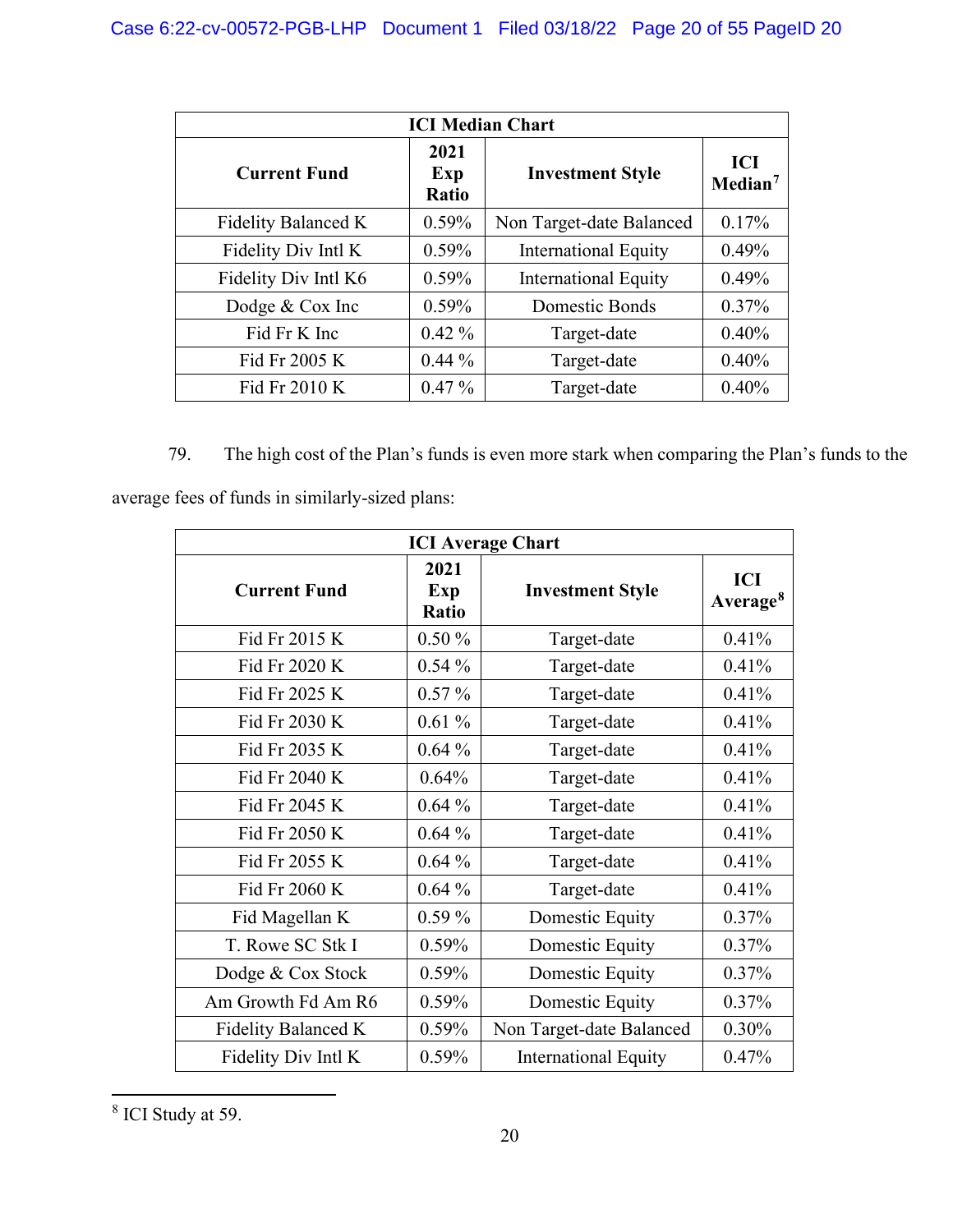| <b>ICI</b> Average Chart |                      |                             |                             |  |  |  |  |
|--------------------------|----------------------|-----------------------------|-----------------------------|--|--|--|--|
| <b>Current Fund</b>      | 2021<br>Exp<br>Ratio | <b>Investment Style</b>     | ICI<br>Average <sup>8</sup> |  |  |  |  |
| Fidelity Div Intl K6     | 0.59%                | <b>International Equity</b> | 0.47%                       |  |  |  |  |
| Dodge & Cox Inc          | $0.59\%$             | Domestic Bonds              | 0.32%                       |  |  |  |  |
| Fid Fr K Inc             | $0.42\%$             | Target-date                 | 0.41%                       |  |  |  |  |
| Fid Fr 2005 K            | $0.44\%$             | Target-date                 | 0.41%                       |  |  |  |  |
| Fid Fr 2010 K            | $0.47\%$             | Target-date                 | 0.41%                       |  |  |  |  |

80. The above comparisons understate the excessiveness of fees in the Plan throughout the Class Period. That is because the ICI Median and average fees are based on a study conducted in 2018 when expense ratios would have been higher than today given the downward trend of expense ratios the last few years. Indeed, the ICI median expense ratio for domestic equity funds for plans over \$1 billion dollars in assets was 0.52% using 2015 data compared with 0.37% in 2018. Accordingly, the median and average expense ratios in 2021 would be lower than indicated above, demonstrating a greater disparity between the 2021 expense ratios utilized in the above charts for the Plan's funds and the median and average expense ratios in the same category.

81. Further, median-based comparisons also understate the excessiveness of the investment management fees of the Plan's funds because many prudent alternative funds were available that offered lower expenses than the median.

### **(2) Several of the Plan's Funds With Substantial Assets Were Not in the Lowest Fee Share Class Available to the Plan**

82. Another fiduciary breach stemming from Defendants' flawed investment monitoring system resulted in the failure to identify available lower-cost share classes of many of the funds in the Plan during the Class Period.

83. Many mutual funds offer multiple classes of shares in a single mutual fund that are targeted at different investors. There is no difference between share classes other than cost—the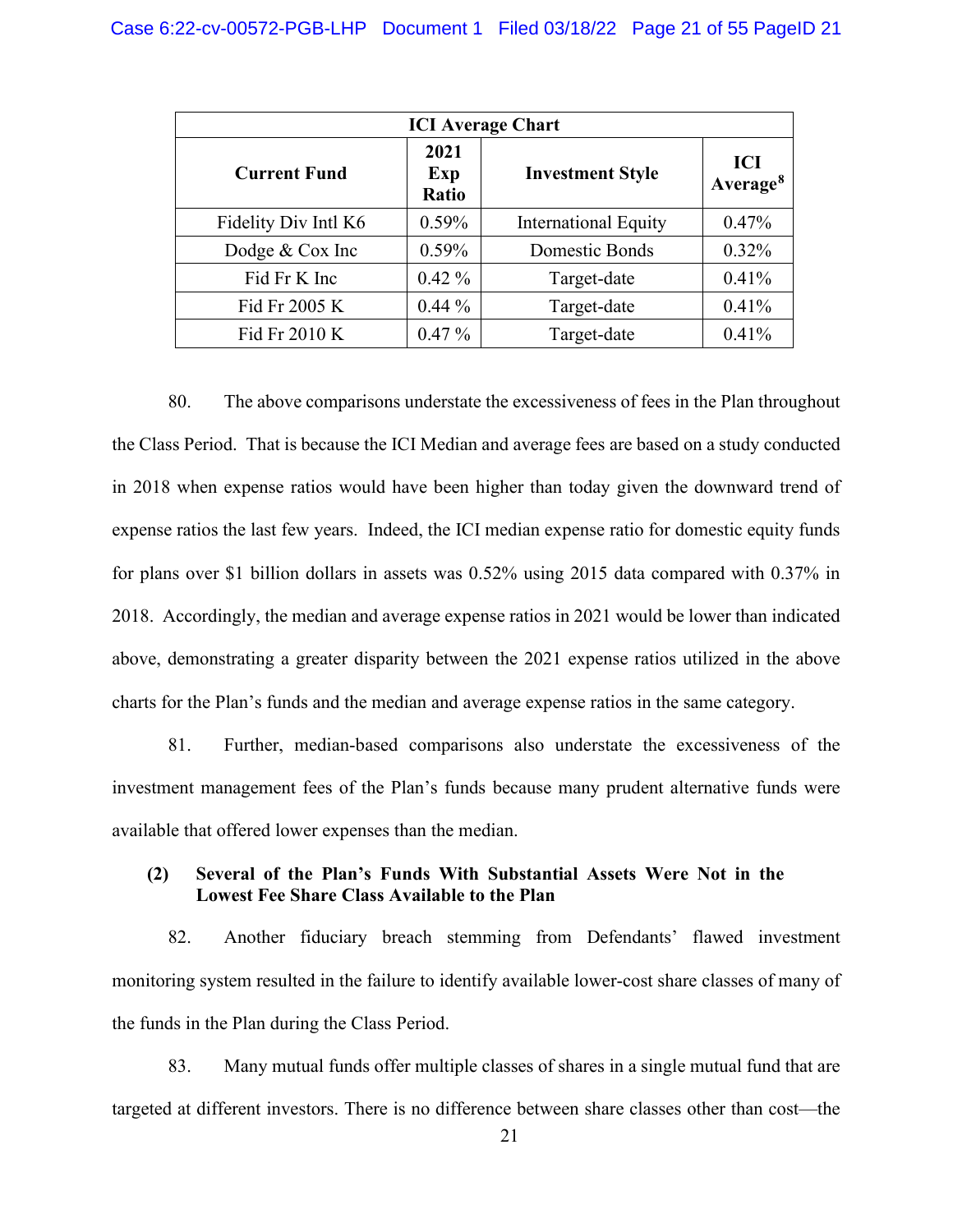## Case 6:22-cv-00572-PGB-LHP Document 1 Filed 03/18/22 Page 22 of 55 PageID 22

funds hold identical investments and have the same manager. Because the institutional share classes are otherwise *identical* to the Investor share classes, but with lower fees, a prudent fiduciary would know immediately that a switch is necessary. *Tibble, et al. v. Edison Int. et al.*, No. 07- 5359, 2017 WL 3523737, at \* 13 (C.D. Cal. Aug. 16, 2017).

84. Generally, more expensive share classes are targeted at smaller investors with less bargaining power, while lower cost shares are targeted at institutional investors with more assets. Qualifying for lower share classes usually requires only a minimum of a million dollars for individual funds. However, it is common knowledge that investment minimums are often waived for jumbo plans like the Plan. *See, e.g., Davis et al. v. Washington Univ. et al.*, 960 F.3d 478, 483 (8th Cir. 2020) ("minimum investment requirements are 'routinely waived' for individual investors in large retirement-savings plans"); *Sweda v. Univ. of Pennsylvania,* 923 F.3d 320, 329 (3d Cir. 2019) (citing *Tibble II*, 729 F.3d at 1137 n.24) (confirming that investment minimums are typically waived for large plans).

85. The total assets under management for all of these funds was over \$1.1 billion dollars from 2017 to 2019 thus easily qualifying them for lower share classes. The following chart provides detail on these funds:

| <b>Fund in the Plan</b> | ER       | <b>Less Expensive Share</b><br><b>Class</b> | Lower<br><b>Cost ER</b> | <b>Excess</b><br>Cost |
|-------------------------|----------|---------------------------------------------|-------------------------|-----------------------|
| Fidelity Freedom K      | $0.42\%$ | Fidelity Freedom K6                         | 0.37%                   | 13.51%                |
| Fidelity Freedom 2005 K | $0.42\%$ | Fidelity Freedom 2005 K6                    | $0.37\%$                | 13.51%                |
| Fidelity Freedom 2010 K | 0.46%    | Fidelity Freedom 2010 K6                    | 0.39%                   | 17.95%                |
| Fidelity Freedom 2015 K | 0.49%    | Fidelity Freedom 2015 K6                    | 0.41%                   | 19.51%                |
| Fidelity Freedom 2020 K | $0.53\%$ | Fidelity Freedom 2020 K6                    | 0.43%                   | 23.26%                |
| Fidelity Freedom 2025 K | $0.56\%$ | Fidelity Freedom 2025 K6                    | 0.45%                   | 24.44%                |
| Fidelity Freedom 2030 K | $0.60\%$ | Fidelity Freedom 2030 K6                    | 0.47%                   | 27.66%                |
| Fidelity Freedom 2035 K | $0.63\%$ | Fidelity Freedom 2035 K6                    | 0.49%                   | 28.57%                |
| Fidelity Freedom 2040 K | $0.65\%$ | Fidelity Freedom 2040 K6                    | $0.50\%$                | 30.00%                |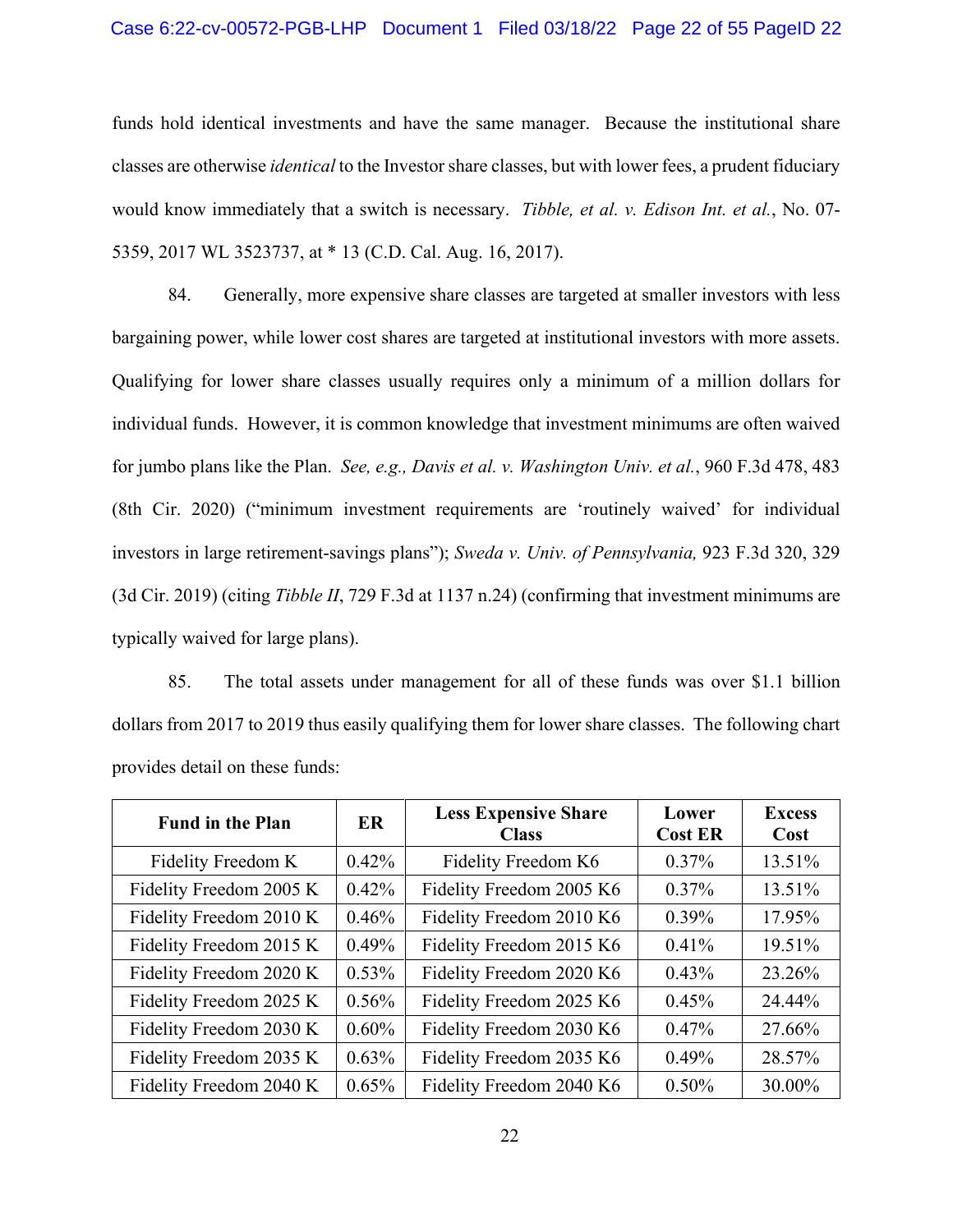| <b>Fund in the Plan</b> | ER       | <b>Less Expensive Share</b><br><b>Class</b> | Lower<br><b>Cost ER</b> | <b>Excess</b><br>Cost |
|-------------------------|----------|---------------------------------------------|-------------------------|-----------------------|
| Fidelity Freedom 2045 K | $0.65\%$ | Fidelity Freedom 2045 K6                    | $0.50\%$                | 30.00%                |
| Fidelity Freedom 2050 K | $0.65\%$ | Fidelity Freedom 2050 K6                    | $0.50\%$                | 30.00%                |
| Fidelity Freedom 2055 K | $0.65\%$ | Fidelity Freedom 2055 K6                    | $0.50\%$                | 30.00%                |
| Fidelity Freedom 2060 K | $0.65\%$ | Fidelity Freedom 2060 K6                    | $0.50\%$                | 30.00%                |

86. At all times during the Class Period, Defendants knew or should have known of the existence of identical less expensive share classes and therefore also should have immediately identified the prudence of transferring the Plan's funds into these alternative investments.

87. There is no good-faith explanation for utilizing high-cost share classes when lowercost share classes are available for the exact same investment. Because the more expensive share classes chosen by Defendants were the same in every respect other than price to their less expensive counterparts, the more expensive share class funds *could not have* (1) a potential for higher return, (2) lower financial risk, (3) more services offered, or (4) greater management flexibility. In short, the Plan did not receive any additional services or benefits based on its use of more expensive share classes; the only consequence was higher costs for Plan participants.

88. Defendants made investments with higher costs (higher expense ratios) available to participants while the same investments with lower costs (lower expense ratios) were available to the detriment of the compounding returns that participants should have received. This reduces the likelihood that participants achieve their preferred lifestyle in retirement.

89. Simply put, a fiduciary to a jumbo defined contribution plan such as the Plan can use its asset size and negotiating power to invest in the cheapest share class available.

90. Here, had the Plan's fiduciaries prudently undertaken their fiduciary responsibility for determining the appropriateness of the Plan's investment offerings and monitoring investment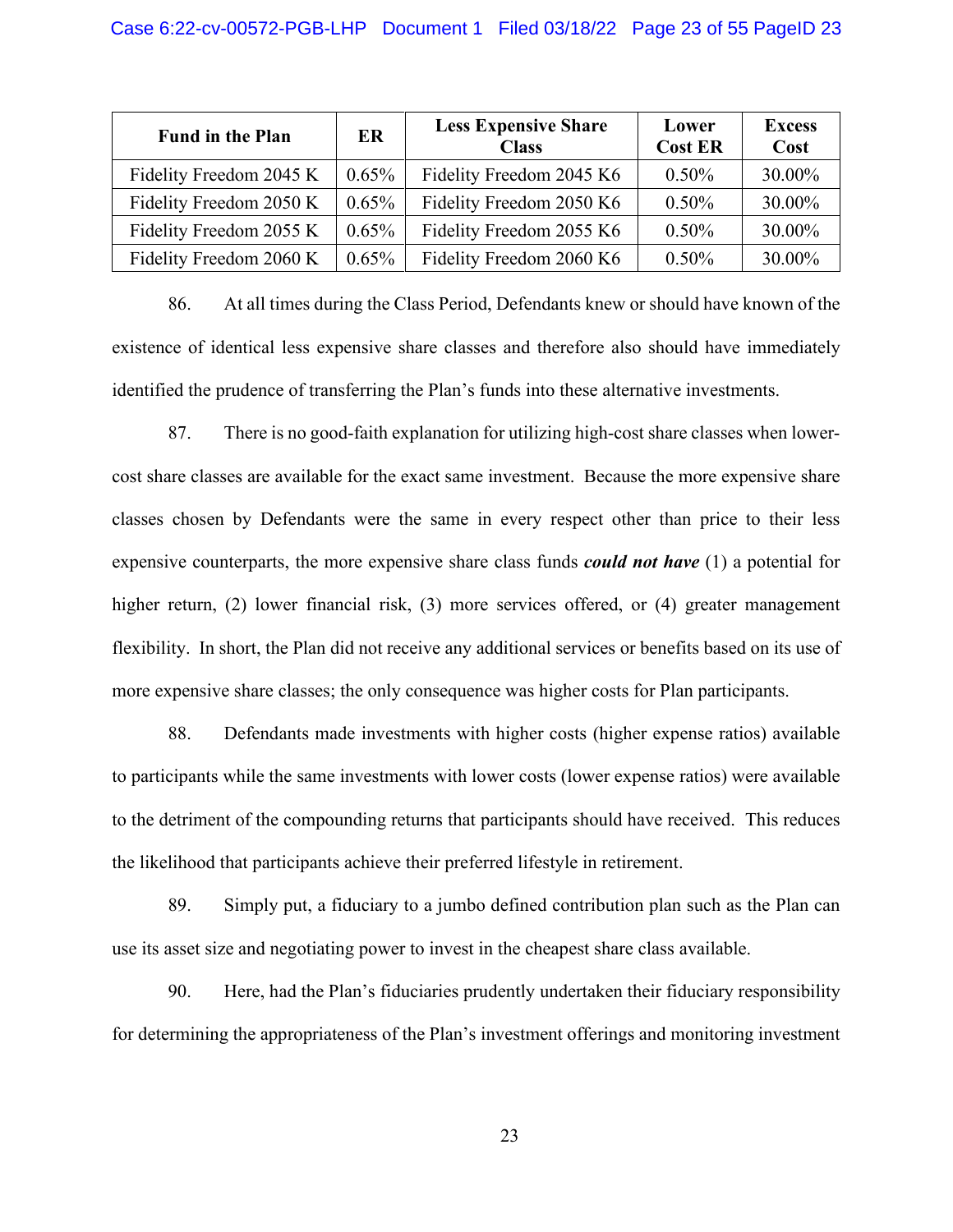#### Case 6:22-cv-00572-PGB-LHP Document 1 Filed 03/18/22 Page 24 of 55 PageID 24

performance, the Plan would have moved to the identical lower cost share class of the identical fund. Plan Doc. at 71.

### **(3) Failure to Investigate Availability of Lower Cost Collective Trusts**

91. Additional evidence of the Defendants' flawed process in selecting and monitoring funds for the Plan is evidenced by the lack of collective trusts as investment options. Collective trusts, also referred to as CITs, are akin to low-cost share classes because many if not most mutual fund strategies are available in a collective trust format, and the investments in the collective trusts are identical to those held by the mutual fund, except they cost less.

92. ERISA is derived from trust law. *Tibble*, 135 S. Ct. at 1828. Accordingly, the Supreme Court has stated that where ERISA is silent, courts should seek guidance from trust law. *Varity Corp v. Howe*, 516 U.S. 489, 496-97 (1996). One such area is the selection of appropriate funds for a plan. Trust law states it depends on "the type of trustee and the nature of the breach involved, the availability of relevant data, and other facts and circumstances of the case." Restatement (Third) of Trusts  $\S$  100 cmt. b(1). To determine whether a fiduciary has selected appropriate funds for the trust, appropriate comparators may include "return rates of one or more **suitable common trust funds**, or suitable index mutual funds or market indexes (with such adjustments as may be appropriate)." *Id.* (emphasis added).

93. Plan fiduciaries such as Defendants here must be continually mindful of investment options to ensure they do not unduly risk plan participants' savings and do not charge unreasonable fees. Some of the best investment vehicles for these goals are collective trusts, which pool plan participants' investments further and provide lower fee alternatives to even institutional and 401(k) plan specific shares of mutual funds.

94. Collective trusts are administered by banks or trust companies, which assemble a mix of assets such as stocks, bonds and cash. Regulated by the Office of the Comptroller of the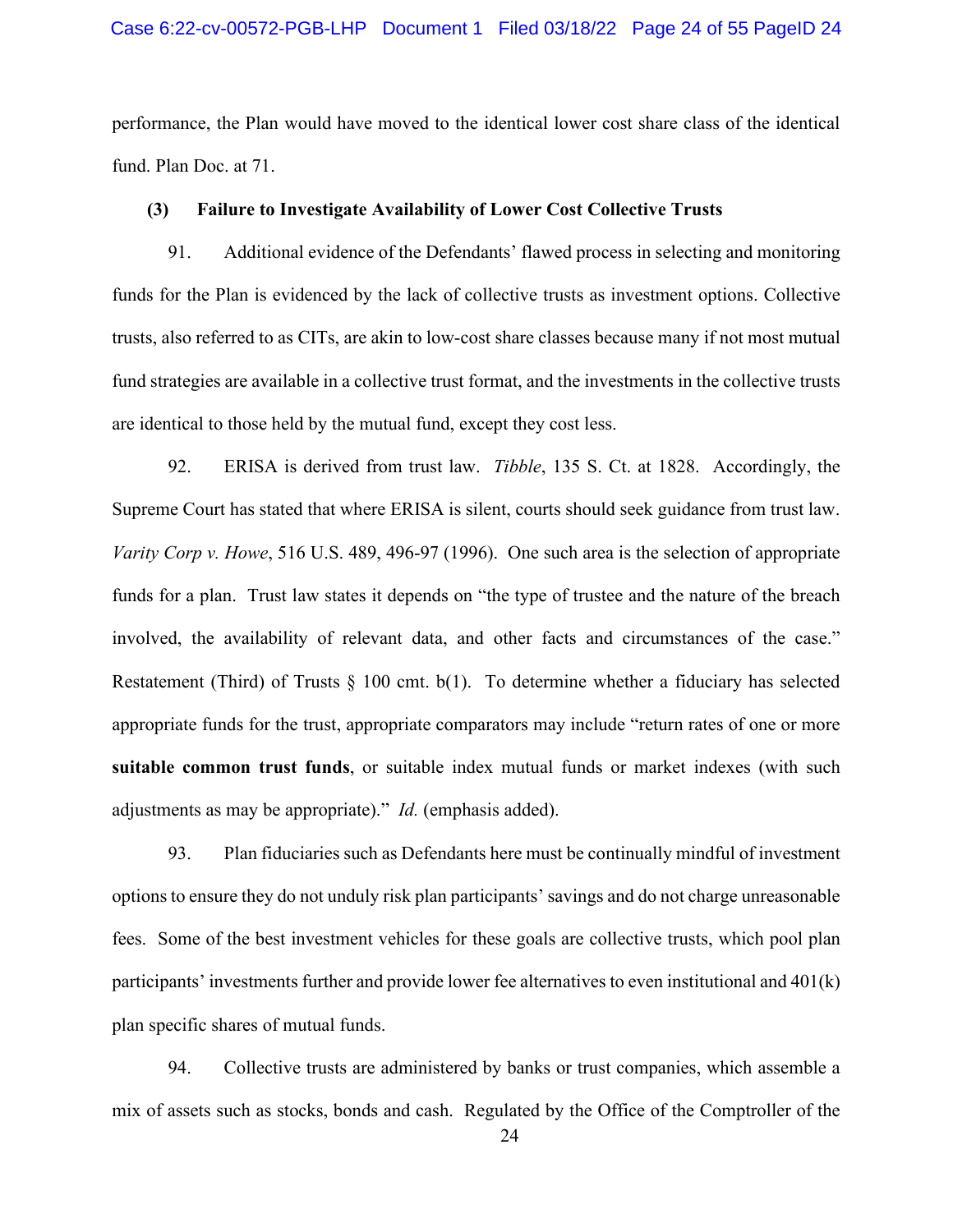Currency rather than the Securities and Exchange Commission, collective trusts have simple disclosure requirements, and cannot advertise nor issue formal prospectuses. As a result, their costs are much less, with lower or no administrative costs, and lower or no marketing or advertising costs. *See* Powell, Robert, "Not Your Normal Nest Egg," The Wall Street Journal, March 2013, available at http://www.wsj.com/articles/SB10001424127887324296604578177291881550144.

95. Due to their potential to reduce overall plan costs, collective trusts are becoming increasingly popular; *Use of CITs in DC Plans Booming* (discussing data showing that among both mid-size and large defined contribution plans, significantly more assets are held in collective trusts than in mutual funds). $9$ 

96. A clear indication of Defendants' lack of a prudent investment evaluation process was their failure to identify and select available collective trusts. A prudent fiduciary conducting an impartial review of the Plan's investments would have identified that the Fidelity Diversified International Fund and the Fidelity Magellan funds, which harbored more than \$300 million dollars in assets under management as of 2019, were available as CITs. The chart below compares the cost differences between the mutual fund and CIT versions.

<span id="page-24-0"></span><sup>&</sup>lt;sup>9</sup> The criticisms that have been launched against collective trust vehicles in the past no longer apply. Collective trusts use a unitized structure and the units are valued daily; as a result, participants invested in collective trusts are able to track the daily performance of their investments online. *Use of CITs in DC Plans Booming*; Paula Aven Gladych, *CITs Gaining Ground in 401(k) Plans*, EMPLOYEE BENEFIT NEWS (Apr. 14, 2016), available at http://www.benefitnews.com/news/cits-gaining-ground-in-401-k-plans (hereinafter CITs Gaining Ground). Many if not most mutual fund strategies are available in collective trust format, and the investments in the collective trusts are identical to those held by the mutual fund. *Use of CITs in DC Plans Booming; CITs Gaining Ground*. And because collective trusts contract directly with the plan, and provide regular reports regarding costs and investment holdings, the Plan has the same level of protection that the Investment Company Act provides to individual investors, thus eliminating the need for the protections of the Investment Company Act. Further, collective trusts are still subject to state and federal banking regulations that provide comparable protections. American Bankers Association, ABA Primer on Bank Collective Funds, June 2015, at 1, available at https://www.aba.com/advocacy/policy-analysis/primer-bank-collective-investment-funds.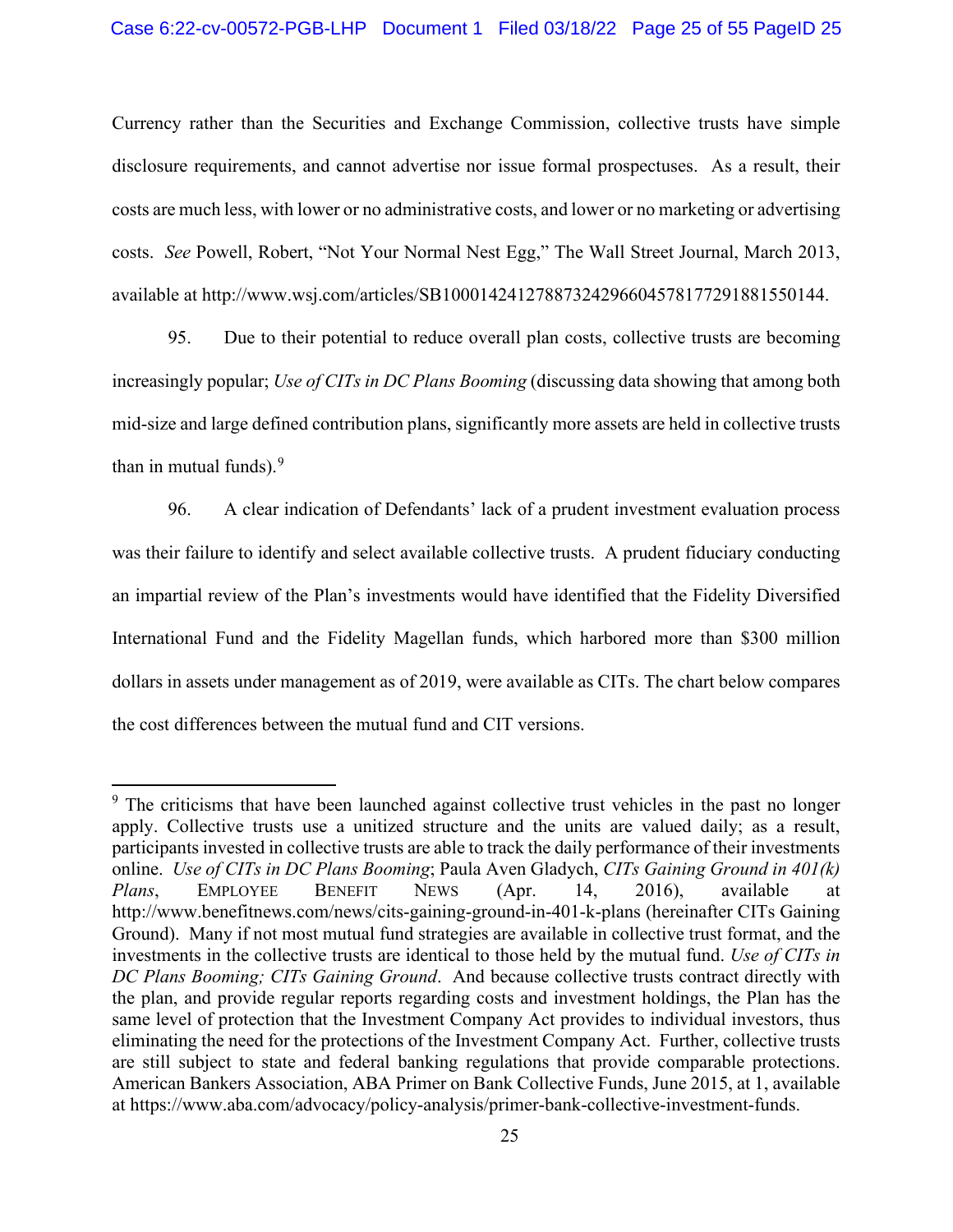| <b>Fund in the Plan</b>                                    | 2021<br>ER | <b>CIT Version</b>                                    | 2021<br>ER |
|------------------------------------------------------------|------------|-------------------------------------------------------|------------|
| <b>Fidelity Diversified International</b><br>Fund $K^{10}$ | 0.69%      | <b>Fidelity Diversified International</b><br>Fund CIT | 0.58%      |
| Fidelity Magellan K                                        | $0.68\%$   | Fidelity Magellan CIT                                 | $0.43\%$   |

97. Accordingly, collective trusts were readily available to the Plan during the Class Period, which Defendants knew or should have known of their existence, and therefore also should have immediately identified the prudence of transferring the Plan's funds into these alternative investments.

98. The Plan incurred excess fees due to Defendants' failure to adequately investigate the availability of collective trusts in the same investment style of mutual funds in the Plan. Because of the Plan's size, it could have reaped considerable cost savings by using collective trusts, but Defendants again failed to investigate this option adequately.

99. In summary, Defendants could have used the Plan's bargaining power to obtain high-quality, low-cost alternatives to mutual funds, in order to negotiate the best possible price for the Plan. By failing to investigate the use of alternative investments such as collective trusts, Defendants caused the Plan to pay millions of dollars per year in unnecessary fees.

### **(4) Defendants Failed to Utilize the Tools of Modern Portfolio Theory in Selecting the Best Investments for the Plan**

100. Because a fiduciary must have the best interests of participants in mind, performance is defined, not just on an actual return basis, but quantified on an absolute and relative volatility basis which considers returns on a risk adjusted basis. Fiduciaries utilize Modern Portfolio Theory (MPT) to make such assessments and the Committee utterly failed to select

<span id="page-25-0"></span><sup>&</sup>lt;sup>10</sup> Although the Plan did switch to the K6 version of this fund in 2018, the change was too little to late as the damages had already been baked in. In addition, the CIT version would have had a lower expense ratio than the K6 version by two basis points.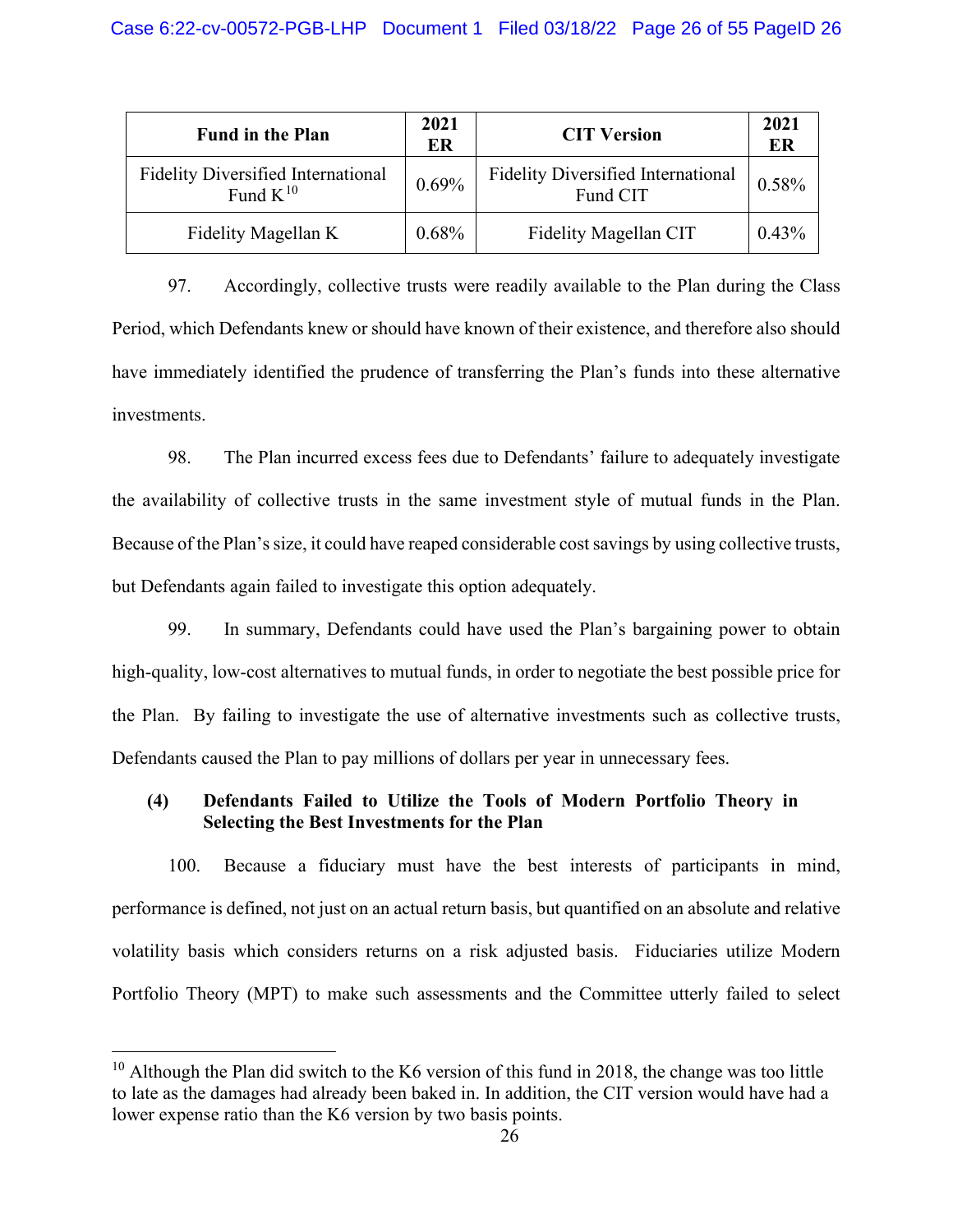prudent investments for the Plan based on several criteria under the MPT.

101. Modern trust law and those who have a legal fiduciary duty to choose and review investments on behalf of others, apply the tools of Modern Portfolio Theory in evaluating a trustee's or fiduciary's investment choices and overall strategy. UPIA § 2(b) (Unif. Law Comm'n 1995); Restatement (Third) of Trusts § 90(a) (2007) ("This standard requires the exercise of reasonable care, skill, and caution, and is to be applied to investments not in isolation but in the context of the trust portfolio and as a part of an overall investment strategy, which should incorporate risk and return objectives reasonably suitable to the trust."). *See Birse v. CenturyLink, Inc.*,2019 WL 9467530, \* 5 (D. Col. Oct. 23, 2019).

102. Some of the metrics used to evaluate investments under the Modern Portfolio Theory are as follows:

- Returns Absolute, relative to its peers, and against its respective benchmark.
- Beta A measure of a fund's sensitivity to market movements.
- Standard Deviation This statistical measurement of dispersion about an average, depicts how widely a mutual fund's returns varied over a certain period of time. Investors use the standard deviation of historical performance to try to predict the range of returns that are most likely for a given fund. When a fund has a high standard deviation, the predicted range of performance is wide, implying greater volatility.
- R squared R-squared measures the relationship between a portfolio and its benchmark. It is simply a measure of the correlation of the portfolio's returns to the benchmark's returns
- Sharpe Ratio It is calculated by using standard deviation and excess return to determine reward per unit of risk. The higher the Sharpe ratio, the better the fund's historical risk-adjusted performance.
- Upside/Downside Capture Ratio Upside/downside capture ratio shows you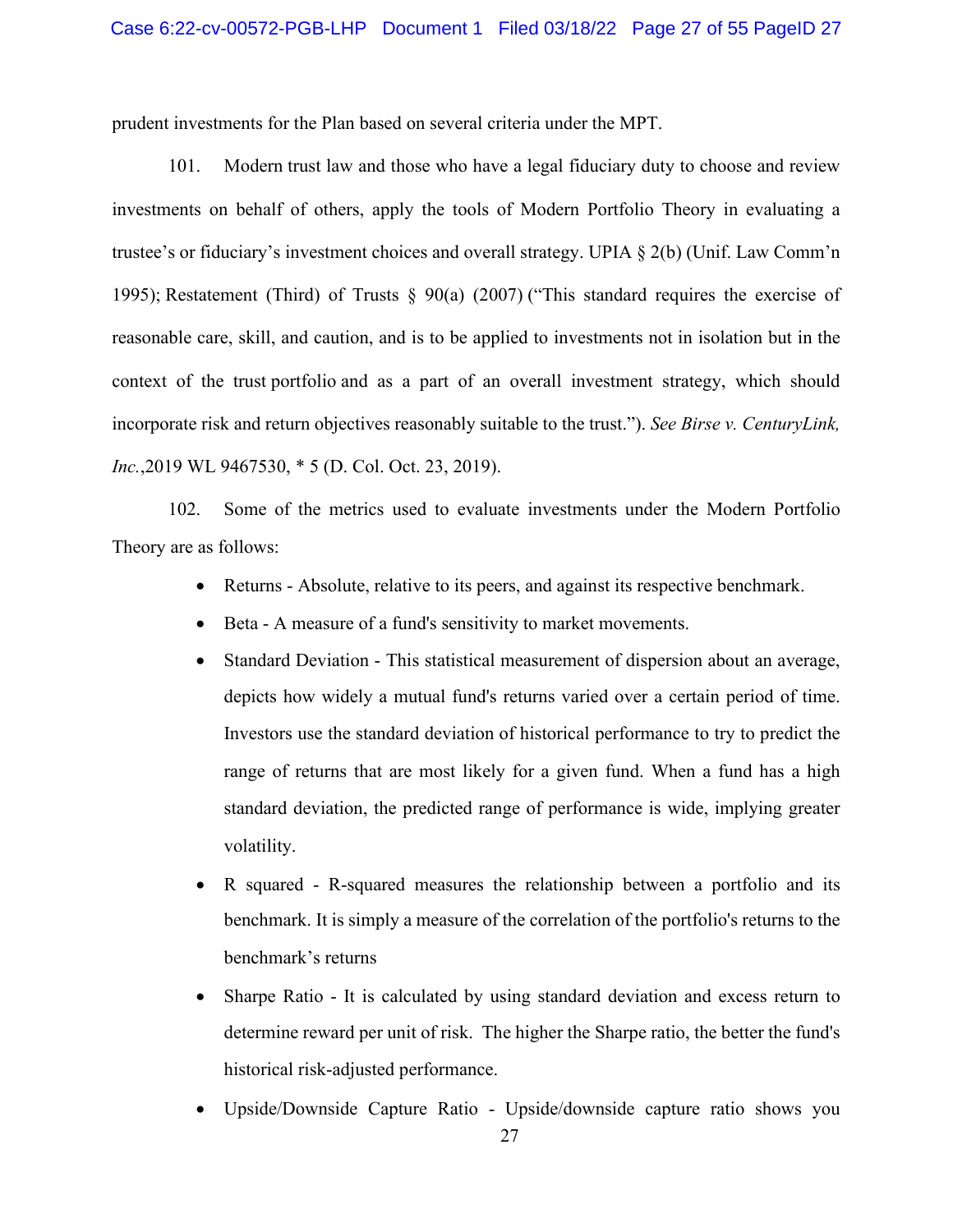whether a given fund has outperformed--gained more or lost less than--a broad market benchmark during periods of market strength and weakness, and if so, by how much.

• Information Ratio - A ratio of portfolio returns in excess of the returns of a benchmark (usually an index) to the volatility of those returns. Similar to Sharpe Ratio. The information ratio (IR) measures a portfolio manager's ability to generate excess returns relative to a benchmark, but also attempts to identify the consistency of the portfolio manager. $^{11}$  $^{11}$  $^{11}$ 

103. According to a recent article, among the top ten modern portfolio criteria used in selecting core fund line-ups are:  $12$ 

- Performance v. benchmarks
- Total performance (5-yr return)
- Fee structure for plan
- Alpha, beta and standard deviations
- Upside/Downside capture ratio
- Sharpe ratio

104. Prudent portfolio managers use MPT to identify funds that have a similar Risk/Return footprint to alternative, less expensive, better performing funds whether those alternative funds may be collective investment trusts, separate pooled accounts or alternative mutual funds. Here, the funds in the Plan remained largely unchanged since 2015, strongly suggesting that the Plan's fiduciaries failed to use MPT or any other acceptable alternative to evaluate and replace funds in the Plan.

105. In particular, the Plan chose to stay with the Fidelity Freedom K line up of target date funds which ranged from an anticipated retirement date of 2025 to 2060. The Fidelity Freedom

<span id="page-27-1"></span><span id="page-27-0"></span><sup>&</sup>lt;sup>11</sup> The definition of these terms are available at https://www.morningstar.com/InvGlossary<br><sup>12</sup> See 2020 Planadviser Retirement Plan, Adviser Survey <sup>12</sup> *See* 2020 Planadviser Retirement Plan Adviser Survey, available at *https://www.planadviser.com/research/2020-planadviser-retirement-plan-adviser-survey/?pagesec=2*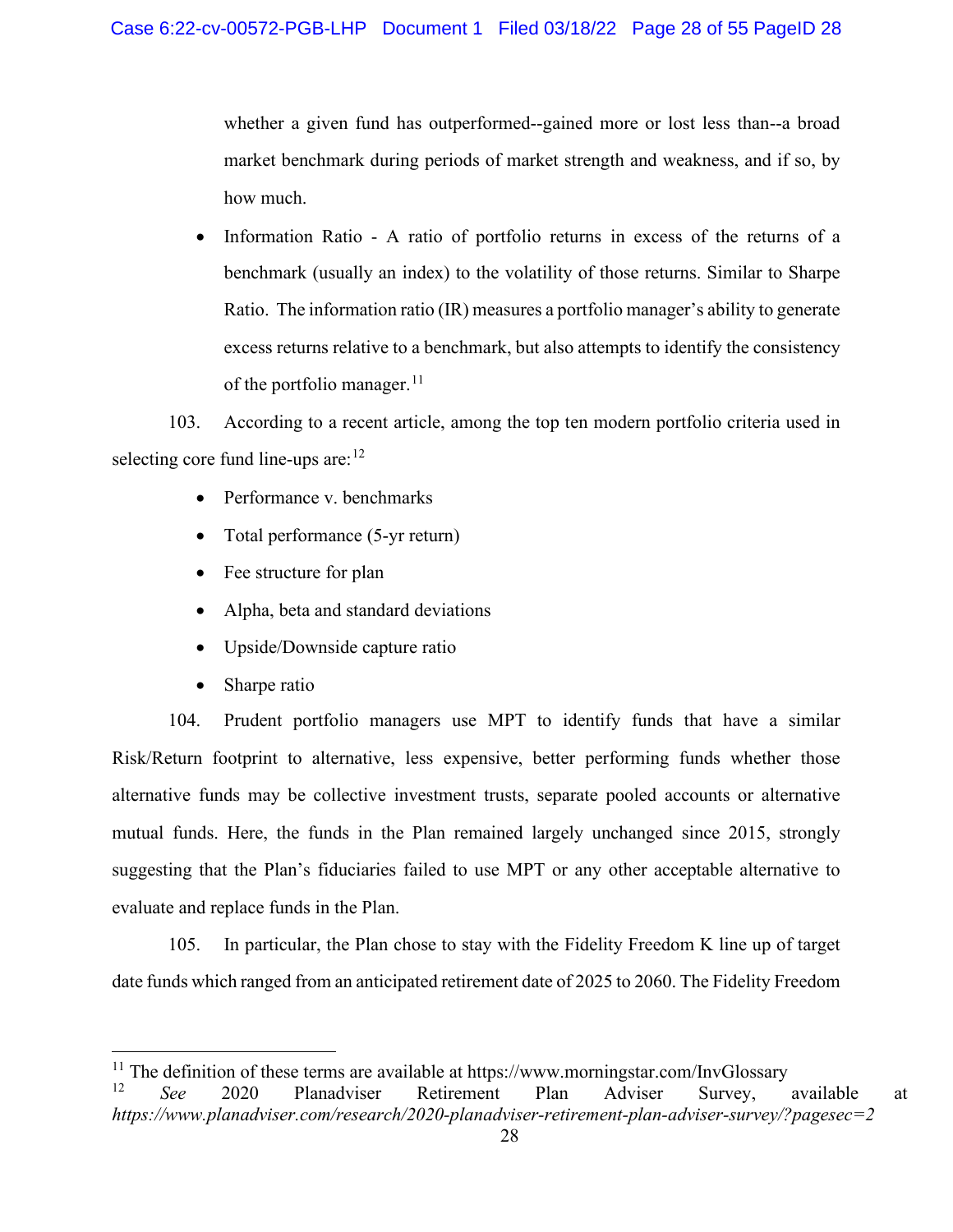K line up of target funds is analyzed in the chart below using a three-year history and MPT data from December 31, 2019. This data clearly shows that several better performing less expensive alternatives were available to the Plan but not chosen by the Plan's fiduciaries evidencing a lack of an acceptable prudent process in fund selection.

| <b>Fund in Plan with</b><br><b>Alternates Below</b>          | <b>Returns</b> | <b>Beta</b> | R <sub>2</sub> | S/R  | S/D   | I/R  | <b>Up/Down Cap</b> |
|--------------------------------------------------------------|----------------|-------------|----------------|------|-------|------|--------------------|
| Fidelity Freedom K<br>2025 Fund                              | 9.59%          | 1.03        | 97.51          | 1.10 | 7.13  | 0.69 | 105.28/100.19      |
| <b>FIAM Blend Target</b><br>Date 2025 Q                      | 9.68%          | 1.03        | 98.57          | 1.12 | 7.10  | 1.01 | 105.81/100.11      |
| <b>FIAM Blend Target</b><br>Date 2025 S                      | 9.68%          | 1.03        | 98.43          | 1.13 | 7.12  | 1.06 | 106.45/100.27      |
| Fidelity Freedom Index<br>2025 Investor Class                | 9.58%          | 1.01        | 99.28          | 1.13 | 6.93  | 1.32 | 103.54/96.03       |
| <b>Fidelity Freedom Index</b><br>2025 Inst Premium<br>Class  | 9.63%          | 1.00        | 99.37          | 1.14 | 6.93  | 1.51 | 104.00/96.38       |
| <b>Benchmark Below</b>                                       |                |             |                |      |       |      |                    |
| S&P Target Date 2025<br><b>TRUSD</b>                         | 8.80%          |             |                | 1.03 | 6.87  |      |                    |
|                                                              |                |             |                |      |       |      |                    |
| <b>Fund in Plan with</b><br><b>Alternates Below</b>          | <b>Returns</b> | <b>Beta</b> | R <sub>2</sub> | S/R  | S/D   | I/R  | <b>Up/Down Cap</b> |
| Fidelity Freedom K<br>2030 Fund                              | 10.78%         | 1.04        | 97.69          | 1.07 | 8.46  | 0.92 | 108.12/102.33      |
| <b>FIAM Blend Target</b><br>Date 2030 Q                      | 10.89%         | 1.05        | 98.61          | 1.09 | 8.44  | 1.25 | 108.76/102.37      |
| <b>FIAM Blend Index</b><br>Target Date 2030 S                | 10.90%         | 1.05        | 98.64          | 1.10 | 8.45  | 1.34 | 109.40/102.79      |
| <b>Fidelity Freedom Index</b><br>2030 Investor Class         | 10.85%         | 1.03        | 99.32          | 1.10 | 8.27  | 1.79 | 107.09/99.13       |
| <b>Fidelity Freedom Index</b><br>2030 Inst. Premium<br>Class | 10.90%         | 1.03        | 99.27          | 1.11 | 8.27  | 1.81 | 107.25/98.88       |
| <b>Benchmark Below</b>                                       |                |             |                |      |       |      |                    |
| S&P Target Date 2030<br>TR USD                               | 9.55%          |             |                | 0.98 | 8.01  |      |                    |
|                                                              |                |             |                |      |       |      |                    |
| <b>Fund in Plan with</b><br><b>Alternates Below</b>          | <b>Returns</b> | <b>Beta</b> | R <sub>2</sub> | S/R  | S/D   | I/R  | <b>Up/Down Cap</b> |
| Fidelity Freedom K<br>2035 Fund                              | 11.70%         | 1.10        | 98.09          | 1.00 | 10.03 | 0.88 | 111.47/108.60      |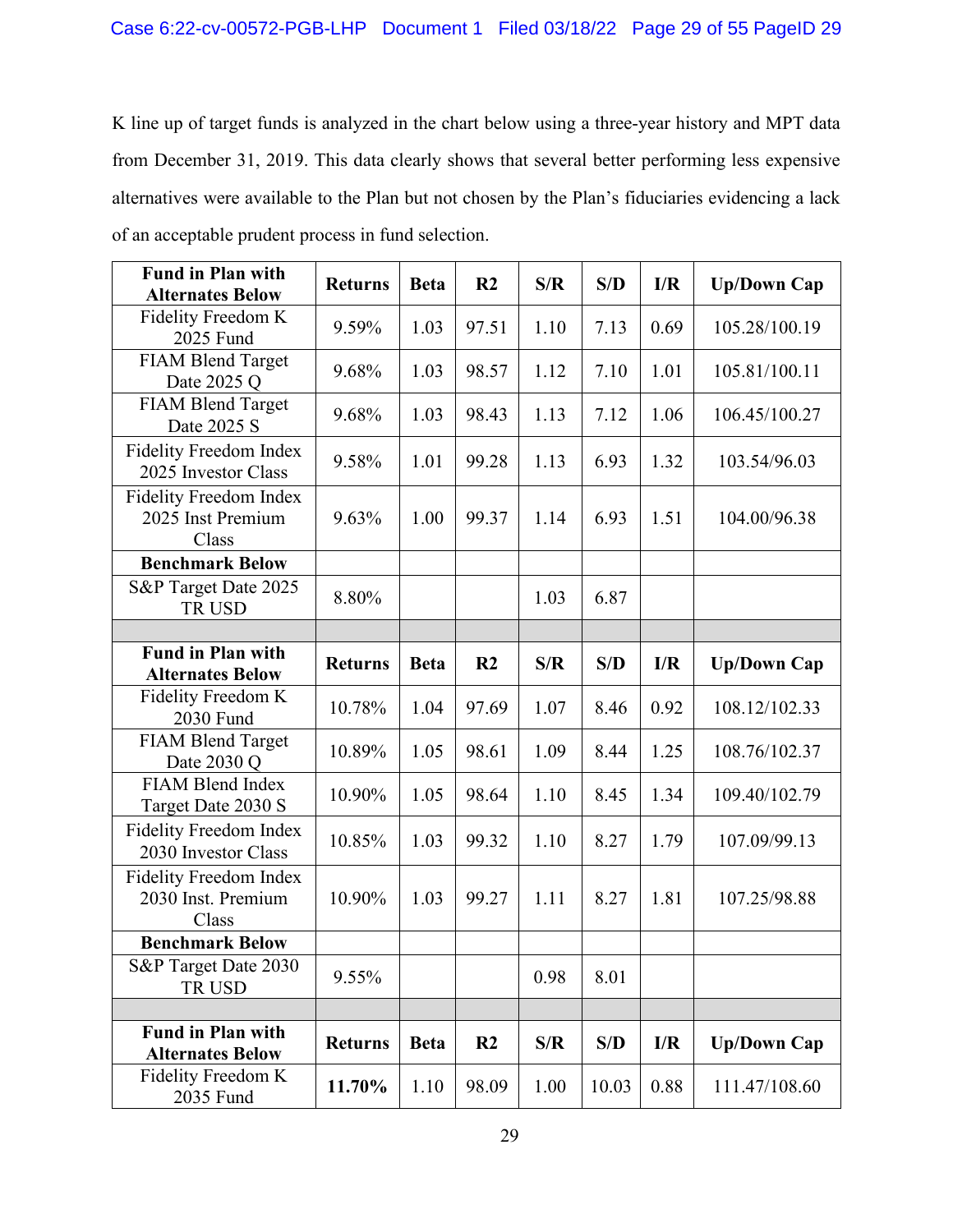| <b>Fund in Plan with</b>                                     | <b>Returns</b> | <b>Beta</b> | R <sub>2</sub> | S/R  | S/D   | I/R  | <b>Up/Down Cap</b> |
|--------------------------------------------------------------|----------------|-------------|----------------|------|-------|------|--------------------|
| <b>Alternates Below</b><br><b>FIAM Blend Target</b>          |                |             |                |      |       |      |                    |
| Date 2035 Q                                                  | 11.91%         | 1.11        | 98.97          | 1.01 | 10.06 | 1.19 | 113.00/109.59      |
| <b>FIAM Blend Target</b><br>Date 2035 S                      | 12.01%         | 1.10        | 98.98          | 1.02 | 10.03 | 1.26 | 113.23/109.34      |
| <b>Fidelity Freedom Index</b><br>2035 Investor Class         | 11.92%         | 1.09        | 99.63          | 1.04 | 9.86  | 1.69 | 111.53/106.26      |
| <b>Fidelity Freedom Index</b><br>2035 Inst. Premium<br>Class | 11.97%         | 1.09        | 99.62          | 1.04 | 9.87  | 1.72 | 111.78/106.22      |
| <b>Benchmark Below</b>                                       |                |             |                |      |       |      |                    |
| S&P Target Date 2035<br>TR USD                               | 10.25%         |             |                | 0.94 | 9.05  |      |                    |
|                                                              |                |             |                |      |       |      |                    |
| <b>Fund in Plan with</b><br><b>Alternates Below</b>          | <b>Returns</b> | <b>Beta</b> | R <sub>2</sub> | S/R  | S/D   | I/R  | <b>Up/Down Cap</b> |
| Fidelity Freedom K<br>2040 Fund                              | 11.85%         | 1.09        | 98.39          | 0.95 | 10.63 | 0.70 | 109.42/108.58      |
| <b>FIAM Blend Target</b><br>Date 2040 Q                      | 12.00%         | 1.09        | 99.11          | 0.96 | 10.66 | 0.94 | 110.27/108.84      |
| <b>FIAM Blend Target</b><br>Date 2040 S                      | 12.20%         | 1.09        | 99.05          | 0.98 | 10.64 | 1.01 | 110.55/108.31      |
| <b>Fidelity Freedom Index</b><br>2040 Investor Class         | 12.15%         | 1.07        | 99.66          | 1.00 | 10.39 | 1.59 | 109.08/104.74      |
| <b>Fidelity Freedom Index</b><br>2040 Inst. Premium<br>Class | 12.18%         | 1.07        | 99.64          | 1.01 | 10.38 | 1.62 | 108.96/104.19      |
| <b>Benchmark Below</b>                                       |                |             |                |      |       |      |                    |
| S&P Target Date 2040<br>TR USD                               | 10.73%         |             |                | 0.93 | 9.72  |      |                    |
|                                                              |                |             |                |      |       |      |                    |
| <b>Fund in Plan with</b><br><b>Alternates Below</b>          | <b>Returns</b> | <b>Beta</b> | R <sub>2</sub> | S/R  | S/D   | I/R  | <b>Up/Down Cap</b> |
| Fidelity Freedom K<br>2045 Fund                              | 11.85%         | 1.05        | 98.47          | 0.95 | 10.63 | 0.60 | 105.93/104.18      |
| <b>FIAM Blend Target</b><br>Date 2045 Q                      | 11.99%         | 1.05        | 99.16          | 0.97 | 10.65 | 0.88 | 106.51/104.02      |
| <b>FIAM Blend Target</b><br>Date 2045 S                      | 12.22%         | 1.05        | 99.17          | 0.98 | 10.65 | 0.99 | 107.05/104.01      |
| <b>Fidelity Freedom Index</b><br>2045 Investor Class         | 12.15%         | 1.03        | 99.60          | 1.00 | 10.39 | 1.59 | 105.48/100.33      |
| <b>Fidelity Freedom Index</b><br>2045 Inst. Premium<br>Class | 12.17%         | 1.03        | 99.61          | 1.01 | 10.38 | 1.65 | 105.42/99.92       |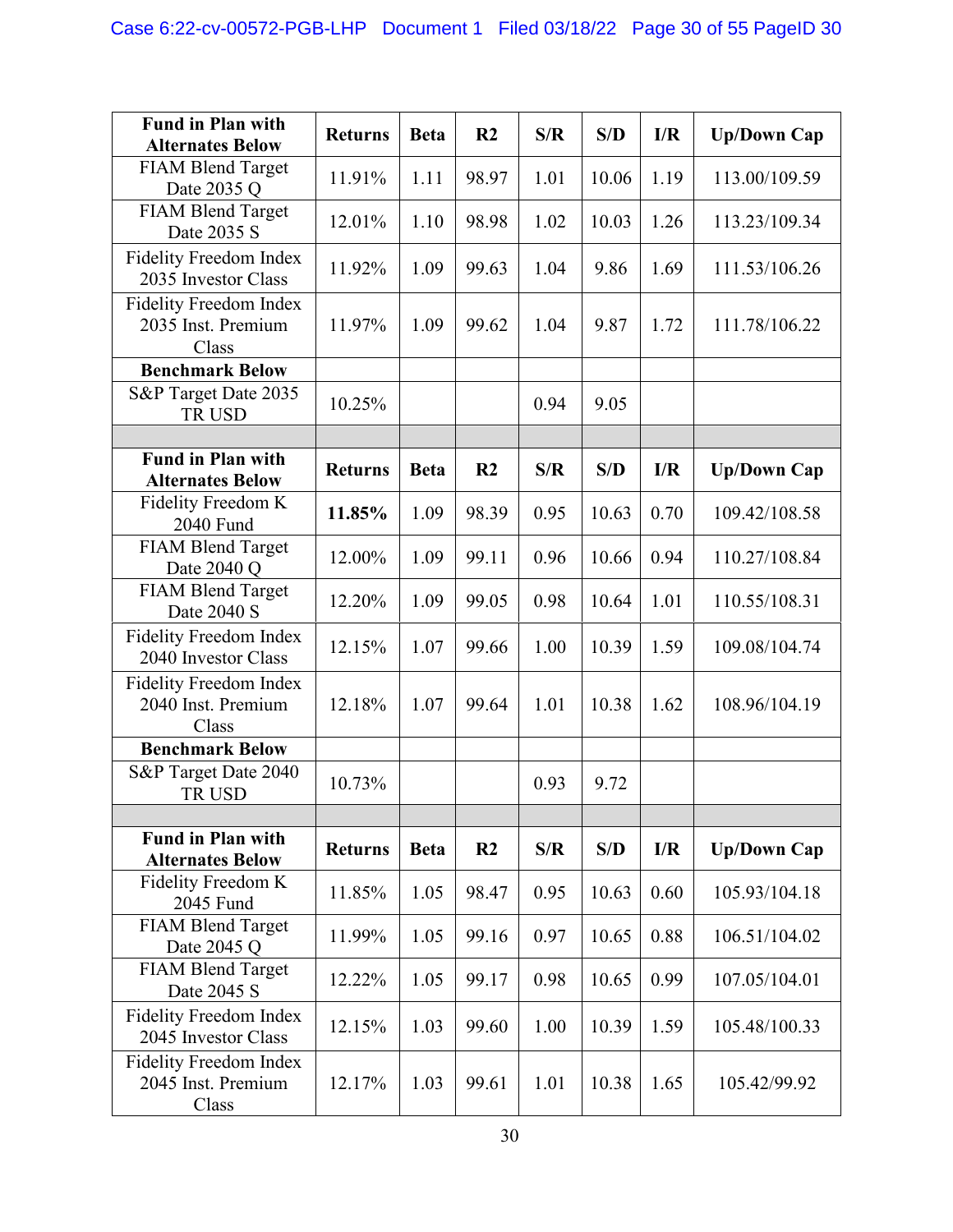| <b>Fund in Plan with</b><br><b>Alternates Below</b>          | <b>Returns</b> | <b>Beta</b> | R <sub>2</sub> | S/R  | S/D   | I/R  | <b>Up/Down Cap</b> |
|--------------------------------------------------------------|----------------|-------------|----------------|------|-------|------|--------------------|
| <b>Benchmark Below</b>                                       |                |             |                |      |       |      |                    |
| S&P Target Date 2045<br>TR USD                               | 11.01%         |             |                | 0.92 | 10.08 |      |                    |
|                                                              |                |             |                |      |       |      |                    |
| <b>Fund in Plan with</b><br><b>Alternates Below</b>          | <b>Returns</b> | <b>Beta</b> | R <sub>2</sub> | S/R  | S/D   | I/R  | <b>Up/Down Cap</b> |
| Fidelity Freedom K<br>2050 Fund                              | 11.85%         | 1.02        | 98.41          | 0.95 | 10.62 | 0.46 | 103.15/100.56      |
| <b>FIAM Blend Target</b><br>Date 2050 Q                      | 12.04%         | 1.03        | 99.07          | 0.97 | 10.66 | 0.77 | 104.35/101.25      |
| <b>FIAM Blend Index</b><br>Target Date 2050 S                | 12.21%         | 1.03        | 99.10          | 0.98 | 10.65 | 0.84 | 104.50/100.92      |
| <b>Fidelity Freedom Index</b><br>2050 Investor Class         | 12.13%         | 1.01        | 99.60          | 1.00 | 10.41 | 1.38 | 103.15/97.83       |
| <b>Fidelity Freedom Index</b><br>2050 Inst. Premium<br>Class | 12.18%         | 1.00        | 99.58          | 1.01 | 10.39 | 1.43 | 103.13/97.29       |
| <b>Benchmark Below</b>                                       |                |             |                |      |       |      |                    |
| S&P Target Date 2050<br>TR USD                               | 11.22%         |             |                | 0.92 | 10.34 |      |                    |
|                                                              |                |             |                |      |       |      |                    |
|                                                              |                |             |                |      |       |      |                    |
| <b>Fund in Plan with</b><br><b>Alternates Below</b>          | <b>Returns</b> | <b>Beta</b> | R <sub>2</sub> | S/R  | S/D   | I/R  | <b>Up/Down Cap</b> |
| Fidelity Freedom K<br>2055 Fund                              | 11.88%         | 1.02        | 98.43          | 0.96 | 10.64 | 0.40 | 102.62/100.31      |
| <b>FIAM Blend Target</b><br>Date 2055 Q                      | 12.03%         | 1.02        | 99.11          | 0.97 | 10.65 | 0.67 | 103.44/100.62      |
| FIAM Blend Index<br>Target Date 2055 S                       | 12.20%         | 1.02        | 99.11          | 0.98 | 10.64 | 0.76 | 103.67/100.27      |
| <b>Fidelity Freedom Index</b><br>2055 Investor Class         | 12.13%         | 1.00        | 99.56          | 1.00 | 10.38 | 1.14 | 102.17/96.99       |
| Fidelity Freedom Index<br>2055 Inst. Premium<br>Class        | 12.18%         | 1.00        | 99.58          | 1.01 | 10.37 | 1.26 | 102.31/96.77       |
| <b>Benchmark Below</b>                                       |                |             |                |      |       |      |                    |
| S&P Target Date 2055<br>TR USD                               | 11.34%         |             |                | 0.93 | 10.40 |      |                    |
|                                                              |                |             |                |      |       |      |                    |
| <b>Fund in Plan with</b><br><b>Alternates Below</b>          | <b>Returns</b> | <b>Beta</b> | R <sub>2</sub> | S/R  | S/D   | I/R  | <b>Up/Down Cap</b> |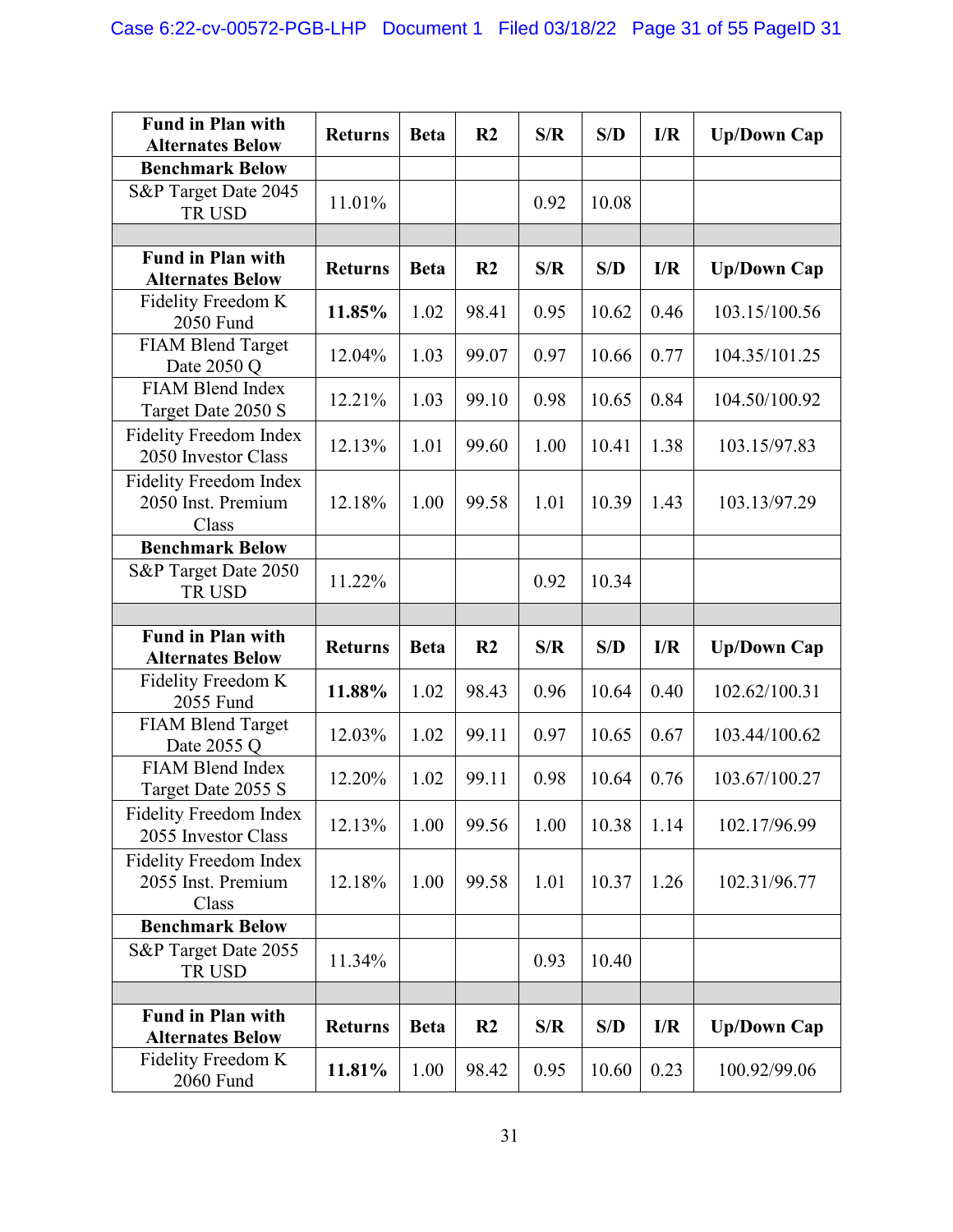| <b>Fund in Plan with</b><br><b>Alternates Below</b>           | <b>Returns</b> | <b>Beta</b> | R <sub>2</sub> | S/R  | S/D   | I/R  | <b>Up/Down Cap</b> |
|---------------------------------------------------------------|----------------|-------------|----------------|------|-------|------|--------------------|
| FIAM Blend Target<br>Date 2060 Q                              | 12.00%         | 1.01        | 99.13          | 0.97 | 10.65 | 0.50 | 102.08/99.65       |
| <b>FIAM Blend Index</b><br>Target Date 2060 S                 | 12.24%         | 1.01        | 99.14          | 0.98 | 10.65 | 0.60 | 102.45/99.47       |
| <b>Fidelity Freedom Index</b><br>2060 Investor Class          | 12.16%         | 0.99        | 99.58          | 1.00 | 10.41 | 0.96 | 101.11/96.13       |
| <b>Fidelity Freedom Index</b><br>2060 Inst. Premium<br>Class  | 12.22%         | 0.99        | 99.55          | 1.01 | 10.40 | 1.01 | 101.04/95.42       |
| <b>Benchmark Below</b>                                        |                |             |                |      |       |      |                    |
| S&P Target Date 2060+<br>TR USD                               | 11.50%         |             |                | 0.93 | 10.50 |      |                    |
|                                                               |                |             |                |      |       |      |                    |
| <b>Fund in Plan with</b><br><b>Alternates Below</b>           | <b>Returns</b> | <b>Beta</b> | R <sub>2</sub> | S/R  | S/D   | I/R  | <b>Up/Down Cap</b> |
| <b>Fidelity Freedom</b><br>Income K Fund                      | 5.57%          | 0.67        | 86.02          | 1.38 | 2.79  | 0.39 | 78.46/54.17        |
| <b>FIAM Blend Target</b><br>Date Income Q                     | 5.55%          | 0.64        | 85.90          | 1.42 | 2.69  | 0.48 | 77.49/52.04        |
| <b>FIAM Blend Target</b><br>Date Income S                     | 5.51%          | 0.64        | 85.90          | 1.44 | 2.70  | 0.36 | 78.11/51.96        |
| <b>Fidelity Freedom Index</b><br><b>Income Investor Class</b> | 5.39%          | 0.63        | 86.44          | 1.39 | 2.65  | 0.45 | 75.67/51.69        |
|                                                               |                |             |                |      |       |      |                    |
| <b>Fidelity Freedom Index</b><br>Fund Inst. Premium<br>Class  | 5.43%          | 0.62        | 87.13          | 1.42 | 2.61  | 0.46 | 75.65/50.28        |
| <b>Benchmark Below</b>                                        |                |             |                |      |       |      |                    |

106. Taking the Fidelity Freedom K Fund 2035 as an example, we learn the following from the above criteria. First, the returns for this fund is clearly the lowest among the funds. After all, it had a higher expense ratio that than the other funds.

107. Next, Sharpe Ratio, which factors in Standard Deviation but adds excess return to determine the amount of reward the fund is getting per unit of risk shows the fund has the lowest number by far. This is undesirable.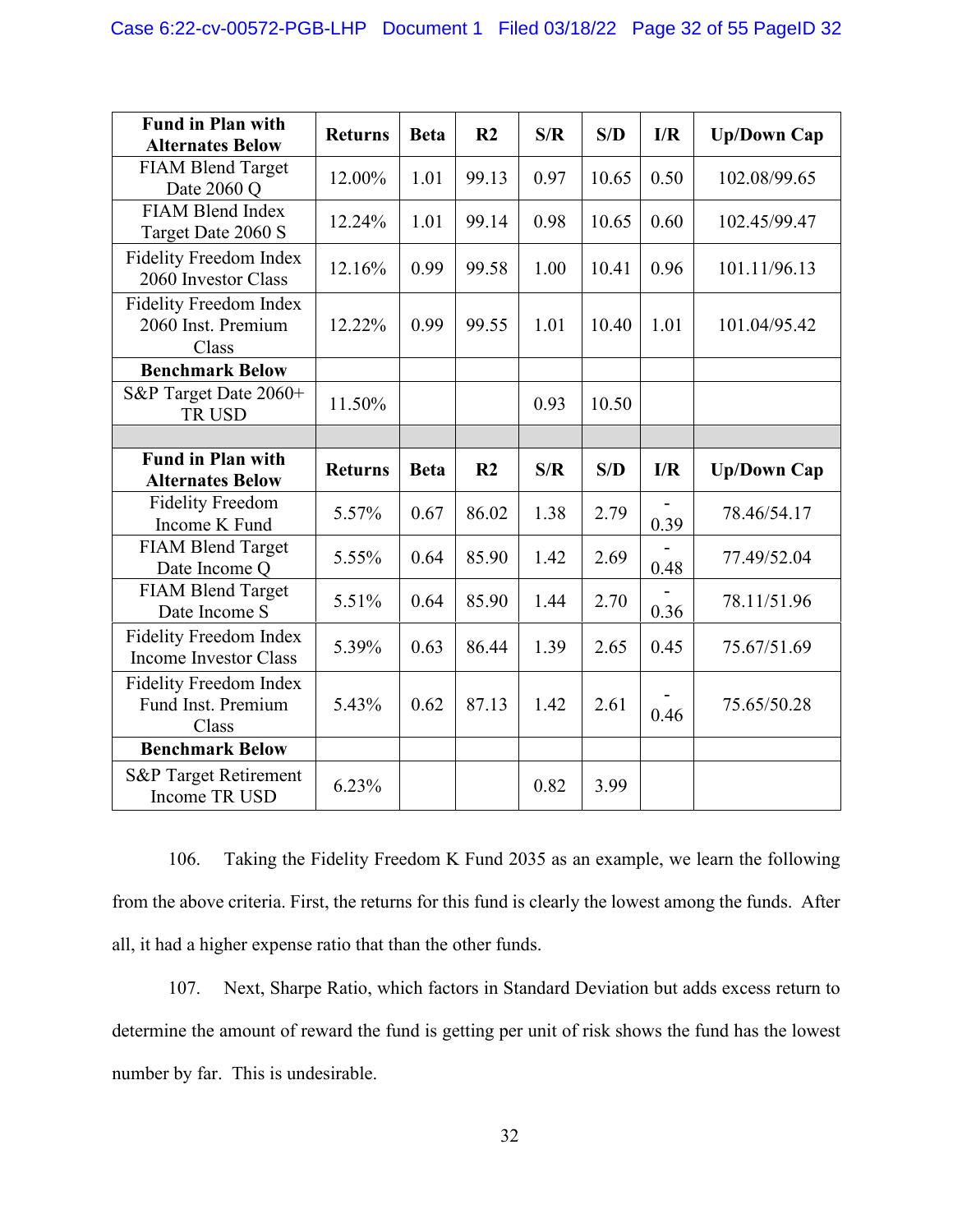#### Case 6:22-cv-00572-PGB-LHP Document 1 Filed 03/18/22 Page 33 of 55 PageID 33

108. Lastly, the higher the IR, the more consistent the manager. Here, with the Plan's funds consistently had lower IRs relative to the other funds.

109. To sum up, Defendants did not choose investments based on:

- investment returns, investment returns relative to peers, and investment returns relative to benchmarks;
- their sensitivity to market movements (Beta);
- how widely their returns varied over a certain period of time. In other words, they did not choose investments based on its implied volatility (Standard Deviation);
- their correlation of returns to its benchmark's returns (R squared);
- their excess return to determine reward per unit of risk (Sharpe Ratio);
- whether a given investment has outperformed--gained more or lost less than--a broad market benchmark during periods of market strength and weakness (Upside/Downside Capture); and
- the portfolio manager's ability to generate excess returns relative to a benchmark or the consistency of the portfolio manager (Information Ratio).

110. Further, the Fidelity Index Fund Institutional Premium Class, using MPT theory, is the fund that would be considered best in its class and should have been chosen by the Plan's fiduciaries. This fund consistently outperformed other available options on all MPT metrics. However, even if the Fidelity Index Fund Institutional Premium Class were not selected, there were several acceptable funds the Plan's fiduciaries could have chosen using MPT theory as illustrated in the chart above. The results are the same when analyzing these funds using a 5-year performance history. An MPT analysis using 5-year performance metrics is attached hereto at Exhibit "C."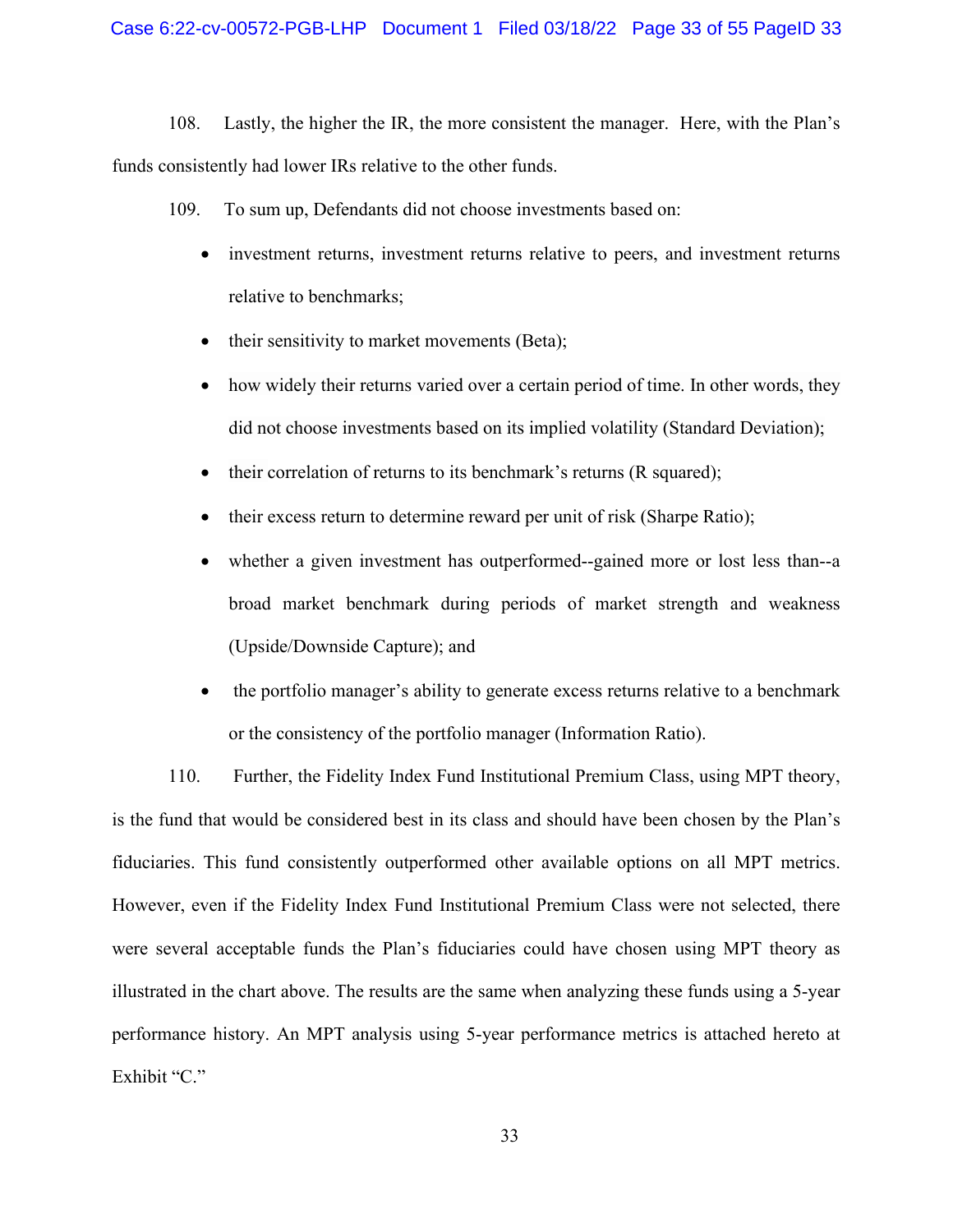111. Accordingly, the Committee should have realized, had it been employing an acceptable prudent process, that the funds in the Plan should have been replaced with one of the less expensive better performing alternatives identified in the chart above.

### **(5) The Committee Violated the Plan's Investment Policy Statement**

112. Another indication of Defendants failure to follow a prudent process in selecting and monitoring Plan funds was their failure to follow the terms of the Plan's Investment Policy Statement ("IPS). As described in the IPS, the Committee has the responsibility to "[e]stablish, and modify, as appropriate, the investment policies for the Plan and the investment objectives and performance goals for the management of Plan investment options, and monitor the performance of investment options against performance criteria …" IPS at 3.

113. Yet, the Committee allowed funds to remain in the Plan that had been outperformed as long as ten years. The Committee also selected actively managed funds over passively managed funds which was inconsistent with their obligations under the aforementioned provision. Again, the Committee selected Fidelity Freedom K target date funds that failed to beat the S&P Target Date benchmark and/or perform as well as other Fidelity funds compared to the S&P benchmark. Because the funds selected by the Committee failed analysis under the MPT the Committee violated its own IPS.

114. For at least the foregoing reasons, the Committee violated the terms of the IPS.

## **(6) The Plan Consistently Favored Actively Managed Funds when Passive Funds Outperformed them by a Significant Margin**

115. While higher-cost mutual funds may outperform a less-expensive option, such as a passively-managed index fund, over the short term, they rarely do so over a longer term.<sup>[13](#page-33-0)</sup>

<span id="page-33-0"></span><sup>13</sup> *See* Jonnelle Marte, *Do Any Mutual Funds Ever Beat the Market? Hardly*, The Washington Post, available https://www.washingtonpost.com/news/getthere/wp/2015/03/17/do-any-mutual-funds-ever-beat-themarket-hardly/ (citing a study by S&P Dow Jones Indices which looked at 2,862 actively managed mutual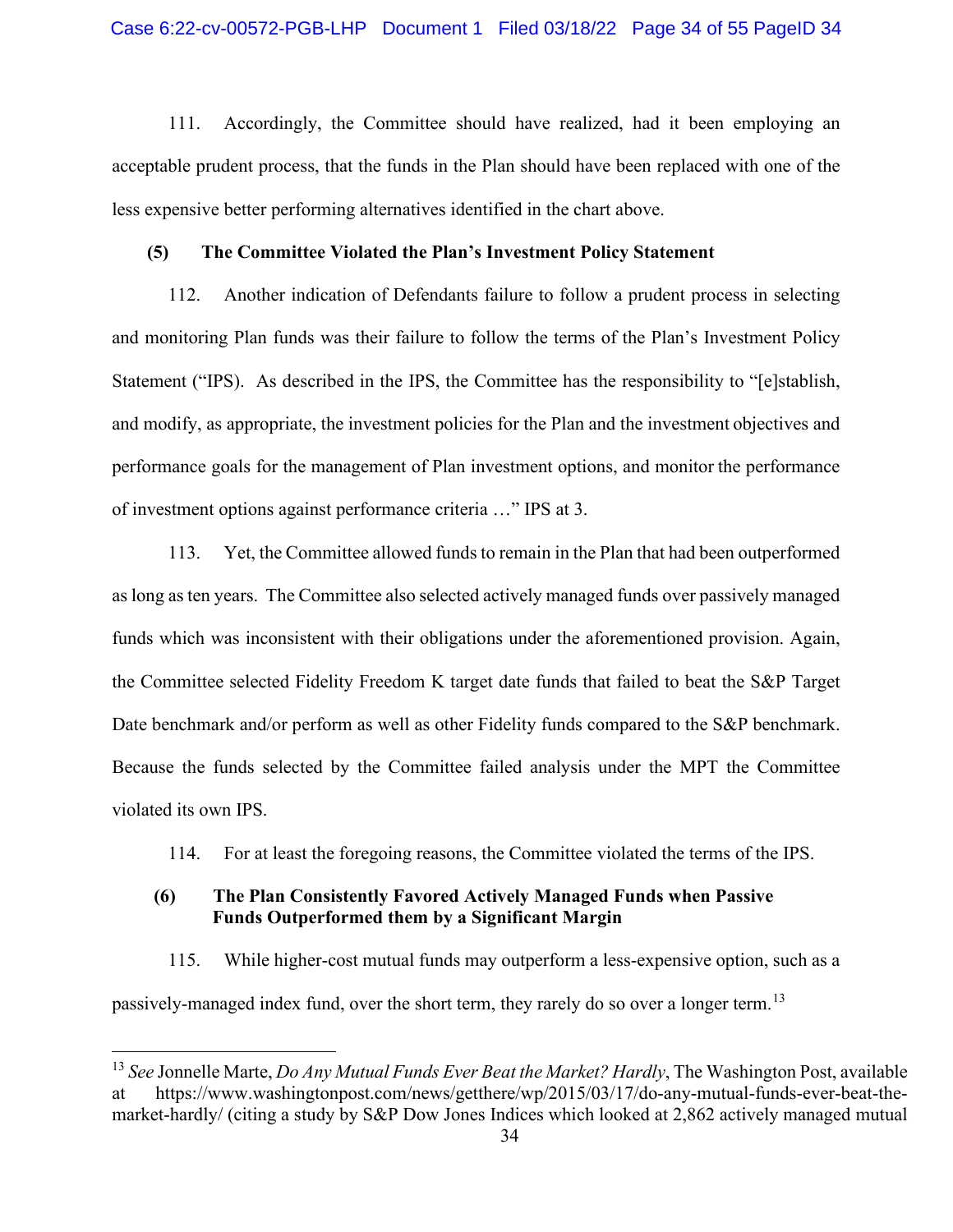116. Indeed, funds with high fees on average perform worse than less expensive funds, even on a pre-fee basis.<sup>[14](#page-34-0)</sup>

117. The majority of U.S. equity funds did not outperform their index counterparts in the five years ending June 30, 2019.

| <b>Fund Category</b> | <b>Comparison Index</b> | <b>Percentage of Funds</b><br><b>That</b><br>Underperformed<br><b>Their Benchmark 5</b><br>$Yr$ (%) |
|----------------------|-------------------------|-----------------------------------------------------------------------------------------------------|
| Large-Cap            | S&P 500                 | 78.52                                                                                               |
| Mid-Cap              | S&P MidCap 400          | 63.56                                                                                               |
| Small-Cap            | S&P SmallCap 600        | 75.09                                                                                               |
| Multi-Cap            | S&P Composite 1500      | 82.79                                                                                               |
| Domestic Equity      | S&P Composite 1500      | 81.66                                                                                               |
| Large-Cap Value      | S&P Value               | 84.74                                                                                               |
| Mid-Cap Value        | S&P MidCap 400<br>Value | 92.31                                                                                               |

funds, focused on the top quartile in performance and found most did not replicate performance from year to year); *see also Index funds trounce actively managed funds: Study*, available at <http://www.cnbc.com/2015/06/26/index-funds-trounce-actively-managed-funds-study.html>("long-term data suggests that actively managed funds "lagged their passive counterparts across nearly all asset classes, especially over the 10-year period from 2004 to 2014.")

<span id="page-34-0"></span><sup>14</sup> Javier Gil-Bazo & Pablo Ruiz-Verdu, *When Cheaper is Better: Fee Determination in the Market for Equity Mutual Funds*, 67 J. Econ. Behav. & Org. 871, 873 (2009) (hereinafter "*When Cheaper is Better*"); *see also* Jill E. Fisch, *Rethinking the Regulation of Securities Intermediaries*, 158 U. Pa. L. Rev. 1961, 1967-75 (2010) (summarizing numerous studies showing that "the most consistent predictor of a fund's return to investors is the fund's expense ratio")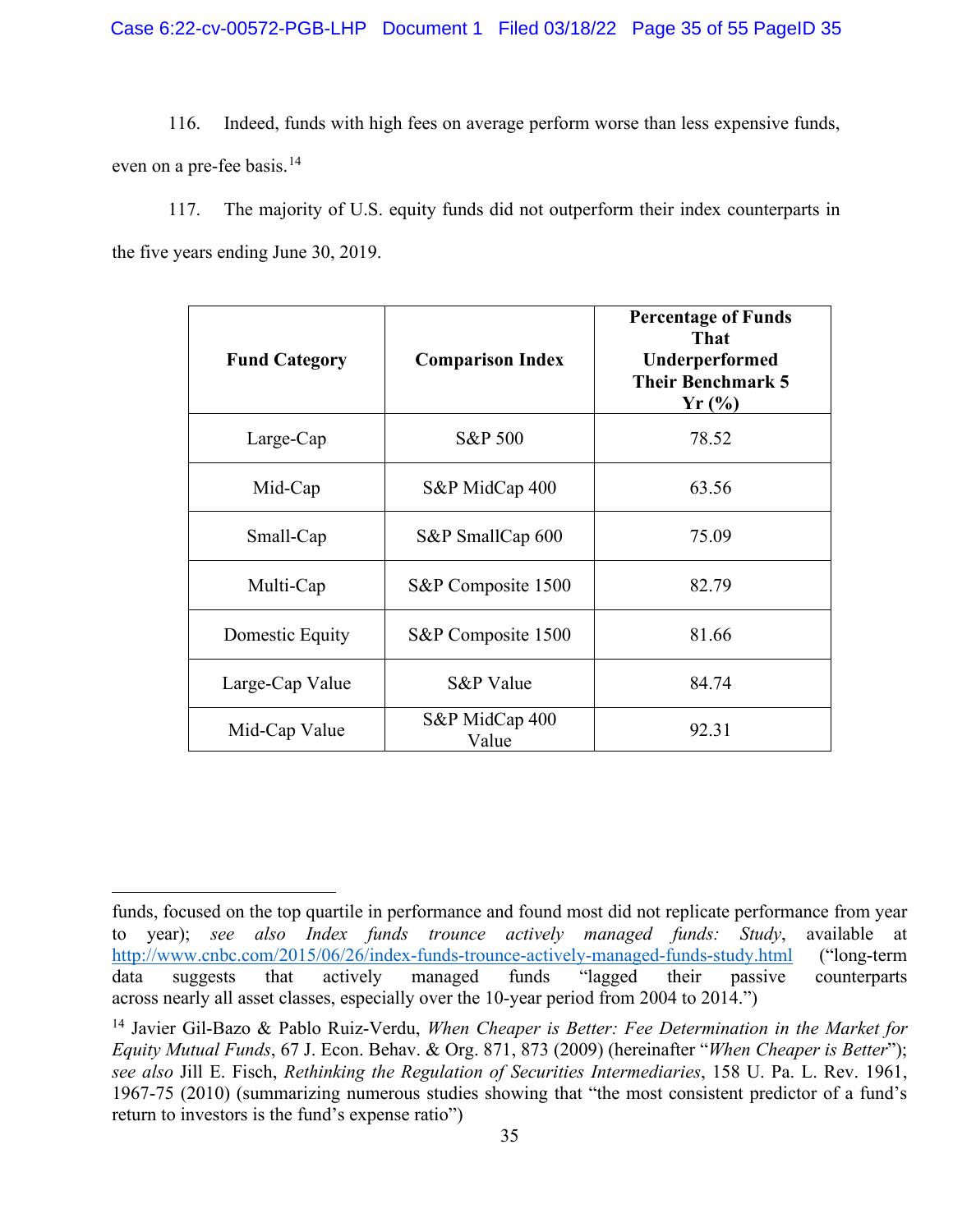118. Digging deeper, other statistics bear out the vast underperformance of actively managed funds over passively managed funds over different stretches of 5 to 10 year periods beginning in 2008.

119. 77.97% of large-cap mutual fund managers and 73.21% of institutional accounts underperformed the S&P 500® on a gross-of-fees basis over the 10 year horizon between 2008 and 2018.[15](#page-35-0)

120. The following chart denotes Domestic Equity-Percentage of Managers Underperforming over ten years as of December 31, 2018.[16](#page-35-1)

| Category        | <b>Benchmark</b>  | Mutual Funds (%) Net/<br><b>Gross of Fees</b> |
|-----------------|-------------------|-----------------------------------------------|
| All<br>Domestic | S&P Comp<br>1500  | 84.49/75.58                                   |
| All $L/C$       | S&P 500           | 85.14/77.97                                   |
| All $M/C$       | S&P M/C<br>400    | 88.03/76.25                                   |
| All $S/C$       | $S\&P S/C$<br>600 | 85.67/76.01                                   |
| All Multi/C     | S&P Comp<br>1500  | 86.36/77.90                                   |

121. It is the same story looking at different five-year intervals over the last decade. In 2015, over 76.23% of mutual fund managers and 85.81% of institutional accounts in the large-cap equity space underperformed the S&P 500®. In the mid-cap space, 65.81% of mutual funds and 64.71% of institutional accounts underperformed the S&P MidCap 400®. In the small-cap space, over 80% of managers on both fronts underperformed the S&P SmallCap 600®. The findings in

<span id="page-35-0"></span><sup>15</sup> *See* SPIVA® Institutional Scorecard– How Much Do Fees Affect the Active Versus Passive Debate?, September 18th, 2019 p. 1.

<span id="page-35-1"></span><sup>&</sup>lt;sup>16</sup> Data obtained from SPIVA® Institutional Scorecard– How Much Do Fees Affect the Active Versus Passive Debate?, September 18th, 2019, Exhibit 2, p.6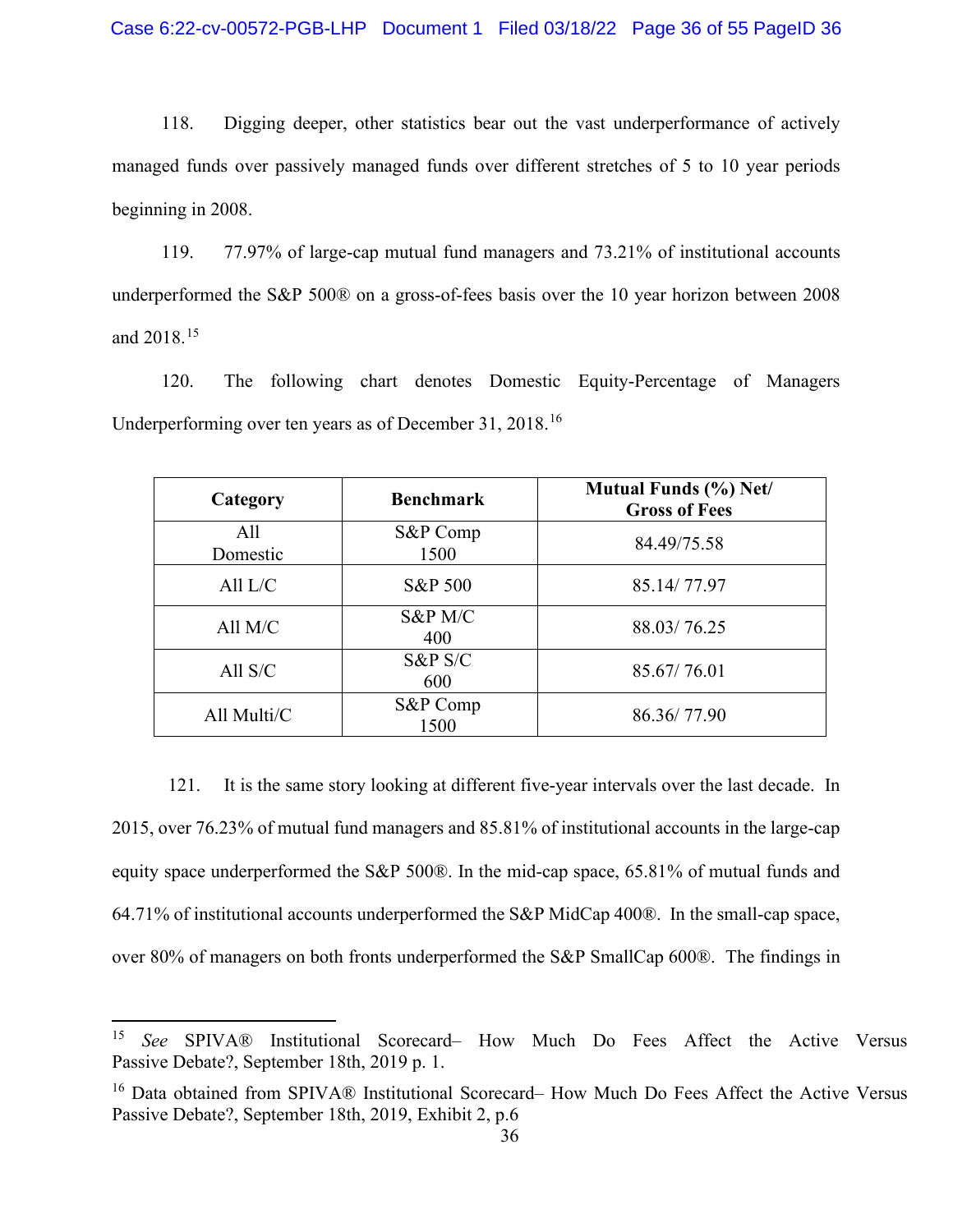the small-cap space dispel the myth that small-cap equity is an inefficient asset class that is best accessed via active management.

122. The following chart denotes Domestic Equity-Percentage of Managers Underperforming over five years as of December 31,  $2015$ .<sup>[17](#page-36-0)</sup>

| Category     | <b>Benchmark</b> | <b>Mutual Funds</b><br>(%) Net of Fees | <b>Mutual Funds</b><br>% Gross of<br><b>Fees</b> | Inst.<br><b>Accts</b><br>$\frac{6}{9}$ |
|--------------|------------------|----------------------------------------|--------------------------------------------------|----------------------------------------|
| All Domestic | S&P Comp 1500    | 88.43                                  | 79.85                                            | 85.00                                  |
| All $L/C$    | S&P 500          | 84.13                                  | 76.23                                            | 85.51                                  |
| All $M/C$    | S&P M/C 400      | 76.69                                  | 65.81                                            | 64.71                                  |
| All $S/C$    | S&P S/C 600      | 90.13                                  | 81.11                                            | 81.82                                  |
| All Multi/C  | S&P Comp 1500    | 88.56                                  | 79.67                                            | 83.20                                  |

123. In 2016, in the large-cap equity space, 84.60% of mutual fund managers and 79.58% of institutional accounts underperformed the S&P 500® on a net-of-fees basis. When measured on a gross-of-fees basis, 68.16% of large-cap mutual funds and 69.20% of institutional accounts underperformed.

124. Similarly, in the mid-cap space, 96.03% (86.24%) of mutual funds and 92.02% (82.51%) of institutional accounts underperformed the S&P MidCap 400® on a net (gross) basis. In the small-cap space, over 80% of managers on both fronts underperformed the S&P SmallCap 600®, regardless of fees.

125. The following chart denotes Domestic Equity-Percentage of Managers Underperforming over five years as of December 31, 2016.[18](#page-36-1)

<span id="page-36-0"></span><sup>&</sup>lt;sup>17</sup> Data obtained from SPIVA® Institutional Scorecard– How Much Do Fees Affect the Active Versus Passive Debate?, July  $31<sup>st</sup>$ , 2016, Exhibit 2, p.5.

<span id="page-36-1"></span><sup>&</sup>lt;sup>18</sup> Data obtained from SPIVA® Institutional Scorecard– How Much Do Fees Affect the Active Versus Passive Debate?, August 8th, 2017, Exhibit 2, p.5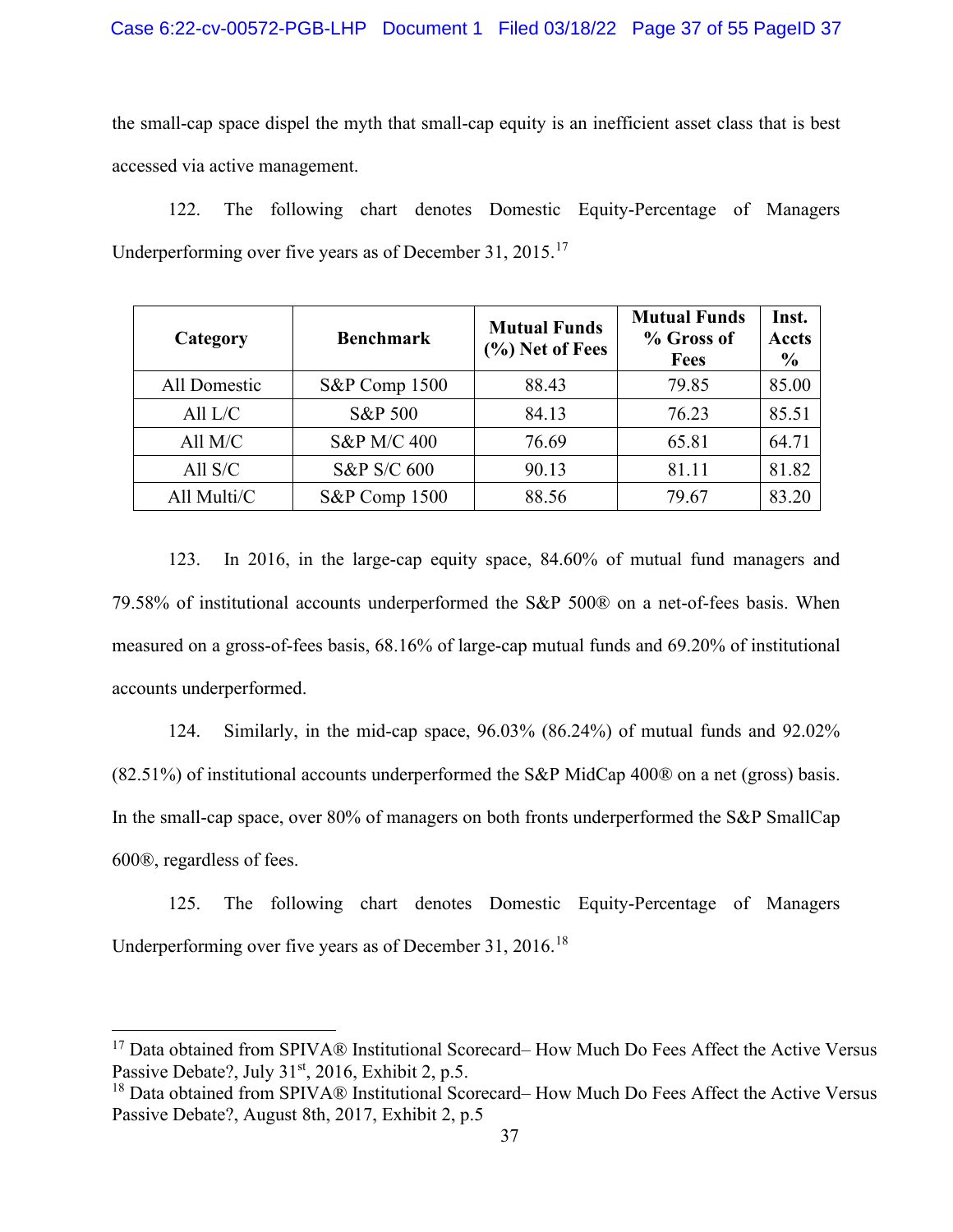| Category     | <b>Benchmark</b>       | <b>Mutual Funds</b><br>$(\%)$ Net of Fees | <b>Mutual Funds</b><br>% Gross of<br><b>Fees</b> | <b>Inst. Accts</b><br>$\frac{0}{0}$<br>N/G |
|--------------|------------------------|-------------------------------------------|--------------------------------------------------|--------------------------------------------|
| All Domestic | S&P Comp 1500          | 82.87                                     | 67.11                                            | 76.31/65.52                                |
| All $L/C$    | <b>S&amp;P 500</b>     | 84.60                                     | 68.16                                            | 79.58/69.20                                |
| All $M/C$    | S&P M/C 400            | 96.03                                     | 86.24                                            | 92.02/82.51                                |
| All $S/C$    | <b>S&amp;P S/C 600</b> | 95.64                                     | 81.40                                            | 90.61/78.91                                |
| All Multi/C  | S&P Comp 1500          | 89.31                                     | 77.67                                            | 81.31/70.33                                |

126. In 2017, the majority of equity managers in 15 out of 17 categories underperformed their respective benchmarks over the 10-year horizon, gross-of-fees.<sup>[19](#page-37-0)</sup> In the preceding ten years in the large-cap equity space, 89.51% of mutual fund managers and 73.61% of institutional accounts lagged the S&P 500® on a net-of-fees basis. When measured on a gross-of-fees basis, 71.97% of large-cap mutual funds and 62.88% of institutional accounts underperformed. Over 80% of mutual funds underperformed the S&P SmallCap 600® (net- and gross-of-fees) over the last decade, while 86.80% (72.92%) of institutional accounts underperformed on a net (gross) basis.

127. The following chart denotes Domestic Equity-Percentage of Managers Underperforming over ten years as of December 31, [20](#page-37-1)17.<sup>20</sup>

| Category     | <b>Benchmark</b>   | <b>Mutual Funds</b><br>$(\%)$ Net of<br><b>Fees</b> | <b>Mutual Funds</b><br>% Gross of<br><b>Fees</b> | Inst. Accts %<br>N/G |
|--------------|--------------------|-----------------------------------------------------|--------------------------------------------------|----------------------|
| All Domestic | S&P Comp<br>1500   | 86.65                                               | 71.20                                            | 71.11/59.88          |
| All $L/C$    | <b>S&amp;P 500</b> | 89.51                                               | 71.97                                            | 73.61/62.88          |
| All $/C$     | S&P M/C 400        | 96.48                                               | 85.37                                            | 85.16/77.01          |

<span id="page-37-0"></span><sup>19</sup> *See* SPIVA® Institutional Scorecard– How Much Do Fees Affect the Active Versus Passive Debate?, January 8th, 2019, p. 1.

<span id="page-37-1"></span><sup>&</sup>lt;sup>20</sup> Data obtained from SPIVA® Institutional Scorecard– How Much Do Fees Affect the Active Versus Passive Debate?, January 8th, 2019, Exhibit 2, p.5.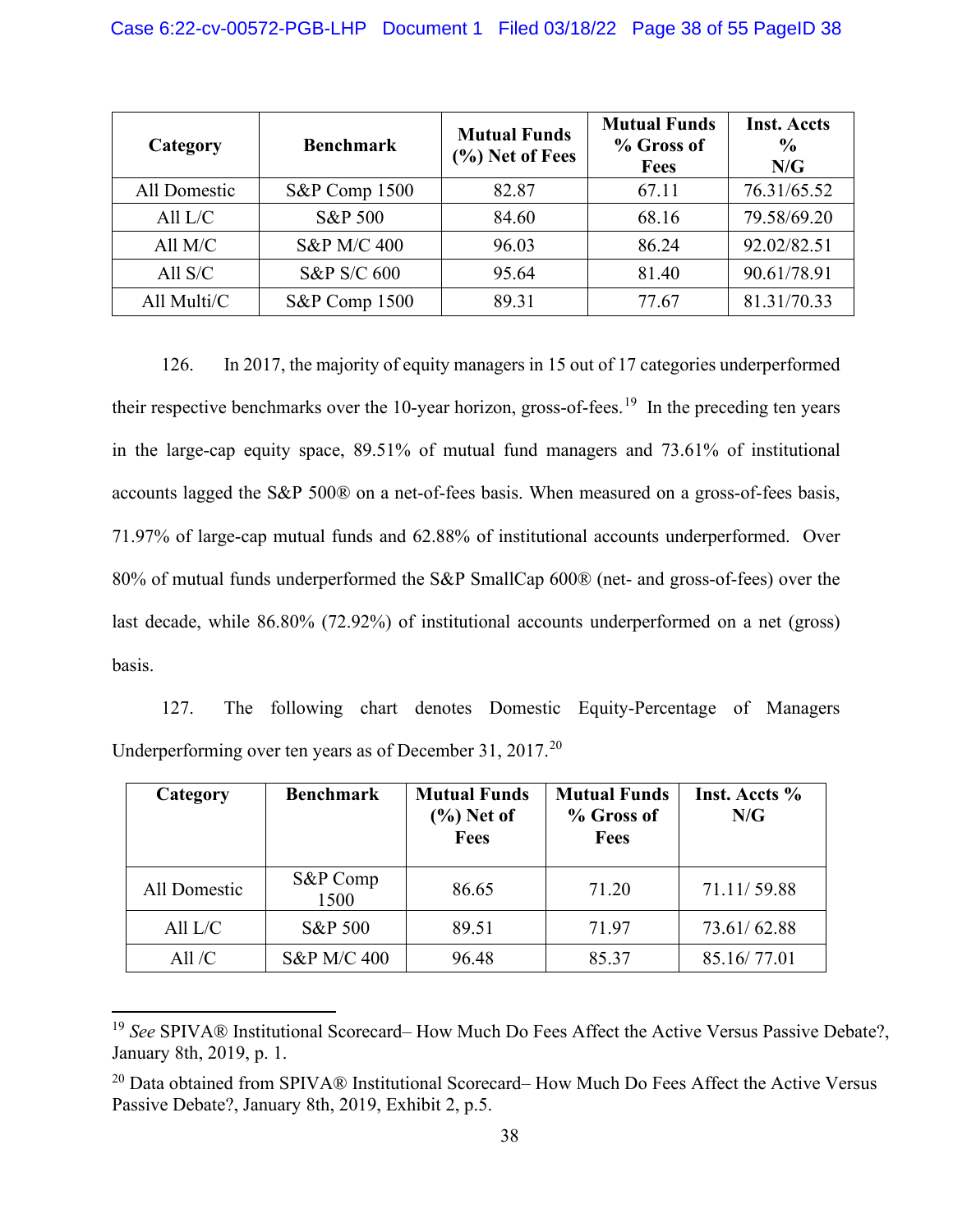| Category    | <b>Benchmark</b>       | <b>Mutual Funds</b><br>$(\%)$ Net of<br>Fees | <b>Mutual Funds</b><br>% Gross of<br><b>Fees</b> | Inst. Accts %<br>N/G |
|-------------|------------------------|----------------------------------------------|--------------------------------------------------|----------------------|
| All $S/C$   | <b>S&amp;P S/C 600</b> | 95.71                                        | 82.00                                            | 86.80/72.92          |
| All Multi/C | S&P Comp<br>1500       | 90.70                                        | 78.77                                            | 79.00/68.59          |

128. Undeniably, fees play a major role in the active versus passive debate. After subtracting fees, returns from active management tend to be less than those from passive management, as the latter costs less.<sup>[21](#page-38-0)</sup>

129. "Vanguard's Principles for Investing Success," discussed *supra*, advises all investors that indexed investments can be a useful tool for cost control. *Id.* at 17.

130. The Plan fiduciaries' clear bias in favor of selecting actively managed funds instead of constructing a balanced Plan investment menu – or even one weighted in favor of passively managed funds - reveals the fiduciary's belief that they could outperform what most active managers cannot and what passively managed funds do on a consistent basis. From 2014 through February 29, 2020, at least 81.48% of the "designated investment alternatives" of the Plan were actively managed.

131. The Defendants' actions in overwhelmingly favoring actively managed funds, plausibly show that they failed to consider the pros and cons of offering actively managed investments vs. passively managed investments.

132. Here, the Committee consistently chose actively managed funds over passively managed funds. The chart below demonstrates that, throughout the Class Period, at least 80% of

<span id="page-38-0"></span><sup>&</sup>lt;sup>21</sup> Sharpe, William F., "The Arithmetic of Active Management" Financial Analysts Journal, January/February 1991, Volume 47 Issue 1. "Properly measured, the average actively managed dollar must underperform the average passively managed dollar, net of costs."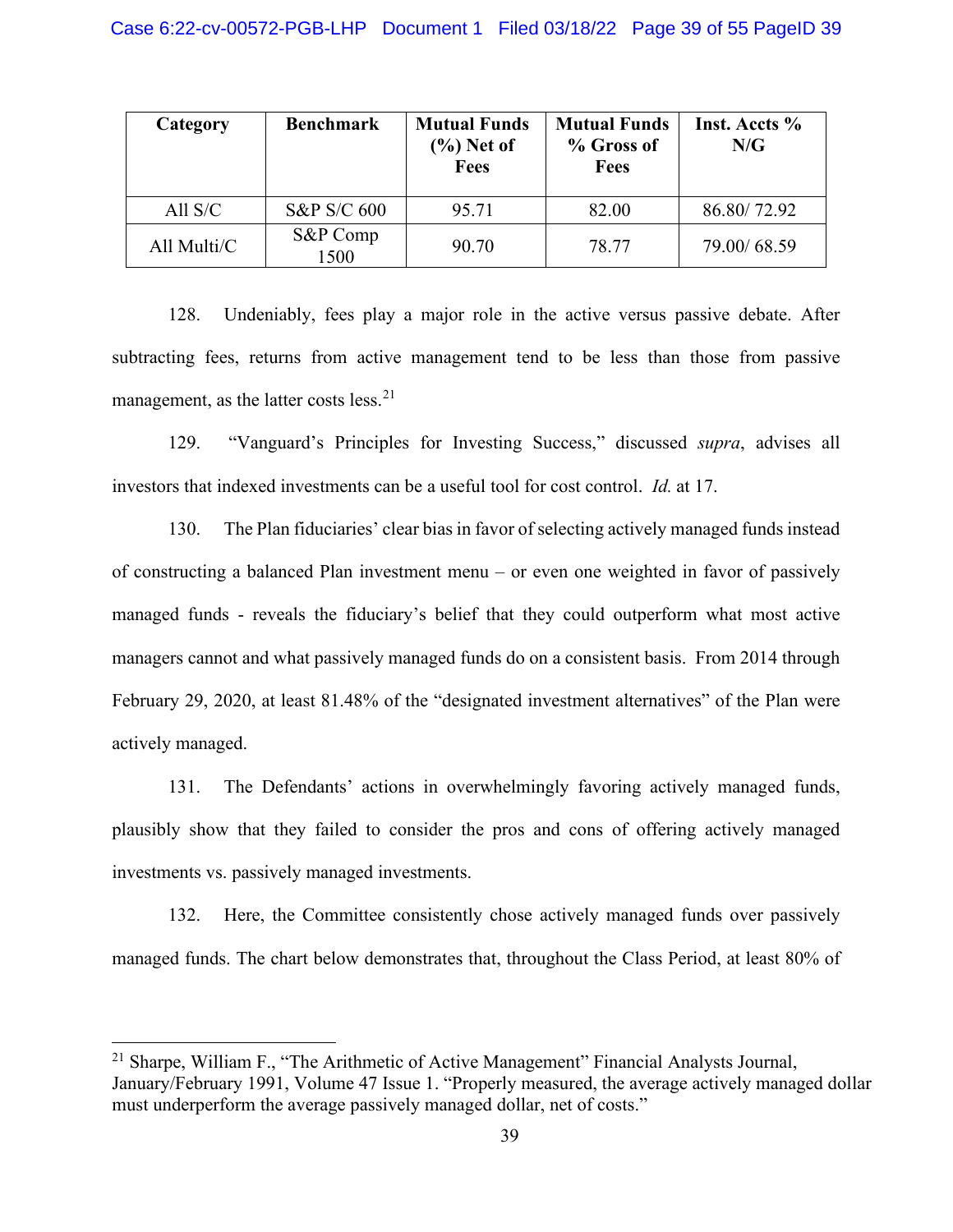the funds in the Plan were actively managed funds showing that the Committee's process in selecting funds must have been deficient.

| Year | <b>Active</b> | <b>Passive</b> | % Split       |
|------|---------------|----------------|---------------|
| 2019 | 22            |                | 81.48%/18.52% |
| 2018 | 22            |                | 81.48%/18.52% |
| 2017 | 22            |                | 81.48%/18.52% |
| 2016 | 22            |                | 81.48%/18.52% |
| 2015 | 22            |                | 81.48%/18.52% |

133. The Plan's fiduciaries' over reliance on actively managed funds demonstrates a lack of adherence to a prudent monitoring process that considers lower-cost passively managed alternatives that seek to achieve the same goal as actively managed funds.

134. Defendants' failure to investigate lower cost passive alternative investments during the Class Period cost the Plan and its participants millions of dollars.

# **(7) THE PLAN LACKED DIVERSIFICATION AND CREATED ADDITIONAL CONCENTRATION RISK, HIGH CORRELATION, HIGHER VOLATILITY AND HAD POOR SECURITY SELECTION**

135. A Plan Sponsor and Investment Committee demonstrates prudence by applying viable methodologies to choose and review investments. Insofar as doing so, the investments that they choose and review, should offer retirement plan participants a reasonable opportunity to understand the dynamics of these investments including the ability to diversify to reduce overconcentration/investment overlap, volatility, and correlation.

136. For example, the Plan offered 5 options purporting to be in the large/mega cap space. Large cap investments are generally available in three types: (1) large cap value, (2) large cap blend and (3) large cap growth. Morningstar, a well-respected industry resource, defines the different types of large cap funds as follows. First, large cap mutual funds are defined as having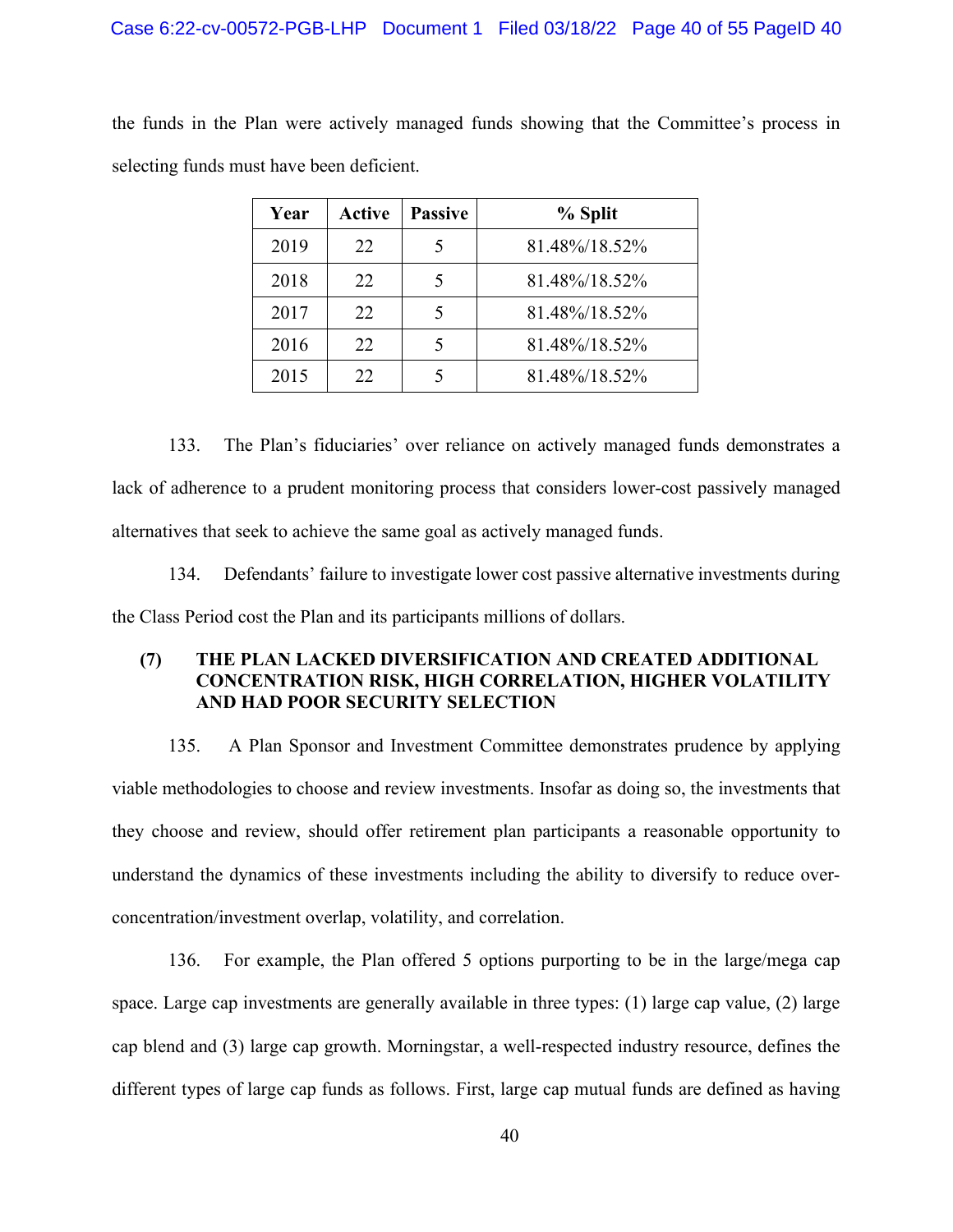#### Case 6:22-cv-00572-PGB-LHP Document 1 Filed 03/18/22 Page 41 of 55 PageID 41

"Stocks of large-cap companies that are less expensive or growing more slowly than other largecap stocks. Stocks in the top 70% of the capitalization of the U.S. equity market are defined as large cap." Available at https://www.morningstar.com/large-cap-value-stocks (last accessed on November 4, 2021).

137. Secondly, large cap blend funds are defined as being "fairly representative of the overall U.S. stock market in size, growth rates, and price. … The blend style is assigned to portfolios where neither growth nor value characteristics predominate." Available at https://www.morningstar.com/large-blend-funds (last accessed on November 4, 2021). Finally, large cap growth mutual funds are defined as having "[s]tocks of large-capcompanies that are projected to grow faster than other large-cap stocks." Available at https://www.morningstar.com/ large-cap-growth-stocks (last accessed on November 4, 2021).

138. Aside from target date investment solutions, L3/L3 Harris's methodology for choosing investments produced 5 mutual funds where mega/large caps were the dominant equity positions. These 5 funds are the Dodge and Cox Stock Fund, American Funds Growth Fund of America R6, Fidelity Balanced K, Fidelity Magellan K and the Fidelity 500 Index Adv IS/IPR. A substantial portion of participants savings were invested in these funds. In 2015, these 5 funds contained more than \$1.2 billion dollars or more than 26% of the total plan assets, in 2016 the amount was more than \$1.27 billion dollars or more than 25% of plan assets, in 2017, the amount was \$1.5 billion dollars and more than 25% of the Plan's assets. In 2018 and 2019 the amount invested in these 5 funds was more than \$1.3 billion dollars and \$1.6 billion dollars in assets, respectively.

139. Looking at these five funds with the "eye" and commitment of a fiduciary, the following is discovered about the characteristics of these 5 investment options:

A. The 5 funds had only 25 top 10 holdings combined (maximum 50);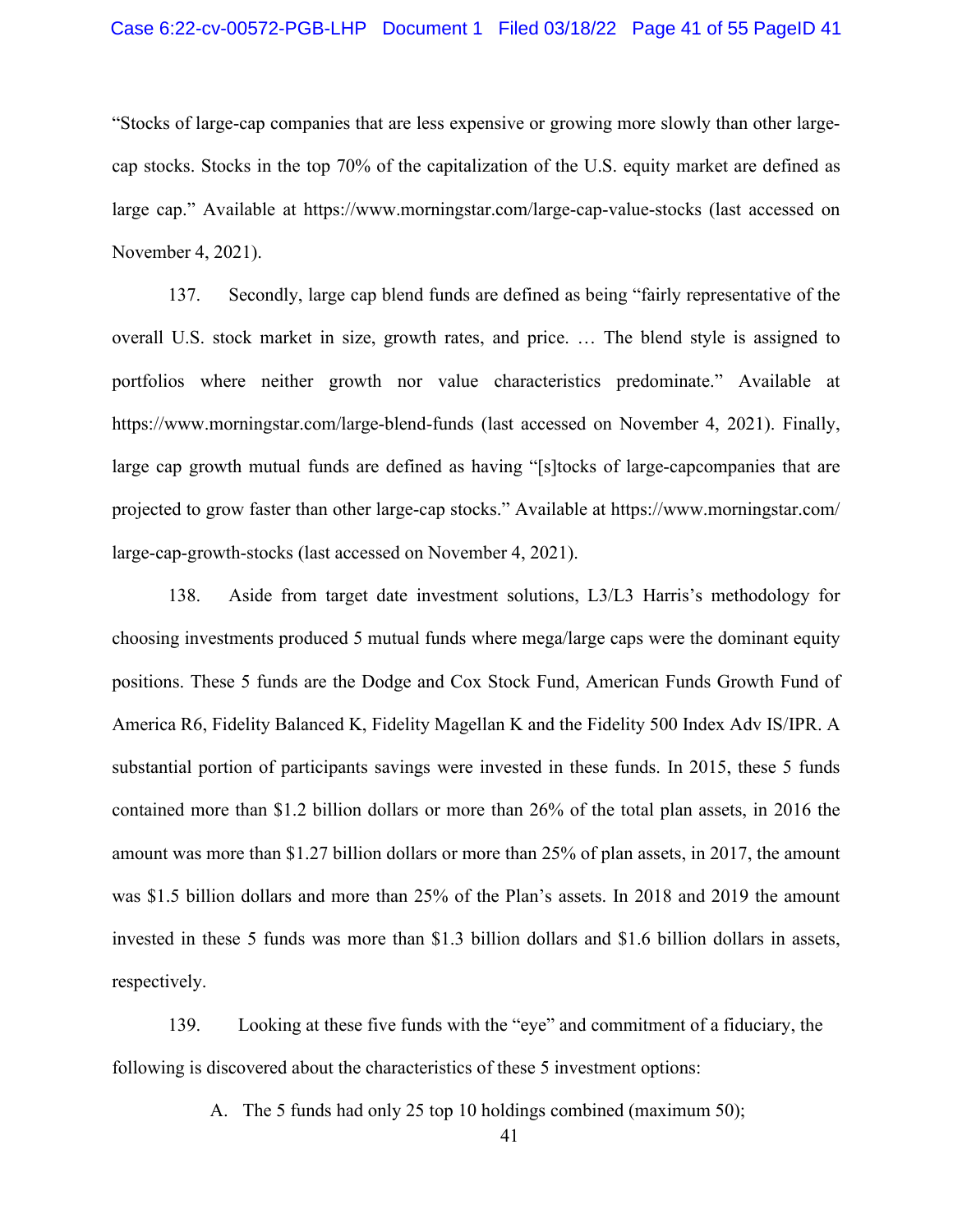- B. Alphabet C and Microsoft were top 10 positions in all 5 mutual funds;
- C. Facebook A and Amazon were top 10 positions in 4 out of 5 mutual funds (not Dodge & Cox Stock;
- D. United Health, Alphabet A, & Apple were top 10 positions in 3 out of 5 mutual funds (not Dodge & Cox Stock or Fidelity 500 Index Adv IS/IPR);
- E. Capital One, BofA, Charter Communications A, Mastercard A, Visa A were positions found in 2 of any of the 5 mutual funds five times as a top 10 holding;
- F. American Growth Fund of America R6, Fidelity Magellan K, and Fidelity 500 Index had Alphabet C, Microsoft, Facebook A, & Amazon, as a top 10 holding;
- G. American Growth Fund of America R6, Fidelity Magellan K had Alphabet C, Microsoft, Facebook A, Amazon, and United Health as a top 10 holding.

140. These 5 non-target date large cap equity investments, which had more than \$1.2

billion AUM from 2015-2019 that represented more than 25% of all of the assets in the plan from 2015-2018, offered little differentiation and collectively offered little diversification, more concentration risk, the likelihood of higher volatility, and additional correlation between the investments because the top 10 positions were so similar.

141. Further, these 5 purported large-cap investments also drifted in style and capitalization. Even though the investments claimed to be focused on a specific style (Growth, Blend, Value) they drifted into one another and also had the tendency to drift down to the same styles in mid cap investments. As a result the investments were highly misleading to any participant trying to diversify their assets.

142. For example, using the most recently available data, the Dodge and Cox Stock Fund, consists of 40% Large Cap Value, 28% Large Cap Blend, 11% Large Cap Growth, 13% Mid Cap Value, 3% Mid Cap Blend, 5% Mid Cap Growth, 1% Small Cap Value. Based on this breakout, Morningstar, a well-respected industry resource, cannot not track this fund as a true large-cap fund and instead must use an alternate index to track the fund, namely, US Large Mid Brd Val TR USD. Similarly, The American Funds Growth Fund of America R6 consists of 52%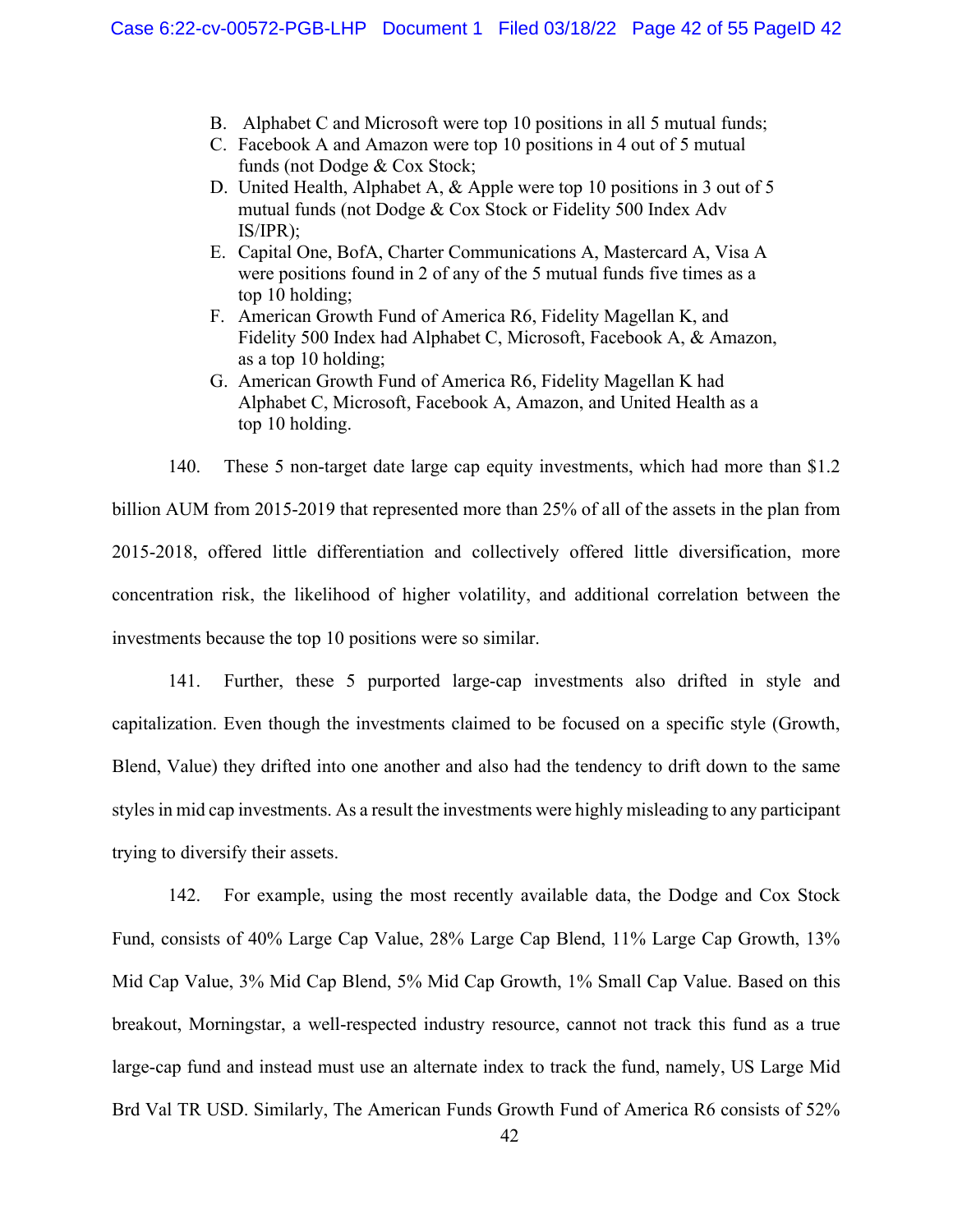Large Cap Growth, 21% Large Cap Blend, 7% Large Cap Value, 9% Mid Cap Growth, 6% Mid Cap Blend, 3% Mid Cap Value, 1% Small Cap Growth, 1% Small Cap Blend. Again, Morningstar is unable to track this fund as a true large cap fund an instead must use an alternate index to track it, namely, US Large Mid Brd Grt Tr USD. Similar results are seen for the Fidelity Magellan K and the Fidelity Balanced K funds. These drifts in style deprived participants of any meaningful ability to diversify their investments.

143. Had the Committee engaged in an appropriate process for selecting funds for the Plan, it would not have chosen funds that deprived plan participants of any meaningful large cap investment to diversify their portfolio. Instead of providing proper diversification, the five funds produced concentrated risk, added high correlation, higher volatility and poor security.

### **(8) The Plan's Recordkeeping and Administrative Costs Were Excessive During the Class Period**

144. Another indication of Defendants' imprudent process was the excessive recordkeeping and administrative fees Plan participants were required to pay during the Class Period.

145. The term "recordkeeping" is a catchall term for the suite of administrative services typically provided to a defined contribution plan by the plan's "recordkeeper." Recordkeeping and administrative services fees are one and the same and the terms are used synonymously herein.

146. There are two types of essential recordkeeping services provided by all national recordkeepers for large plans with substantial bargaining power (like the Plan). First, an overall suite of recordkeeping services is provided to large plans as part of a "bundled" fee for a buffet style level of service (meaning that the services are provided, in retirement industry parlance, on an "all-you-can-eat" basis), including, but not limited to, the following services:

a. Recordkeeping;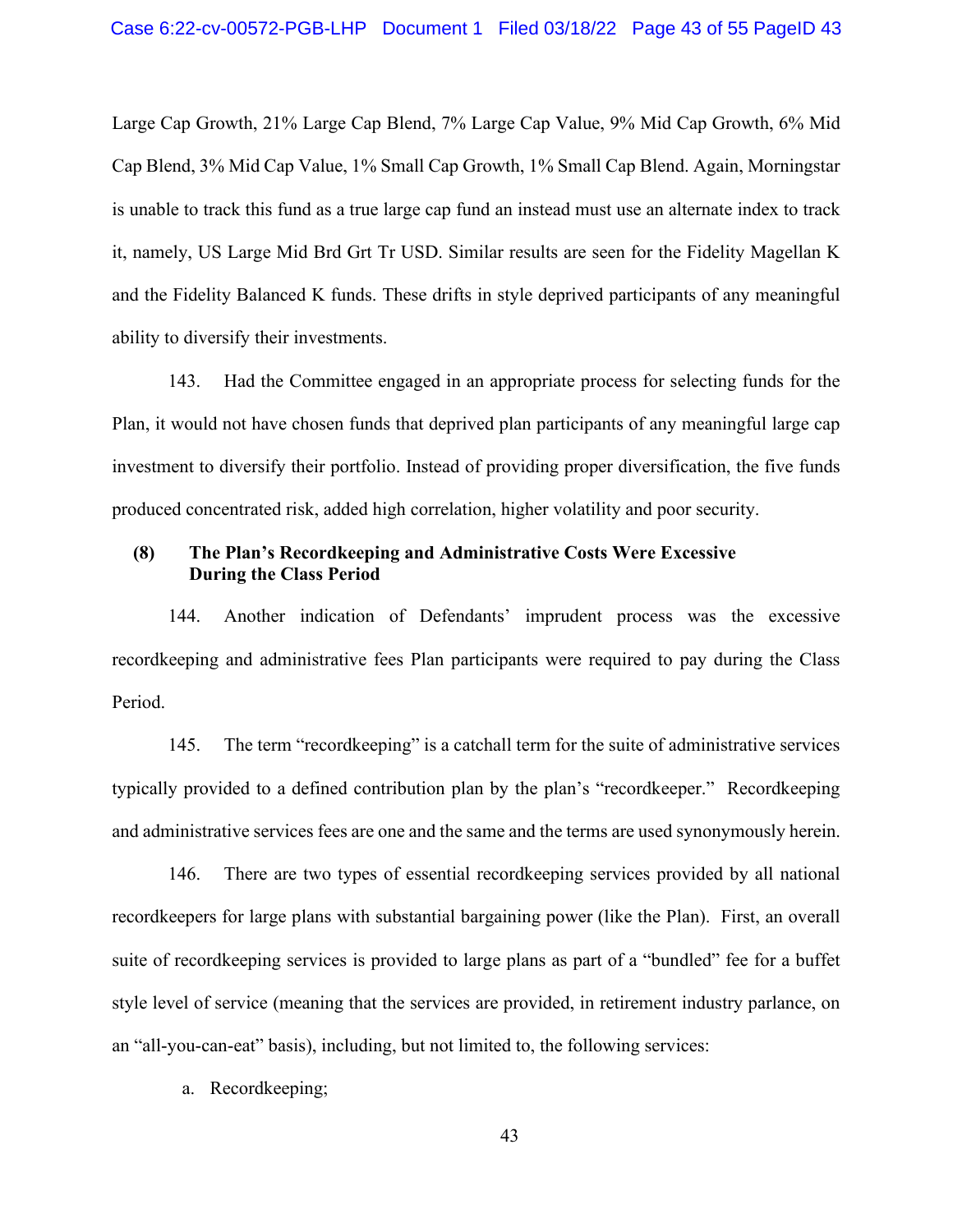- b. Transaction processing (which includes the technology to process purchases and sales of participants' assets, as well as providing the participants access to investment options selected by the plan sponsor);
- c. Administrative services related to converting a plan from one recordkeeper to another;
- d. Participant communications (including employee meetings, call centers/phone support, voice response systems, web account access, and the preparation of other materials distributed to participants, *e.g.*, summary plan descriptions);
- e. Maintenance of an employer stock fund (if needed);
- f. Plan document services, which include updates to standard plan documents to ensure compliance with new regulatory and legal requirements;
- g. Plan consulting services, including assistance in selecting the investment lineup offered to participants;
- h. Accounting and audit services, including the preparation of annual reports, *e.g.*, Form  $5500s^{22}$  $5500s^{22}$  $5500s^{22}$  (excluding the separate fee charged by an independent third-party auditor);
- i. Compliance support, including assistance interpreting plan provisions and ensuring the operation of the plan is in compliance with legal requirements and the provisions of the plan (excluding separate legal services provided by a third-party law firm); and
- j. Compliance testing to ensure the plan complies with U.S. Internal Revenue Service nondiscrimination rules.

147. This suite of essential recordkeeping services can be referred to as "Bundled" services. These services are offered by all recordkeepers for one price (typically at a per capita

<span id="page-43-0"></span><sup>&</sup>lt;sup>22</sup>The Form 5500 is the annual report that  $401(k)$  plans are required to file with the DOL and U.S. Department of Treasury pursuant to the reporting requirements of ERISA.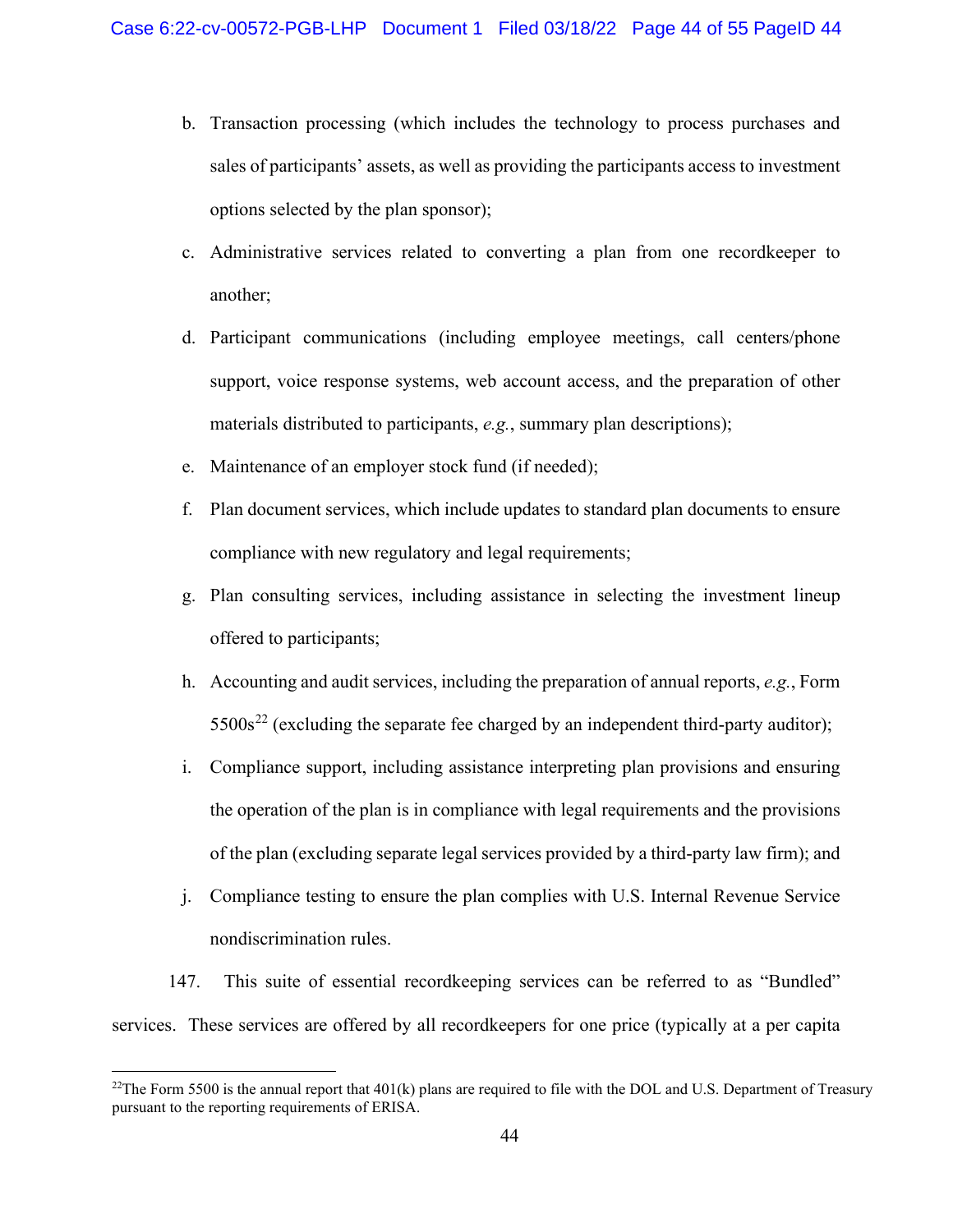price), regardless of the services chosen or utilized by the plan. The services chosen by a large plan do not affect the amount charged by recordkeepers for such basic and fungible services.

148. The second type of essential recordkeeping services, hereafter referred to as "A La Carte" services, provided by all national recordkeepers, often has separate, additional fees based on the conduct of individual participants and the usage of the services by individual participants. These fees are distinct from the bundled arrangement described above to ensure that one participant is not forced to help another cover the cost of, for example, taking a loan from their plan account balance. These A La Carte services typically include, but are not limited to, the following:

A. Loan processing;

- B. Brokerage services/account maintenance (if offered by the plan);
- C. Distribution services; and
- D. Processing of qualified domestic relations orders.

149. All national recordkeepers have the capability to provide all of the aforementioned recordkeeping services at very little cost to all large defined contribution plans, including those much smaller than the Plan. In fact, several of the services, such as managed account services, self-directed brokerage, Qualified Domestic Relations Order processing, and loan processing are often a profit center for recordkeepers.

150. The cost of providing recordkeeping services often depends on the number of participants in a plan. Plans with large numbers of participants can take advantage of economies of scale by negotiating a lower per-participant recordkeeping fee. Because recordkeeping expenses are driven by the number of participants in a plan, the vast majority of plans are charged on a per-participant basis.

151. Recordkeeping expenses can either be paid directly from plan assets, or indirectly by the plan's investments in a practice known as revenue sharing (or a combination of both or by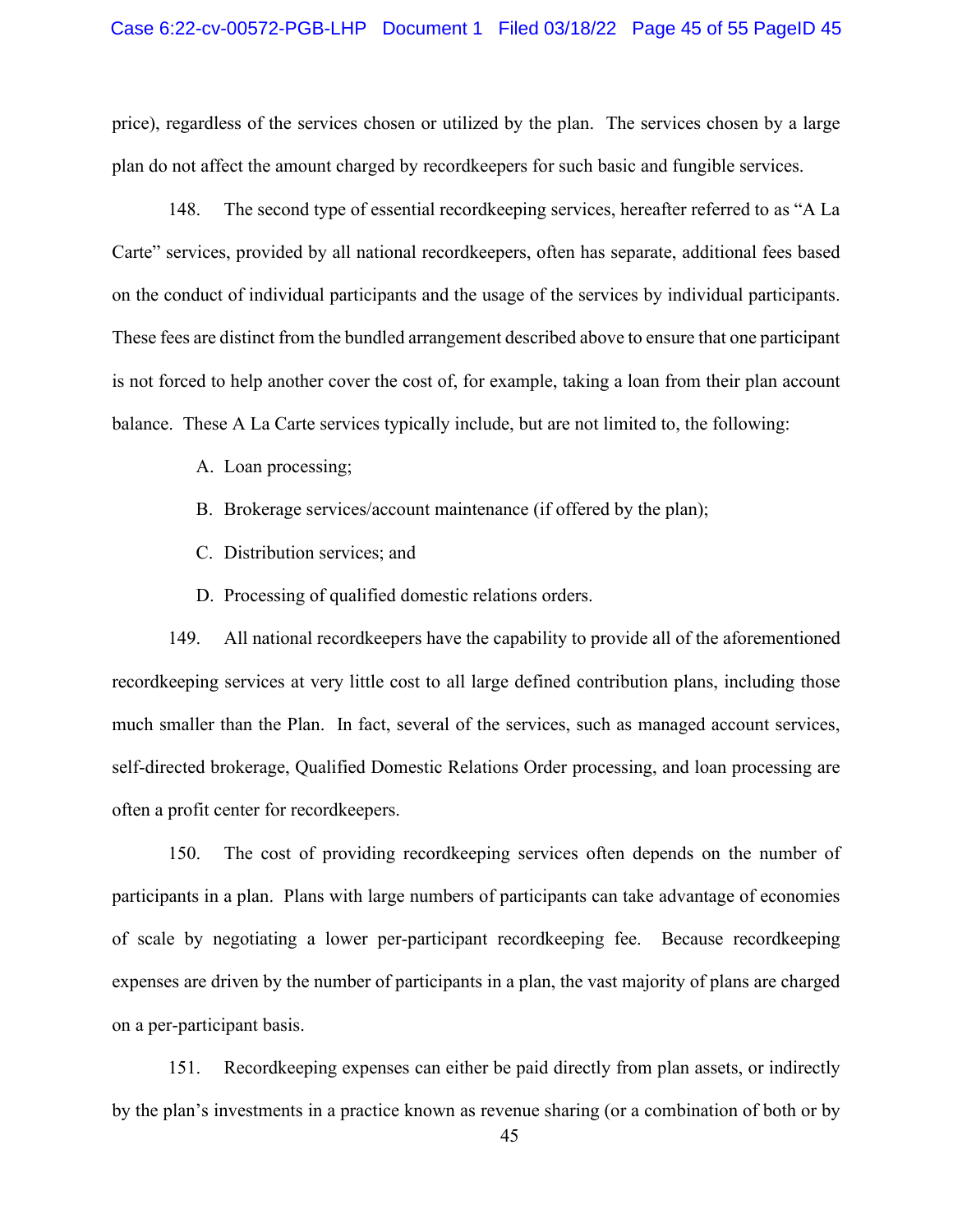a plan sponsor). Revenue sharing payments are payments made by investments within the plan, typically mutual funds, to the plan's recordkeeper or to the plan directly, to compensate for recordkeeping and trustee services that the mutual fund company otherwise would have to provide.

152. Although utilizing a revenue sharing approach is not *per se* imprudent, unchecked, it is devastating for Plan participants (*e.g., see* allegations *infra*). "At worst, revenue sharing is a way to hide fees. Nobody sees the money change hands, and very few understand what the total investment expense pays for. It's a way to milk large sums of money out of large plans by charging a percentage-based fee that never goes down (when plans are ignored or taken advantage of). In some cases, employers and employees believe the plan is 'free' when it is in fact expensive." Justin Pritchard, "Revenue Sharing and Invisible Fees" available at http://www.cccandc.com/p/revenuesharing-and-invisible-fees (last visited January 17, 2021).

153. In order to make an informed evaluation as to whether a recordkeeper or other service provider is receiving no more than a reasonable fee for the services provided to a plan, a prudent fiduciary must identify all fees, including direct compensation and revenue sharing being paid to the plan's recordkeeper. To the extent that a plan's investments pay asset-based revenue sharing to the recordkeeper, prudent fiduciaries monitor the amount of the payments to ensure that the recordkeeper's total compensation from all sources does not exceed reasonable levels, and require that any revenue sharing payments that exceed a reasonable level be returned to the plan and its participants.

154. In this matter, using revenue sharing or a combination of revenue sharing and a flat fee to pay for recordkeeping resulted in a worst-case scenario for the Plan's participants because it saddled Plan participants with above-market recordkeeping fees. In fact, as alleged in Section A(2) above, the Defendants may have imprudently selected the K class shares of the target date funds in the Plan specifically because they could offset their excessive administrative and record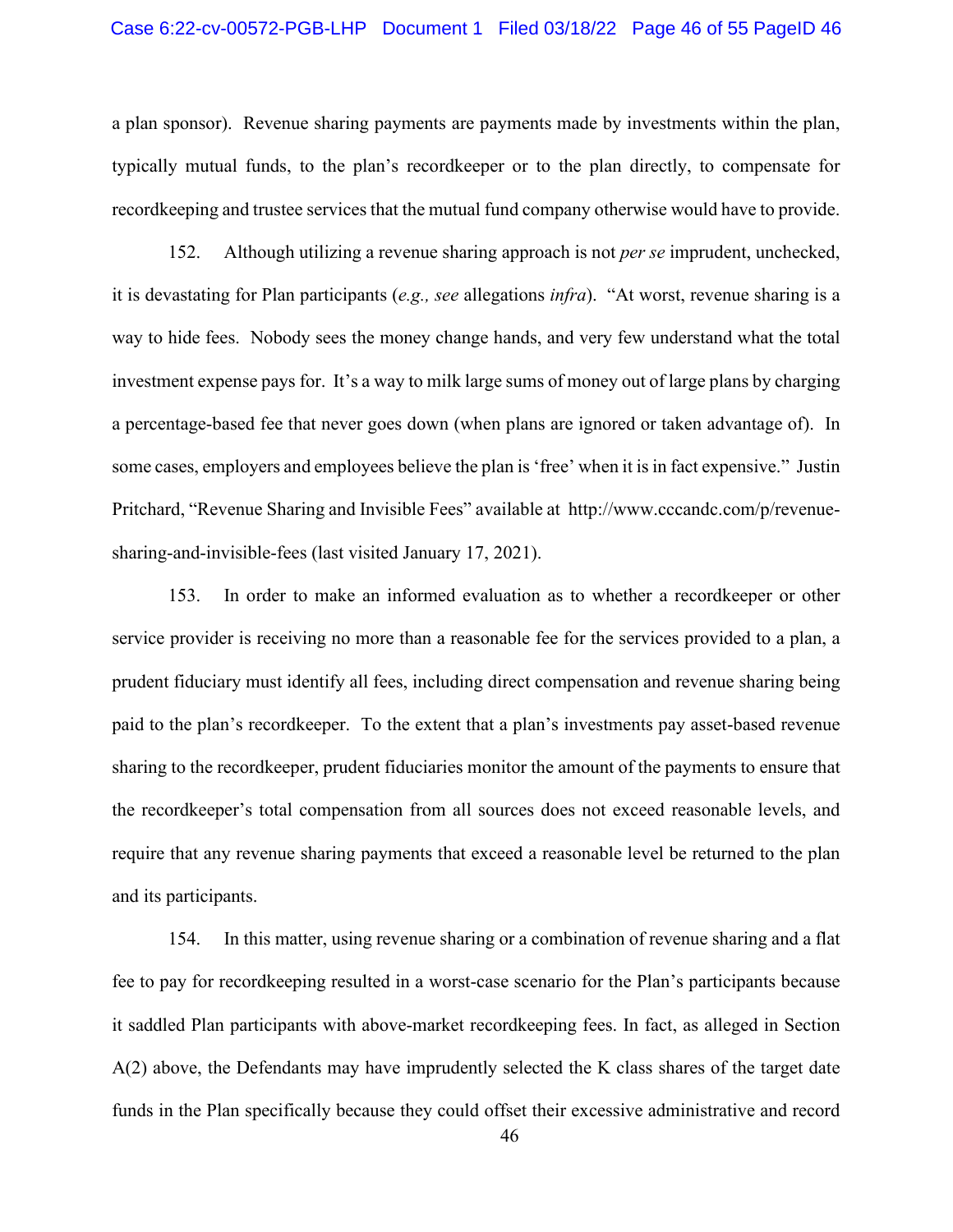#### Case 6:22-cv-00572-PGB-LHP Document 1 Filed 03/18/22 Page 47 of 55 PageID 47

keeping costs with revenue sharing in a way that would be the least obvious to participants. In fact, as referenced in Section A(2) above, the K class of the Fidelity Freedom target date funds pay 20 basis points in revenue sharing above the K6 class of the Fidelity Freedom target date funds which amounted to a staggering \$2.5 million dollars in revenue sharing in 2019 alone.

155. Further, a plan's fiduciaries must remain informed about overall trends in the marketplace regarding the fees being paid by other plans, as well as the recordkeeping rates that are available by conducting a Request for Proposal ("RFP") in a prudent manner to determine if recordkeeping and administrative expenses appear high in relation to the general marketplace, and specifically, of like-situated plans. More specifically, an RFP should happen frequently if fee benchmarking reveals the recordkeeper's compensation to exceed levels found in other, similar plans. *George v. Kraft Foods Glob., Inc.*, 641 F.3d 786, 800 (7th Cir. 2011); *Kruger v. Novant Health, Inc.*, 131 F. Supp. 3d 470, 479 (M.D.N.C. 2015).

156. The fact that the Plan has stayed with the same recordkeeper, namely Fidelity, over the course of the Class Period, and paid the same relative amount in recordkeeping and administration fees, there is little to suggest that Defendants conducted an appropriate RFP at reasonable intervals – or certainly at any time prior to 2015 through the present - to determine whether the Plan could obtain better recordkeeping and administrative fee pricing from other service providers given that the market for recordkeeping is highly competitive, with many vendors equally capable of providing a high-level service.

157. As demonstrated in the chart below, the Plan's per participant administrative and recordkeeping fees were astronomical when benchmarked against similar plans:

47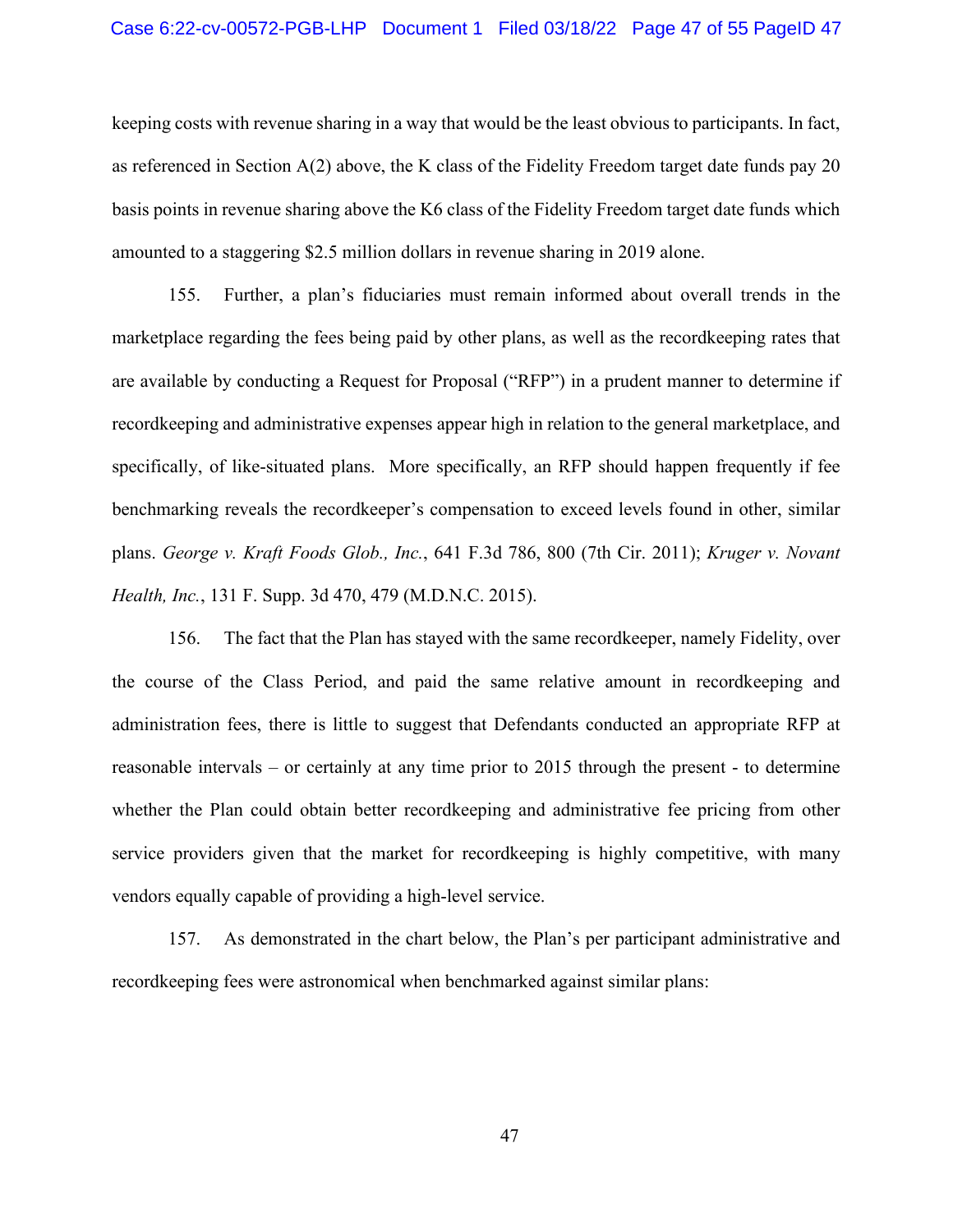<span id="page-47-0"></span>

| Year | <b>Participants</b> | <b>Direct Cost</b> | <b>Indirect Cost<sup>23</sup></b> | <b>Total Cost</b> | <b>SPP</b> |
|------|---------------------|--------------------|-----------------------------------|-------------------|------------|
| 2015 | $50,000^{24}$       | None Reported      | \$3,415,979                       | \$3,415,979       | \$68.32    |
| 2016 | 50,997              | None Reported      | \$3,541,926                       | \$3,541,926       | \$69.45    |
| 2017 | 50,327              | None Reported      | \$4,148,222                       | \$4,148,222       | \$82.43    |
| 2018 | 47,853              | None Reported      | \$3,457,338                       | \$3,457,338       | \$72.25    |
| 2019 | 76,240              | \$1,329,911        | \$4,083,413                       | \$5,413,324       | \$71.00    |

158. By way of comparison, we can look at what other plans are paying for recordkeeping and administrative costs.

159. At all times during the Class Period, the Plan had over 35,000 participants making it eligible for some of the lowest fees on the market.

160. Looking at recordkeeping costs for plans of a similar size in 2019 shows that the Plan was paying higher recordkeeping fees than its peers. The chart below analyzes a few well managed plans having more than 30,000 participants and approximately \$3 billion dollars in assets under management:

| Comparable Plans' R&A Fees Paid in 2019 <sup>25</sup> |                                  |                                   |                                            |                                                         |                   |
|-------------------------------------------------------|----------------------------------|-----------------------------------|--------------------------------------------|---------------------------------------------------------|-------------------|
| <b>Plan Name</b>                                      | Number of<br><b>Participants</b> | <b>Assets Under</b><br>Management | <b>Total</b><br>R&A<br>$\text{Costs}^{26}$ | R&A<br><b>Costs on</b><br>Per-<br>Participa<br>nt Basis | Record-<br>keeper |
| Deseret $401(k)$ Plan                                 | 34,938                           | \$4,264,113,298                   | \$773,763                                  | \$22                                                    | Great-<br>West    |

<span id="page-47-1"></span><sup>&</sup>lt;sup>25</sup> Calculations are based on Form 5500 information filed by the respective plans for fiscal 2019, which is the most recent year for which many plans' Form 5500s are currently available.

<span id="page-47-2"></span><sup>26</sup> R&A costs in the chart are derived from Schedule C of the Form 5500s and reflect fees paid to service providers with a service code of "15" and/or "64," which signifies recordkeeping fees. *See* Instructions for Form 5500 (2019) at pg. 27 (defining each service code), *available at* [https://www.](https://www.dol.gov/sites/dolgov/files/EBSA/employers-and-advisers/plan-administration-and-compliance%E2%80%8C/%E2%80%8Creporting-and-filing/form-5500/2019-instructions.pdf) [dol.gov/sites/dolgov/files/EBSA/employers-and-advisers/plan-administration-and-compliance/reporting](https://www.dol.gov/sites/dolgov/files/EBSA/employers-and-advisers/plan-administration-and-compliance%E2%80%8C/%E2%80%8Creporting-and-filing/form-5500/2019-instructions.pdf)[and-filing/form-5500/2019-instructions.pdf.](https://www.dol.gov/sites/dolgov/files/EBSA/employers-and-advisers/plan-administration-and-compliance%E2%80%8C/%E2%80%8Creporting-and-filing/form-5500/2019-instructions.pdf)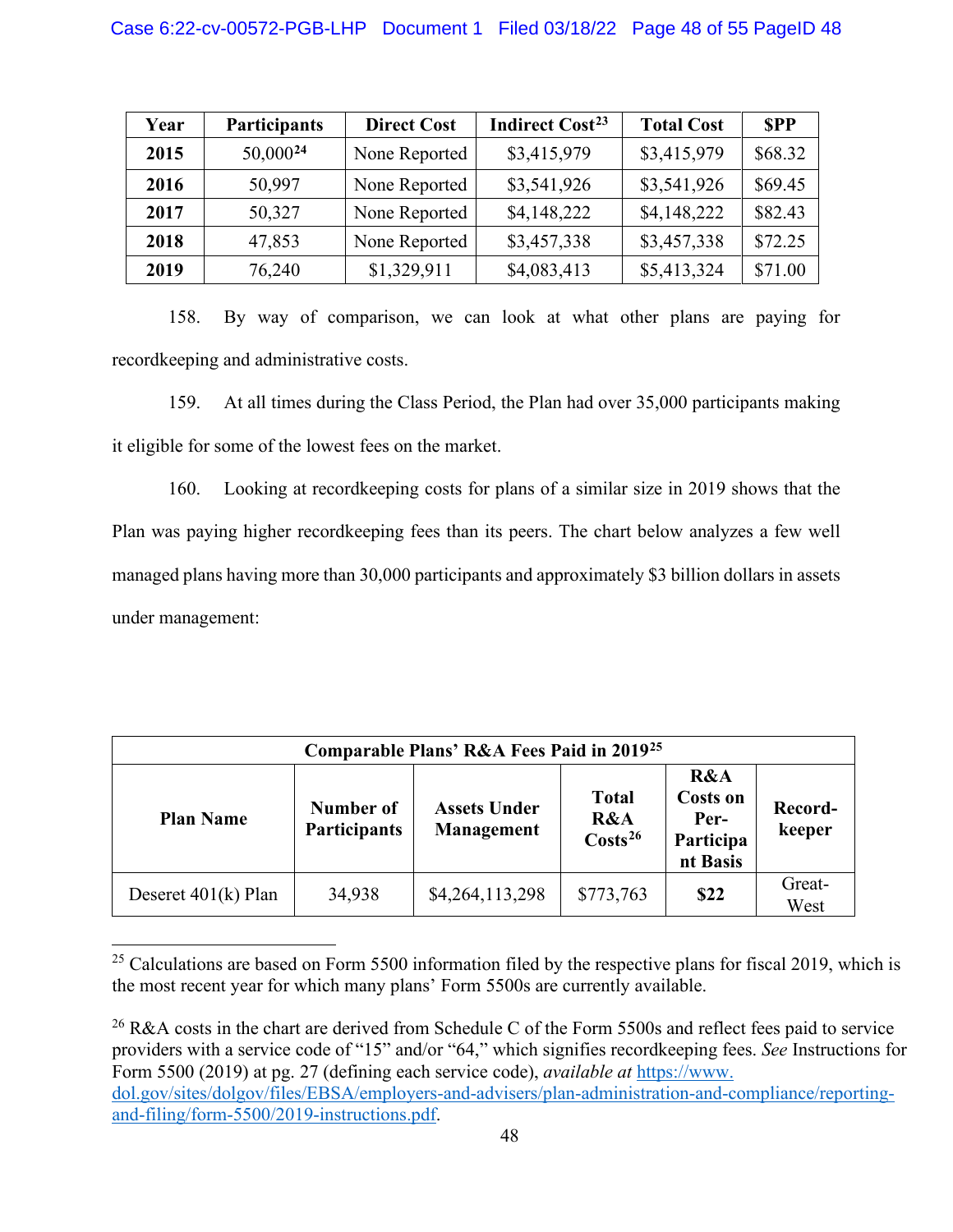| Comparable Plans' R&A Fees Paid in 2019 <sup>25</sup>          |                                  |                                   |                                            |                                                         |                     |  |
|----------------------------------------------------------------|----------------------------------|-----------------------------------|--------------------------------------------|---------------------------------------------------------|---------------------|--|
| <b>Plan Name</b>                                               | Number of<br><b>Participants</b> | <b>Assets Under</b><br>Management | <b>Total</b><br>R&A<br>Costs <sup>26</sup> | R&A<br><b>Costs on</b><br>Per-<br>Participa<br>nt Basis | Record-<br>keeper   |  |
| The Dow Chemical<br>Company<br>Employees' Savings<br>Plan      | 37,868                           | \$10,913,979,302                  | \$932,742                                  | \$25                                                    | Fidelity            |  |
| The Savings and<br><b>Investment Plan</b><br><b>WPP Group]</b> | 35,927                           | \$3,346,932,005                   | \$977,116                                  | \$27                                                    | Vanguard            |  |
| Danaher Corporation<br>& Subsidiaries<br>Savings Plan          | 33,116                           | \$5,228,805,794                   | \$1,124,994                                | \$34                                                    | Fidelity            |  |
| The Rite Aid $401(k)$<br>Plan                                  | 31,330                           | \$2,668,142,111                   | \$930,019                                  | <b>\$30</b>                                             | Alight<br>Financial |  |

161. Thus, the Plan, with over 50,000 participants and over \$13 billion dollars in assets in 2019, should have been able to negotiate a recordkeeping cost in the low \$20 range from the beginning of the Class Period to the present. Although there's some indication that the Plan negotiated a lower recordkeeping cost beginning in 2020, it's expected that the total amount of recordkeeping and administrative costs will be similar in 2020 and 2021 as they were in 2015 through 2019 when all revenue sharing is taken into account.

<sup>&</sup>lt;sup>25</sup> Calculations are based on Form 5500 information filed by the respective plans for fiscal 2019, which is the most recent year for which many plans' Form 5500s are currently available.

<sup>&</sup>lt;sup>26</sup> R&A costs in the chart are derived from Schedule C of the Form 5500s and reflect fees paid to service providers with a service code of "15" and/or "64," which signifies recordkeeping fees. *See* Instructions for Form 5500 (2019) at pg. 27 (defining each service code), *available at* [https://www.](https://www.dol.gov/sites/dolgov/files/EBSA/employers-and-advisers/plan-administration-and-compliance%E2%80%8C/%E2%80%8Creporting-and-filing/form-5500/2019-instructions.pdf) [dol.gov/sites/dolgov/files/EBSA/employers-and-advisers/plan-administration-and-compliance/reporting](https://www.dol.gov/sites/dolgov/files/EBSA/employers-and-advisers/plan-administration-and-compliance%E2%80%8C/%E2%80%8Creporting-and-filing/form-5500/2019-instructions.pdf)[and-filing/form-5500/2019-instructions.pdf.](https://www.dol.gov/sites/dolgov/files/EBSA/employers-and-advisers/plan-administration-and-compliance%E2%80%8C/%E2%80%8Creporting-and-filing/form-5500/2019-instructions.pdf)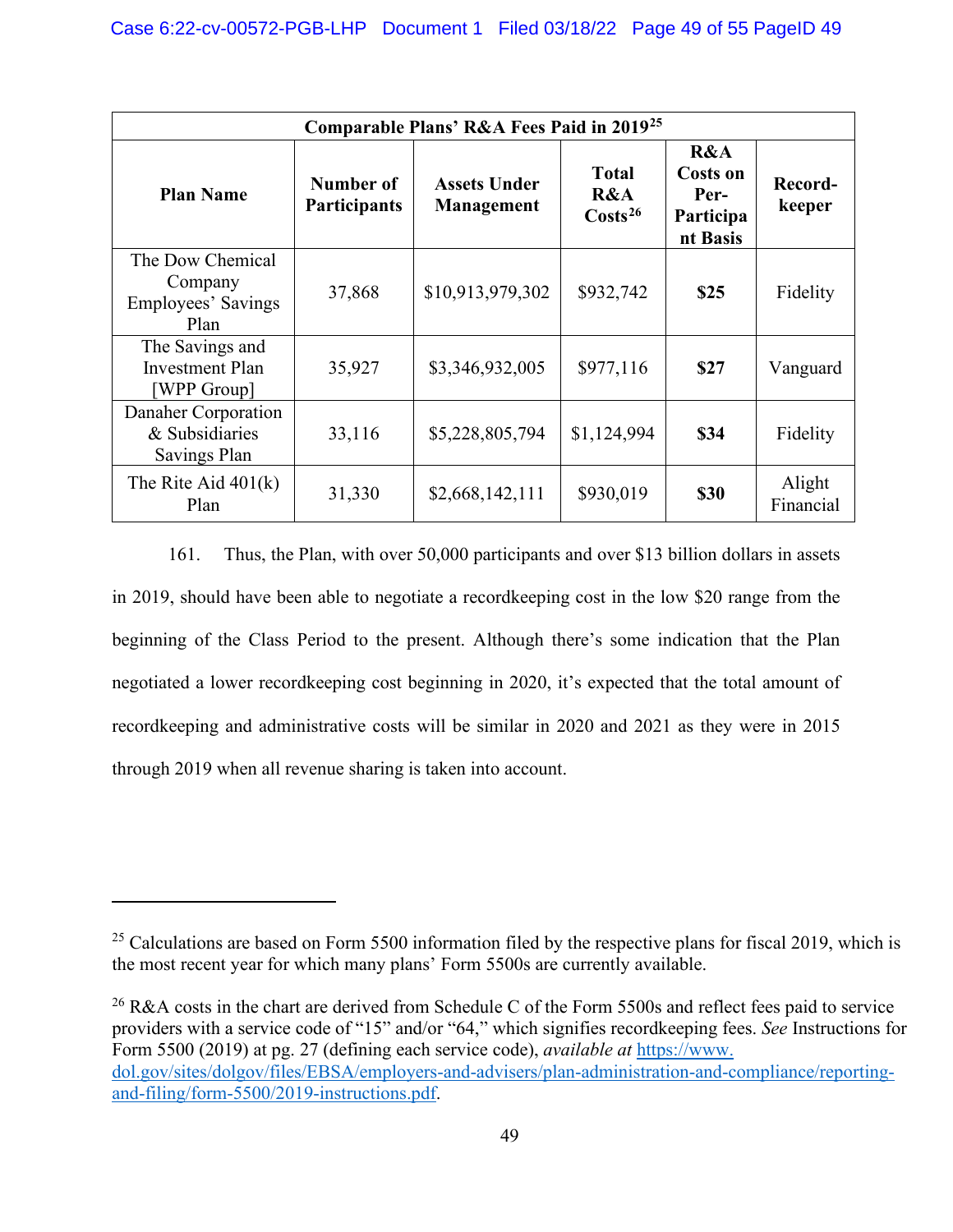162. The Plan's total recordkeeping and administrative costs are clearly unreasonable as some authorities have recognized that reasonable rates for jumbo plans typically average around \$35 per participant, with costs coming down every day<sup>[27](#page-49-0)</sup>.

163. Given the size of the Plan's assets during the Class Period and total number of participants, in addition to the general trend towards lower recordkeeping expenses in the marketplace as a whole, the Plan could have obtained recordkeeping services that were comparable to or superior to the typical services provided by the Plan's recordkeeper at a lower cost.

### **FIRST CLAIM FOR RELIEF Breaches of Fiduciary Duties of Prudence (Asserted against the Committee)**

164. Plaintiffs re-allege and incorporate herein by reference all prior allegations in this Complaint as if fully set forth herein.

165. At all relevant times, the Committee and its members ("Prudence Defendant") were fiduciaries of the Plan within the meaning of ERISA § 3(21)(A), 29 U.S.C. § 1002(21)(A), in that they exercised discretionary authority or control over the administration and/or management of the Plan or disposition of the Plan's assets.

166. As fiduciaries of the Plan, these Defendants were subject to the fiduciary duties imposed by ERISA § 404(a), 29 U.S.C. § 1104(a). These fiduciary duties included managing the

<span id="page-49-0"></span><sup>27</sup> Case law is in accord that large plans can bargain for low recordkeeping fees. *See*, *e.g.*, *Spano v. Boeing*, Case 06-743, Doc. 466, at 26 (S.D. Ill. Dec. 30, 2014) (plaintiffs' expert opined market rate of \$37–\$42, supported by defendants' consultant's stated market rate of \$30.42–\$45.42 and defendant obtaining fees of \$32 after the class period); *Spano*, Doc. 562-2 (Jan 29, 2016) (declaration that Boeing's 401(k) plan recordkeeping fees have been \$18 per participant for the past two years); *George*, 641 F.3d at 798 (plaintiffs' expert opined market rate of \$20–\$27 and plan paid record-keeper \$43–\$65); *Gordon v. Mass Mutual*, Case 13-30184, Doc. 107-2 at ¶10.4 (D.Mass. June 15, 2016) (401(k) fee settlement committing the Plan to pay not more than \$35 per participant for recordkeeping).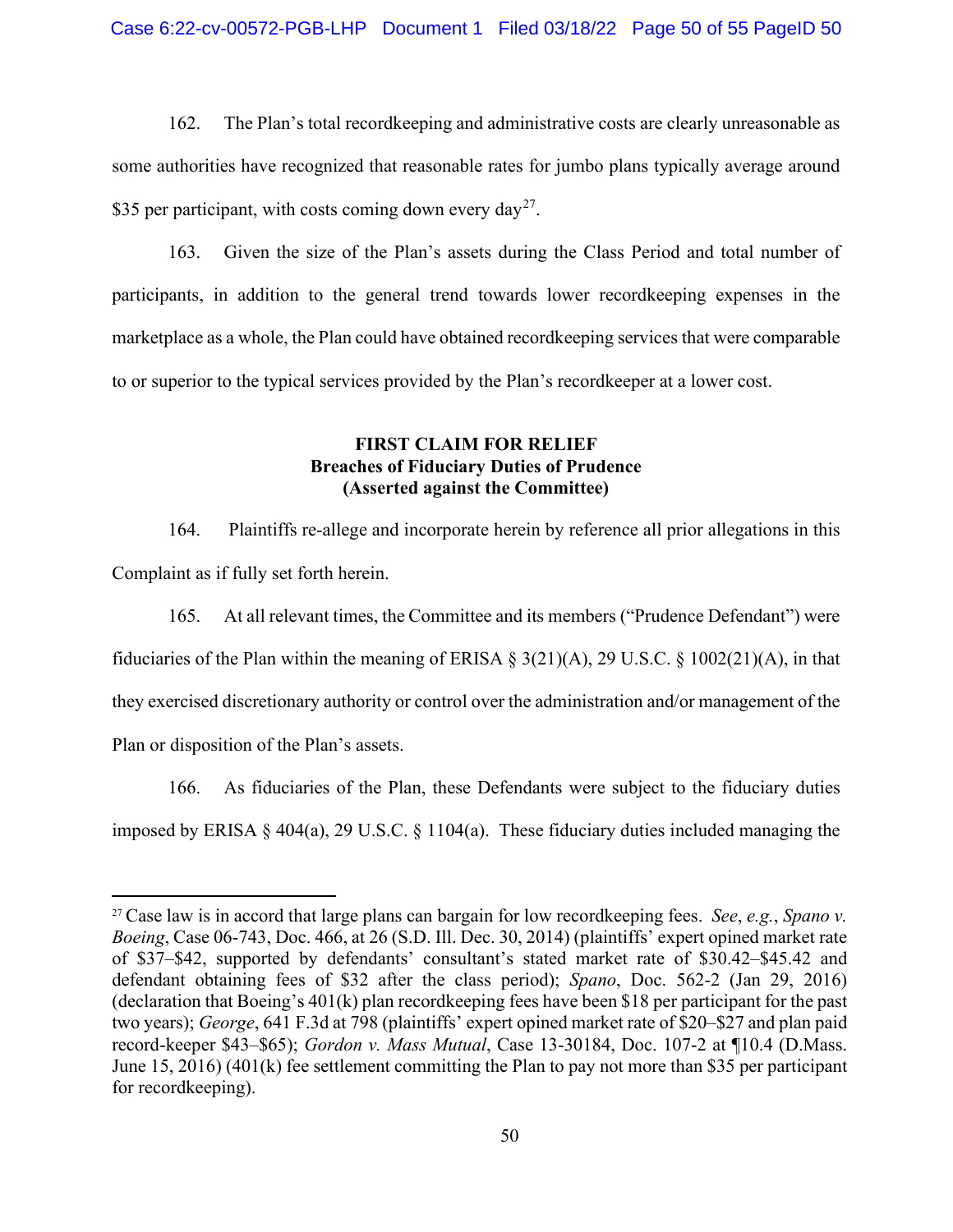#### Case 6:22-cv-00572-PGB-LHP Document 1 Filed 03/18/22 Page 51 of 55 PageID 51

assets of the Plan for the sole and exclusive benefit of Plan participants and beneficiaries, and acting with the care, skill, diligence, and prudence under the circumstances that a prudent person acting in a like capacity and familiar with such matters would use in the conduct of an enterprise of like character and with like aims.

167. The Prudence Defendant breached these fiduciary duties in multiple respects as discussed throughout this Complaint. They did not make decisions regarding the Plan's investment lineup based solely on the merits of each investment and what was in the best interest of Plan participants. Instead, the Prudence Defendant selected and retained investment options in the Plan despite the high cost of the funds in relation to other comparable investments. The Prudence Defendant also failed to investigate the availability of lower-cost share classes of certain mutual funds in the Plan.

168. As a direct and proximate result of the breaches of fiduciary duties alleged herein, the Plan suffered millions of dollars of losses due to excessive costs and lower net investment returns. Had Defendants complied with their fiduciary obligations, the Plan would not have suffered these losses, and Plan participants would have had more money available to them for their retirement.

169. Pursuant to 29 U.S.C. §§ 1109(a) and 1132(a)(2), the Prudence Defendant is liable to restore to the Plan all losses caused by their breaches of fiduciary duties, and also must restore any profits resulting from such breaches. In addition, Plaintiffs are entitled to equitable relief and other appropriate relief for Defendants' breaches as set forth in their Prayer for Relief.

170. The Prudence Defendant knowingly participated in each breach of the other Defendants, knowing that such acts were a breach, enabled the other Defendants to commit breaches by failing to lawfully discharge such Defendant's own duties, and knew of the breaches by the other Defendants and failed to make any reasonable and timely effort under the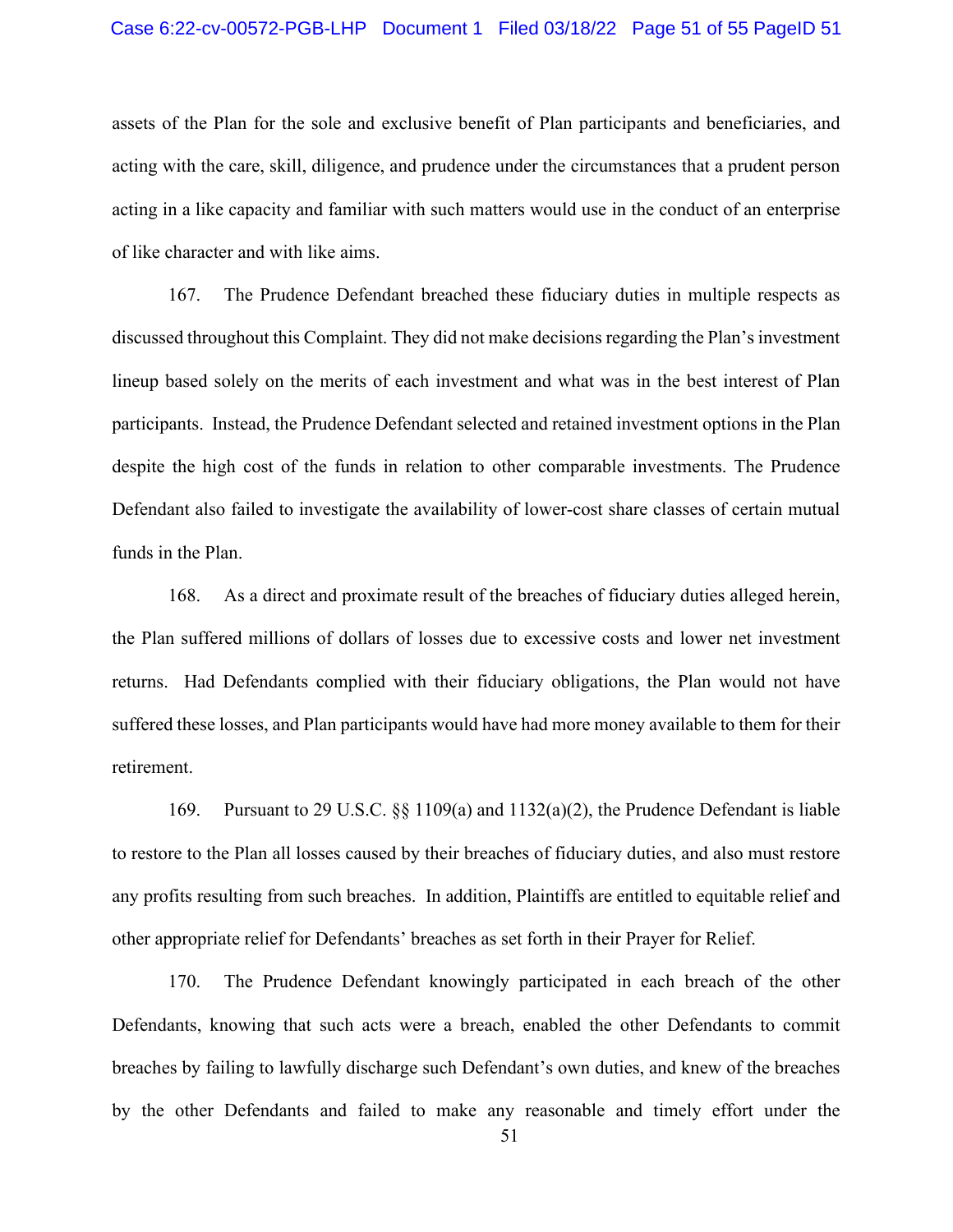circumstances to remedy the breaches. Accordingly, each Defendant is also liable for the breaches of its co-fiduciaries under 29 U.S.C. § 1105(a).

## **SECOND CLAIM FOR RELIEF Failure to Adequately Monitor Other Fiduciaries (Asserted against L3Harris and the Board)**

171. Plaintiffs re-allege and incorporate herein by reference all prior allegations in this Complaint as if fully set forth herein.

172. L3Harris and the Board (the "Monitoring Defendants") had the authority to appoint and remove members of the Committee, and the duty to monitor the Committee and was aware that the Committee Defendants had critical responsibilities as fiduciaries of the Plan.

173. In light of this authority, the Monitoring Defendants had a duty to monitor the Committee Defendants to ensure that the Committee Defendants were adequately performing their fiduciary obligations, and to take prompt and effective action to protect the Plan in the event that the Committee Defendants were not fulfilling those duties.

174. The Monitoring Defendants also had a duty to ensure that the Committee Defendants possessed the needed qualifications and experience to carry out their duties; had adequate financial resources and information; maintained adequate records of the information on which they based their decisions and analysis with respect to the Plan's investments; and reported regularly to the Monitoring Defendants.

175. The Monitoring Defendants breached their fiduciary monitoring duties by, among other things:

(a) Failing to monitor and evaluate the performance of the Committee Defendants or have a system in place for doing so, standing idly by as the Plan suffered significant losses as a result of the Committee Defendants' imprudent actions and omissions;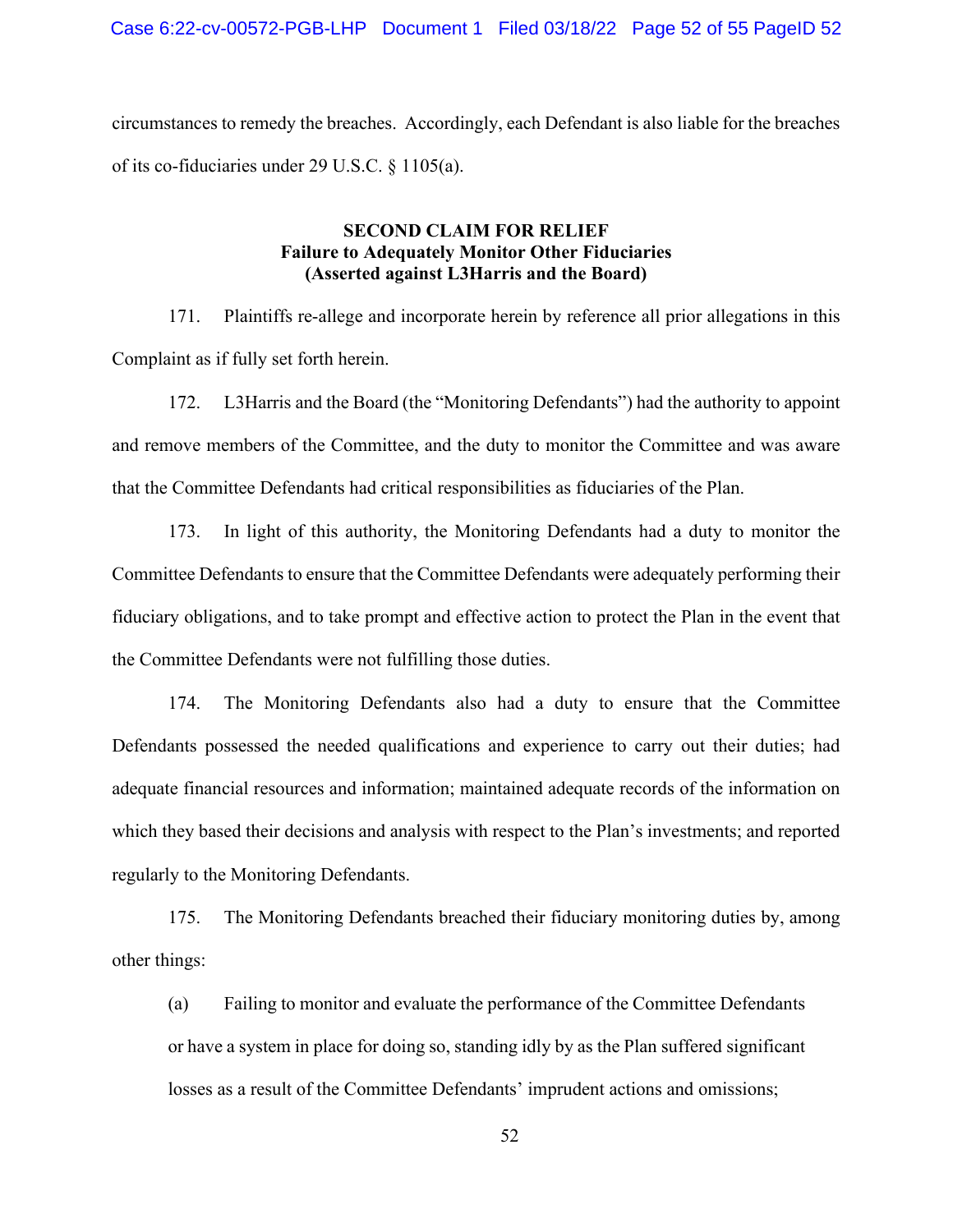(b) failing to monitor the processes by which Plan investments were evaluated and their failure to investigate the availability of lower-cost share classes; and

(c) failing to remove Committee members whose performance was inadequate in that they continued to maintain imprudent, excessively costly, and poorly performing investments within the Plan, and caused the Plan to pay excessive recordkeeping fees, all to the detriment of the Plan and Plan participants' retirement savings.

176. As a consequence of the foregoing breaches of the duty to monitor, the Plan suffered millions of dollars of losses. Had the Monitoring Defendants complied with its fiduciary obligations, the Plan would not have suffered these losses, and Plan participants would have had more money available to them for their retirement.

177. Pursuant to 29 U.S.C.  $\S$  1109(a) and 1132(a)(2), the Monitoring Defendants is liable to restore to the Plan all losses caused by their failure to adequately monitor the Committee Defendants. In addition, Plaintiffs are entitled to equitable relief and other appropriate relief as set forth in their Prayer for Relief.

#### **PRAYER FOR RELIEF**

**WHEREFORE**, Plaintiffs pray that judgment be entered against Defendants on all claims and requests that the Court awards the following relief:

- A. A determination that this action may proceed as a class action under Rule 23(b)(1), or in the alternative, Rule 23(b)(2) of the Federal Rules of Civil Procedure;
- B. Designation of Plaintiffs as Class Representatives and designation of Plaintiffs' counsel as Class Counsel;
- C. A Declaration that the Defendants, and each of them, have breached their fiduciary duties under ERISA;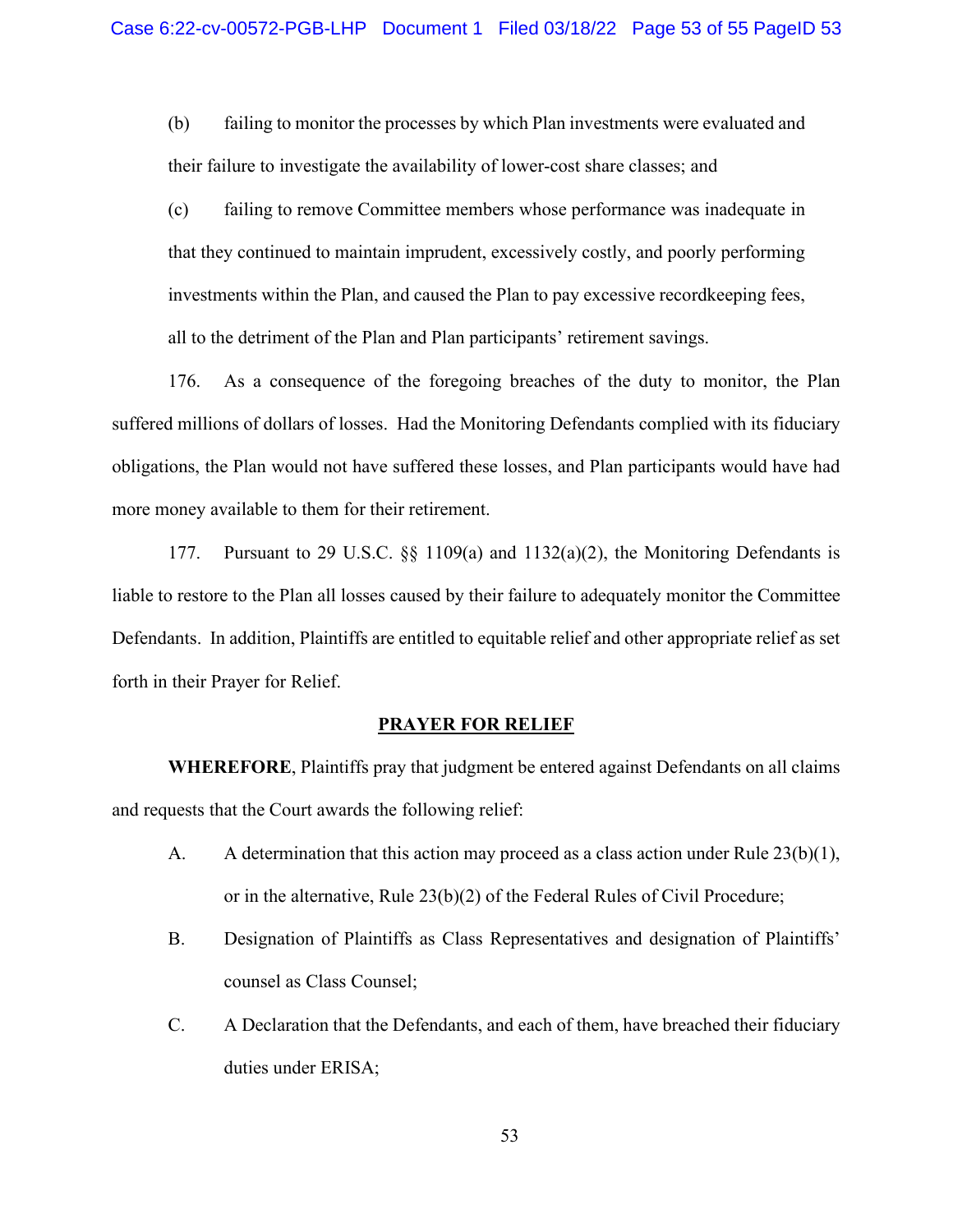- D. An Order compelling the Defendants to make good to the Plan all losses to the Plan resulting from Defendants' breaches of their fiduciary duties, including losses to the Plan resulting from imprudent investment of the Plan's assets, and to restore to the Plan all profits the Defendants made through use of the Plan's assets, and to restore to the Plan all profits which the participants would have made if the Defendants had fulfilled their fiduciary obligations;
- E. An order requiring the Company Defendants to disgorge all profits received from, or in respect of, the Plan, and/or equitable relief pursuant to 29 U.S.C. § 1132(a)(3) in the form of an accounting for profits, imposition of a constructive trust, or a surcharge against the Company Defendant as necessary to effectuate said relief, and to prevent the Company Defendant's unjust enrichment;
- F. Actual damages in the amount of any losses the Plan suffered, to be allocated among the participants' individual accounts in proportion to the accounts' losses;
- G. An order enjoining Defendants from any further violations of their ERISA fiduciary responsibilities, obligations, and duties;
- H. Other equitable relief to redress Defendants' illegal practices and to enforce the provisions of ERISA as may be appropriate, including appointment of an independent fiduciary or fiduciaries to run the Plan and removal of Plan fiduciaries deemed to have breached their fiduciary duties;
- I. An award of pre-judgment interest;
- J. An award of costs pursuant to 29 U.S.C.  $\S 1132(g)$ ;
- K. An award of attorneys' fees pursuant to 29 U.S.C.  $\S 1132(g)$  and the common fund doctrine; and
- L. Such other and further relief as the Court deems equitable and just.